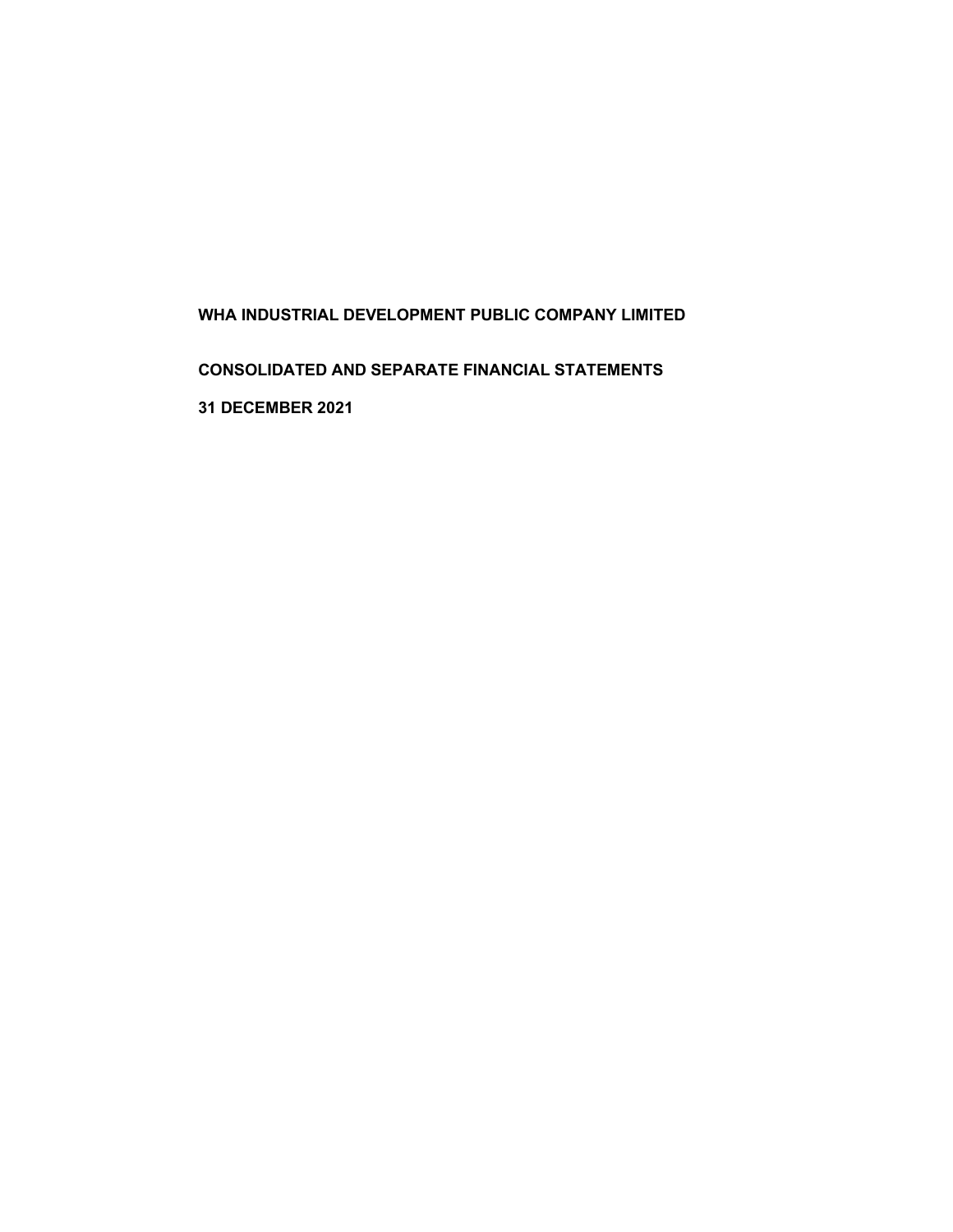#### **Independent Auditor's Report**

To the Shareholders and the Board of Directors of WHA Industrial Development Public Company Limited

#### My opinion

In my opinion, the consolidated financial statements and the separate financial statements present fairly, in all material respects, the consolidated financial position of WHA Industrial Development Public Company Limited (the Company) and its subsidiaries (the Group) and the separate financial position of the Company as at 31 December 2021, and its consolidated and separate financial performance and its consolidated and separate cash flows for the year then ended in accordance with Thai Financial Reporting Standards (TFRS).

#### What I have audited

The consolidated financial statements and the separate financial statements comprise:

- the consolidated and separate statements of financial position as at 31 December 2021;
- the consolidated and separate statements of comprehensive income for the year then ended;
- the consolidated and separate statements of changes in equity for the year then ended;
- the consolidated and separate statements of cash flows for the year then ended; and
- the notes to the consolidated and separate financial statements, which include significant accounting policies and other explanatory information.

#### Basis for opinion

I conducted my audit in accordance with Thai Standards on Auditing (TSAs). My responsibilities under those standards are further described in the Auditor's responsibilities for the audit of the consolidated and separate financial statements section of my report. I am independent of the Group and Company in accordance with the Code of Ethics for Professional Accountants issued by the Federation of Accounting Professions that are relevant to my audit of the consolidated and separate financial statements, and I have fulfilled my other ethical responsibilities in accordance with these requirements. I believe that the audit evidence I have obtained is sufficient and appropriate to provide a basis for my opinion.

#### Other information

The directors are responsible for the other information. The other information comprises the information included in the annual report, but does not include the consolidated and separate financial statements and my auditor's report thereon. The annual report is expected to be made available to me after the date of this auditor's report.

My opinion on the consolidated and separate financial statements does not cover the other information and I will not express any form of assurance conclusion thereon.

In connection with my audit of the consolidated and separate financial statements, my responsibility is to read the other information identified above when it becomes available and, in doing so, consider whether the other information is materially inconsistent with the consolidated and separate financial statements or my knowledge obtained in the audit, or otherwise appears to be materially misstated.

When I read the annual report, if I conclude that there is a material misstatement therein, I am required to communicate the matter to the directors.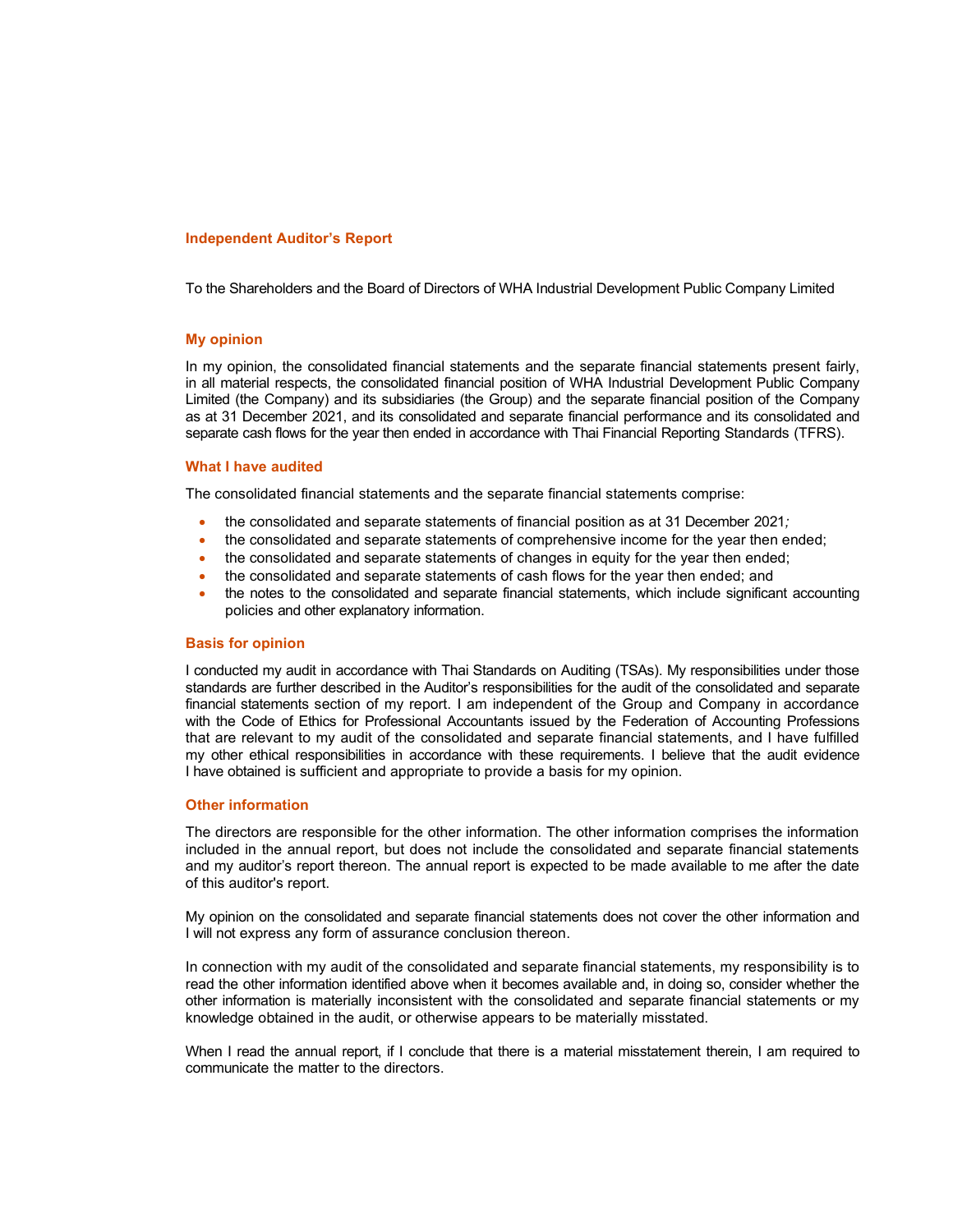#### Responsibilities of the directors for the consolidated and separate financial statements

The directors are responsible for the preparation and fair presentation of the consolidated and separate financial statements in accordance with TFRS, and for such internal control as the directors determine is necessary to enable the preparation of consolidated and separate financial statements that are free from material misstatement, whether due to fraud or error.

In preparing the consolidated and separate financial statements, the directors are responsible for assessing the Group's and Company's ability to continue as a going concern, disclosing, as applicable, matters related to going concern and using the going concern basis of accounting unless the directors either intend to liquidate the Group and Company or to cease operations, or has no realistic alternative but to do so.

The directors are responsible for overseeing the Group's and Company's financial reporting process.

#### Auditor's responsibilities for the audit of the consolidated and separate financial statements

My objectives are to obtain reasonable assurance about whether the consolidated and separate financial statements as a whole are free from material misstatement, whether due to fraud or error, and to issue an auditor's report that includes my opinion. Reasonable assurance is a high level of assurance, but is not a guarantee that an audit conducted in accordance with TSAs will always detect a material misstatement when it exists. Misstatements can arise from fraud or error and are considered material if, individually or in the aggregate, they could reasonably be expected to influence the economic decisions of users taken on the basis of these consolidated and separate financial statements.

As part of an audit in accordance with TSAs, I exercise professional judgement and maintain professional scepticism throughout the audit. I also:

- Identify and assess the risks of material misstatement of the consolidated and separate financial statements, whether due to fraud or error, design and perform audit procedures responsive to those risks, and obtain audit evidence that is sufficient and appropriate to provide a basis for my opinion. The risk of not detecting a material misstatement resulting from fraud is higher than for one resulting from error, as fraud may involve collusion, forgery, intentional omissions, misrepresentations, or the override of internal control.
- Obtain an understanding of internal control relevant to the audit in order to design audit procedures that are appropriate in the circumstances, but not for the purpose of expressing an opinion on the effectiveness of the Group's and Company's internal control.
- Evaluate the appropriateness of accounting policies used and the reasonableness of accounting estimates and related disclosures made by the directors.
- Conclude on the appropriateness of the directors' use of the going concern basis of accounting and, based on the audit evidence obtained, whether a material uncertainty exists related to events or conditions that may cast significant doubt on the Group's and Company's ability to continue as a going concern. If I conclude that a material uncertainty exists, I am required to draw attention in my auditor's report to the related disclosures in the consolidated and separate financial statements or, if such disclosures are inadequate, to modify my opinion. My conclusions are based on the audit evidence obtained up to the date of my auditor's report. However, future events or conditions may cause the Group and Company to cease to continue as a going concern.
- Evaluate the overall presentation, structure and content of the consolidated and separate financial statements, including the disclosures, and whether the consolidated and separate financial statements represent the underlying transactions and events in a manner that achieves fair presentation.
- Obtain sufficient appropriate audit evidence regarding the financial information of the entities or business activities within the Group to express an opinion on the consolidated financial statements. I am responsible for the direction, supervision and performance of the group audit. I remain solely responsible for my audit opinion.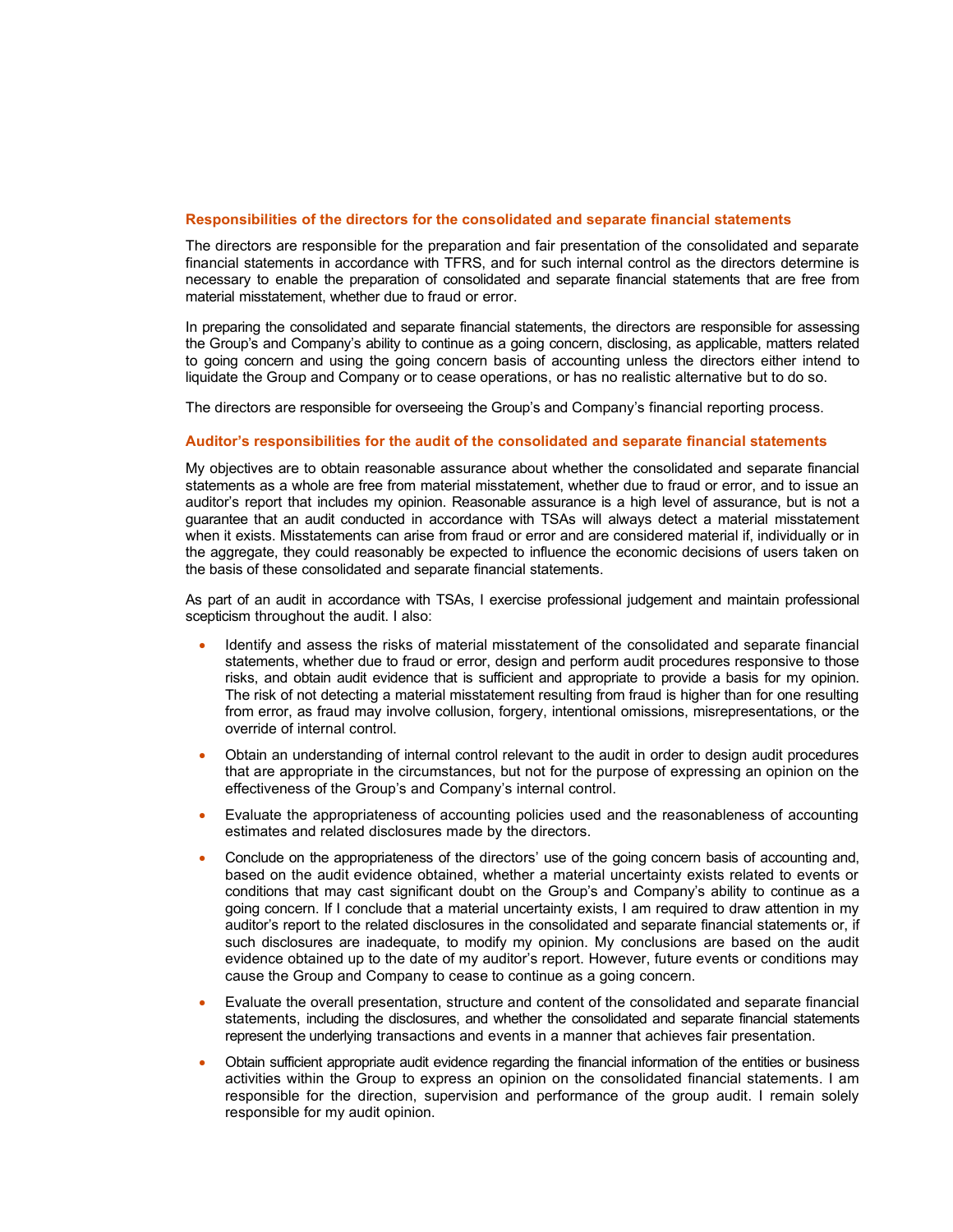I communicate with the directors regarding, among other matters, the planned scope and timing of the audit and significant audit findings, including any significant deficiencies in internal control that I identify during my audit.

I also provide the directors with a statement that I have complied with relevant ethical requirements regarding independence, and to communicate with them all relationships and other matters that may reasonably be thought to bear on my independence, and where applicable, related safeguards.

PricewaterhouseCoopers ABAS Ltd.

Chanchai Chaiprasit Certified Public Accountant (Thailand) No. 3760 Bangkok 23 February 2022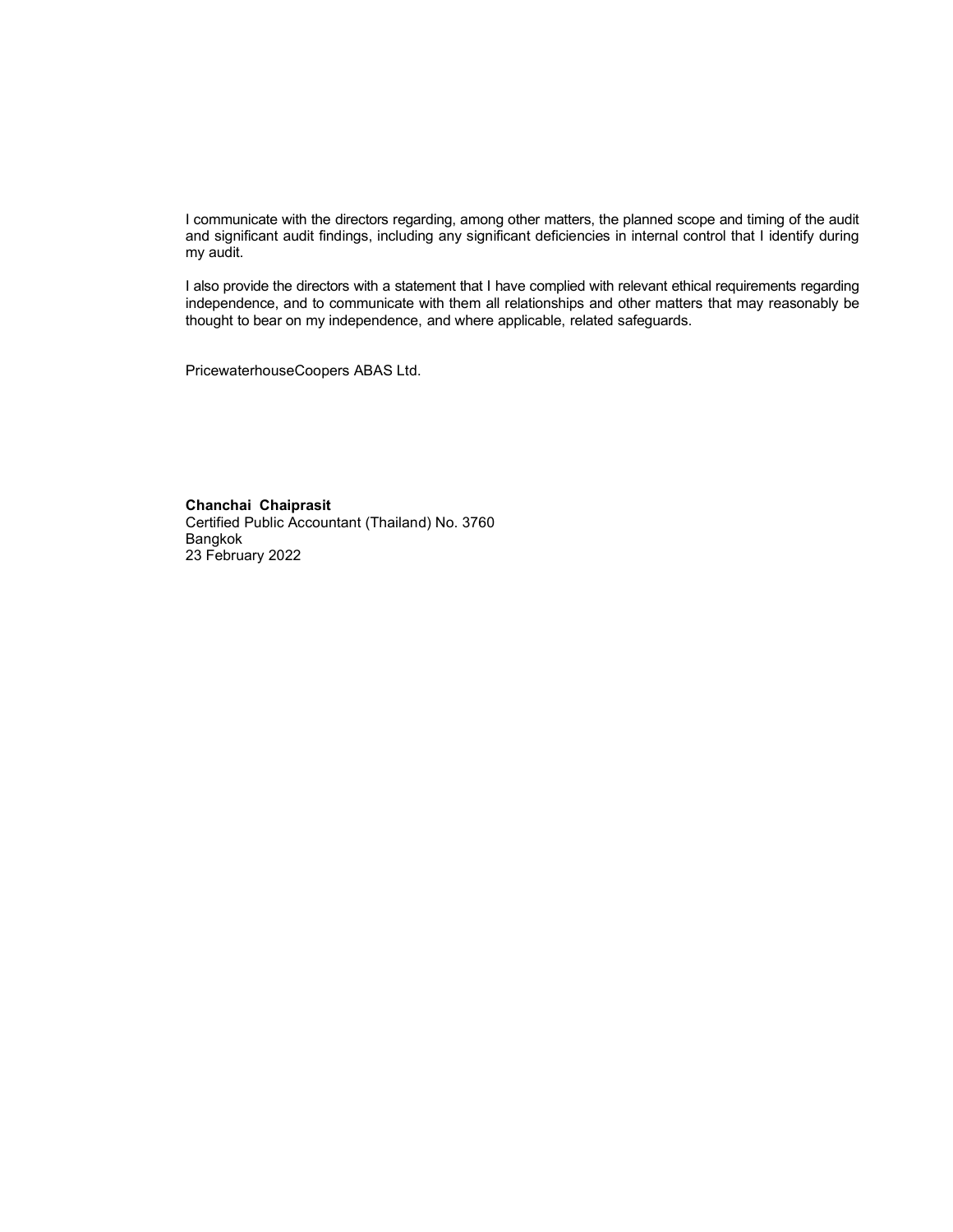# WHA Industrial Development Public Company Limited **Statements of Financial Position**

|  |  |  |  | As at 31 December 2021 |  |
|--|--|--|--|------------------------|--|
|--|--|--|--|------------------------|--|

|                                     |              | <b>Consolidated</b>  |                | Separate             |                   |
|-------------------------------------|--------------|----------------------|----------------|----------------------|-------------------|
|                                     |              | financial statements |                | financial statements |                   |
|                                     |              | 2021                 | 2020           | 2021                 | 2020              |
|                                     | <b>Notes</b> | <b>Baht</b>          | <b>Baht</b>    | <b>Baht</b>          | <b>Baht</b>       |
| <b>Assets</b>                       |              |                      |                |                      |                   |
| <b>Current assets</b>               |              |                      |                |                      |                   |
| Cash and cash equivalents           | 8            | 2,401,605,960        | 3,157,450,151  | 747,056,917          | 771,017,501       |
| Trade and other receivables         | 9            | 450,015,464          | 458,082,239    | 249,150,522          | 202,079,124       |
| Short-term loans to related parties | 28           | 9,706,827,207        | 10,599,500,000 | 11,086,803,880       | 12, 155, 767, 120 |
| Financial assets measured at        |              |                      |                |                      |                   |
| amortised cost                      | 10           | 817,935              | 695,276        |                      |                   |
| Real estate development costs       | 11           | 11,055,529,948       | 10,877,544,770 | 1,824,609,793        | 1,841,197,343     |
| Other current assets                |              | 341,836,535          | 317,611,662    | 20,277,095           | 26,833,743        |
| <b>Total current assets</b>         |              | 23,956,633,049       | 25,410,884,098 | 13,927,898,207       | 14,996,894,831    |
| <b>Non-current assets</b>           |              |                      |                |                      |                   |
| Financial assets measured at        |              |                      |                |                      |                   |
| fair value through profit or loss   | 10           | 413,669,160          | 414,000,178    |                      |                   |
| Long-term loans to related parties  | 28           | 268,090,552          | 248,490,552    | 19,600,000           |                   |
| Financial assets measured at        |              |                      |                |                      |                   |
| fair value through other            |              |                      |                |                      |                   |
| comprehensive income                | 10           | 1,140,911,814        | 964,425,472    | 1,140,911,814        | 964,425,472       |
| Investments in associates           | 12           | 10,878,129,164       | 10,761,964,068 | 1,005,126,999        | 1,005,517,519     |
| Investments in subsidiaries         | 13           |                      |                | 7,963,319,828        | 7,963,319,828     |
| Interests in joint ventures         | 12           | 1,314,524,250        | 1,247,073,621  | 460,449,980          | 441,249,980       |
| Investment properties               | 14           | 2,801,961,722        | 2,837,861,134  | 208,914,287          | 211,616,181       |
| Property, plant and equipment       | 15           | 4,817,817,485        | 4,301,089,040  | 71,620,217           | 52,077,589        |
| Deferred income tax assets          | 16           | 180,829,647          | 184, 137, 758  |                      |                   |
| Other non-current assets            |              | 557,362,826          | 530,945,009    | 68,181,959           | 46,591,778        |
| <b>Total non-current assets</b>     |              | 22,373,296,620       | 21,489,986,832 | 10,938,125,084       | 10,684,798,347    |
| <b>Total assets</b>                 |              | 46,329,929,669       | 46,900,870,930 | 24,866,023,291       | 25,681,693,178    |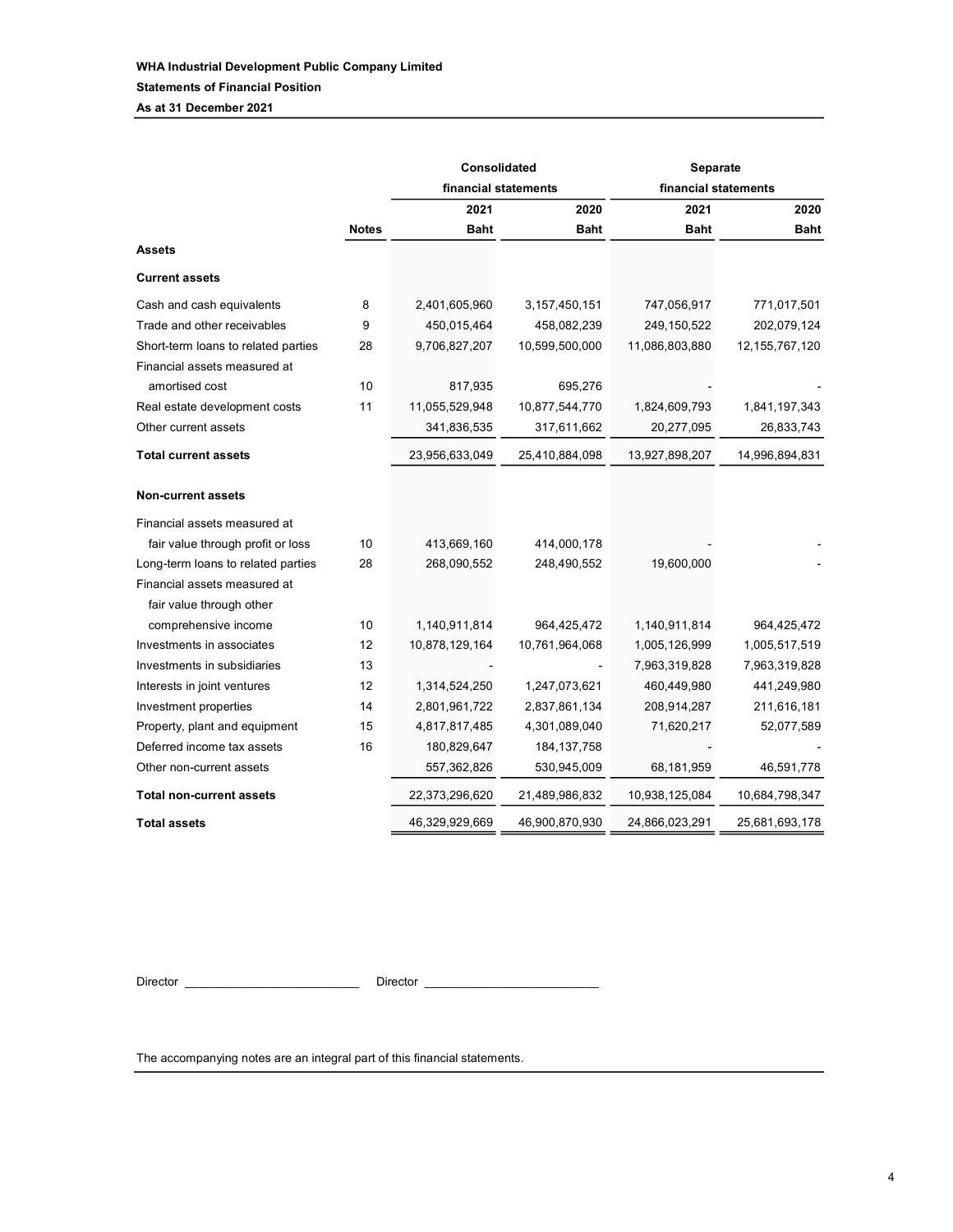|                                       |              |                | <b>Consolidated</b>  | Separate       |                      |
|---------------------------------------|--------------|----------------|----------------------|----------------|----------------------|
|                                       |              |                | financial statements |                | financial statements |
|                                       |              | 2021           | 2020                 | 2021           | 2020                 |
|                                       | <b>Notes</b> | Baht           | <b>Baht</b>          | <b>Baht</b>    | <b>Baht</b>          |
| <b>Liabilities and equity</b>         |              |                |                      |                |                      |
| <b>Current liabilities</b>            |              |                |                      |                |                      |
| Short-term loans                      | 17           | 999,920,268    |                      |                |                      |
| Trade and other payables              | 18           | 1,802,829,217  | 1,244,720,166        | 718,841,575    | 494,593,493          |
| Current portion of long-term loans    | 17           | 4,678,905,176  | 369,782,612          | 2,679,572,643  | 120,000,000          |
| Current portion of debentures         | 19           | 1,499,345,625  | 4,388,560,861        |                | 1,999,261,542        |
| Current portion of deferred revenue   | 20           | 72,474,805     | 59,200,313           | 13,510,908     | 13,510,908           |
| Short-term loans from related parties | 17           |                |                      | 5,559,817,085  | 5,545,844,724        |
| Income tax payable                    |              | 137, 143, 290  | 92,781,392           |                |                      |
| Current portion of lease liabilities  | 10           | 24, 134, 491   | 20,993,788           | 7,273,089      | 6,755,986            |
| Other current liabilities             |              | 66,209,310     | 66,746,990           | 22,166,668     | 22,170,461           |
| <b>Total current liabilities</b>      |              | 9,280,962,182  | 6,242,786,122        | 9,001,181,968  | 8,202,137,114        |
| <b>Non-current liabilities</b>        |              |                |                      |                |                      |
| Long-term loans                       | 17           | 799,650,674    | 7,102,982,354        | 799,650,674    | 2,480,000,000        |
| Debentures                            | 19           | 7,602,308,230  | 5,604,086,210        |                |                      |
| Deferred revenue                      | 20           | 2,010,360,840  | 2,083,142,152        | 604,251,042    | 617,761,950          |
| Lease liabilities                     | 10           | 76,133,484     | 45,199,165           | 36,746,811     | 12,343,694           |
| Deferred income tax liabilities       | 16           | 1,100,289,919  | 1,114,695,358        | 27,588,666     | 8,028,913            |
| Employee benefit obligations          | 21           | 115,605,310    | 99,905,932           | 28,026,598     | 23,643,696           |
| Other non-current liabilities         |              | 198,295,803    | 197,926,664          | 17,155,076     | 22,327,213           |
| <b>Total non-current liabilities</b>  |              | 11,902,644,260 | 16,247,937,835       | 1,513,418,867  | 3,164,105,466        |
| <b>Total liabilities</b>              |              | 21,183,606,442 | 22,490,723,957       | 10,514,600,835 | 11,366,242,580       |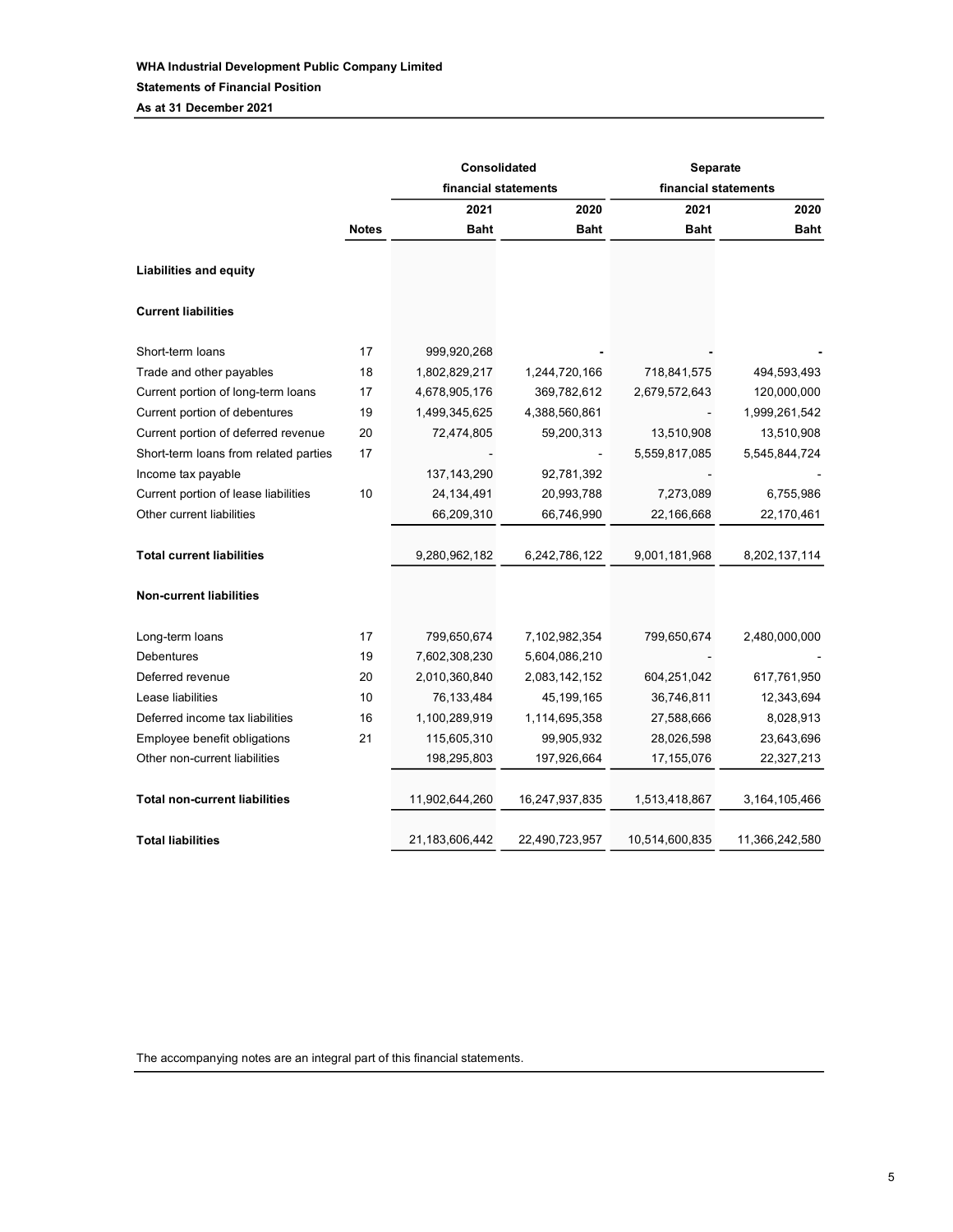|                                     | Consolidated         |                | Separate             |                |
|-------------------------------------|----------------------|----------------|----------------------|----------------|
|                                     | financial statements |                | financial statements |                |
|                                     | 2021                 | 2020           | 2021                 | 2020           |
|                                     | <b>Baht</b>          | <b>Baht</b>    | <b>Baht</b>          | <b>Baht</b>    |
| Liabilities and equity (Cont'd)     |                      |                |                      |                |
|                                     |                      |                |                      |                |
| Equity                              |                      |                |                      |                |
| Share capital                       |                      |                |                      |                |
| Authorised share capital            |                      |                |                      |                |
| Ordinary shares,                    |                      |                |                      |                |
| 15,000,000,000 shares               |                      |                |                      |                |
| of par Baht 0.40 each               | 6,000,000,000        | 6,000,000,000  | 6,000,000,000        | 6,000,000,000  |
| Issued and paid-up share capital    |                      |                |                      |                |
| Ordinary shares,                    |                      |                |                      |                |
| 9,705,186,191 shares                |                      |                |                      |                |
| of paid-up Baht 0.40 each           | 3,882,074,476        | 3,882,074,476  | 3,882,074,476        | 3,882,074,476  |
| Share premium on ordinary shares    | 438,704,620          | 438,704,620    | 438,704,620          | 438,704,620    |
| Retained earnings                   |                      |                |                      |                |
| Appropriated - legal reserve        | 600,000,000          | 600,000,000    | 600,000,000          | 600,000,000    |
| Unappropriated                      | 14,531,476,355       | 14,446,186,506 | 9,351,166,903        | 9,456,384,119  |
| Other components of equity          | 3,070,576,283        | 2,493,152,595  | 79,476,457           | (61, 712, 617) |
|                                     |                      |                |                      |                |
| Equity attributable to owners of    |                      |                |                      |                |
| the parent                          | 22,522,831,734       | 21,860,118,197 | 14,351,422,456       | 14,315,450,598 |
| Non-controlling interests           | 2,623,491,493        | 2,550,028,776  |                      |                |
| <b>Total equity</b>                 | 25, 146, 323, 227    | 24,410,146,973 | 14,351,422,456       | 14,315,450,598 |
| <b>Total liabilities and equity</b> | 46,329,929,669       | 46,900,870,930 | 24,866,023,291       | 25,681,693,178 |
|                                     |                      |                |                      |                |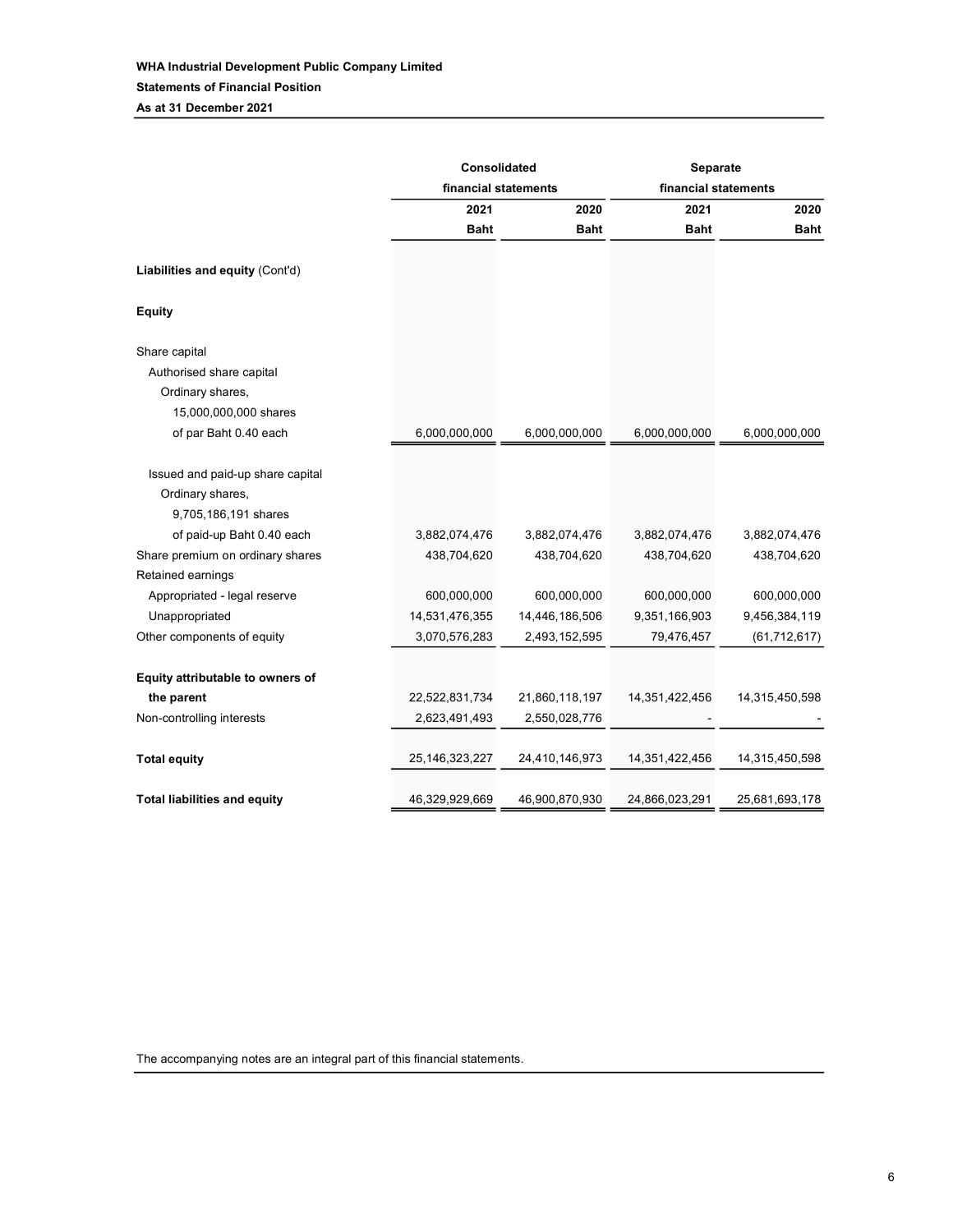# WHA Industrial Development Public Company Limited **Statements of Comprehensive income** For the year ended 31 December 2021

|                                           |              | <b>Consolidated</b>  |                 | Separate             |                 |
|-------------------------------------------|--------------|----------------------|-----------------|----------------------|-----------------|
|                                           |              | financial statements |                 | financial statements |                 |
|                                           |              | 2021                 | 2020            | 2021                 | 2020            |
|                                           | <b>Notes</b> | <b>Baht</b>          | <b>Baht</b>     | <b>Baht</b>          | <b>Baht</b>     |
| Revenues from sales of real estate        |              | 1,654,410,881        | 2,552,895,562   | 437,744,230          | 802,084,784     |
| Revenues from sales of goods              |              | 1,839,172,184        | 1,493,341,612   | 59,862,955           | 47,846,112      |
| Revenues from leases and services         |              | 1,496,230,972        | 1,326,258,931   | 102,317,208          | 95,430,007      |
| Costs of sales of real estate             |              | (735,088,258)        | (1,244,814,463) | (264, 245, 945)      | (431, 748, 796) |
| Costs of sales of goods                   |              | (1,016,932,450)      | (837, 793, 695) | (46,986,482)         | (37, 377, 941)  |
| Costs of leases and services              |              | (752, 075, 216)      | (644, 434, 477) | (59, 613, 579)       | (55,603,143)    |
|                                           |              |                      |                 |                      |                 |
| <b>Gross profit</b>                       |              | 2,485,718,113        | 2,645,453,470   | 229,078,387          | 420,631,023     |
| Other income                              |              | 915,685,469          | 960,842,728     | 2,146,724,297        | 2,118,561,133   |
| Selling expenses                          |              | (122,082,655)        | (145, 247, 992) | (43, 523, 197)       | (77, 166, 247)  |
| Administrative expenses                   |              | (857, 710, 267)      | (763, 787, 643) | (500, 143, 273)      | (404, 724, 924) |
| Finance costs                             | 24           | (384, 698, 587)      | (396, 641, 699) | (204, 216, 617)      | (250, 174, 655) |
| Share of profit from associates           |              |                      |                 |                      |                 |
| and joint ventures                        |              | 325,800,777          | 827,308,692     |                      |                 |
| Profit before income tax                  |              | 2,362,712,850        | 3,127,927,556   | 1,627,919,597        | 1,807,126,330   |
| Income tax                                | 26           | (272, 483, 688)      | (284, 073, 611) | 15,737,515           | (9,380,947)     |
| Profit for the year                       |              | 2,090,229,162        | 2,843,853,945   | 1,643,657,112        | 1,797,745,383   |
| Other comprehensive income                |              |                      |                 |                      |                 |
| Items that will not be reclassified       |              |                      |                 |                      |                 |
| subsequently to profit or loss            |              |                      |                 |                      |                 |
| Changes in fair value of equity           |              |                      |                 |                      |                 |
| investments at fair value through         |              |                      |                 |                      |                 |
| other comprehensive income                | 10           | 176,486,342          | (114, 031, 476) | 176,486,342          | (114, 031, 476) |
| Income tax relating to items that         |              |                      |                 |                      |                 |
| will not be reclassified                  |              |                      |                 |                      |                 |
| subsequently to profit or loss            | 26           | (35, 297, 268)       | 22,806,295      | (35, 297, 268)       | 22,806,295      |
|                                           |              |                      |                 |                      |                 |
| Total items that will not be reclassified |              |                      |                 |                      |                 |
| subsequently to profit or loss            |              | 141.189.074          | (91, 225, 181)  | 141,189,074          | (91, 225, 181)  |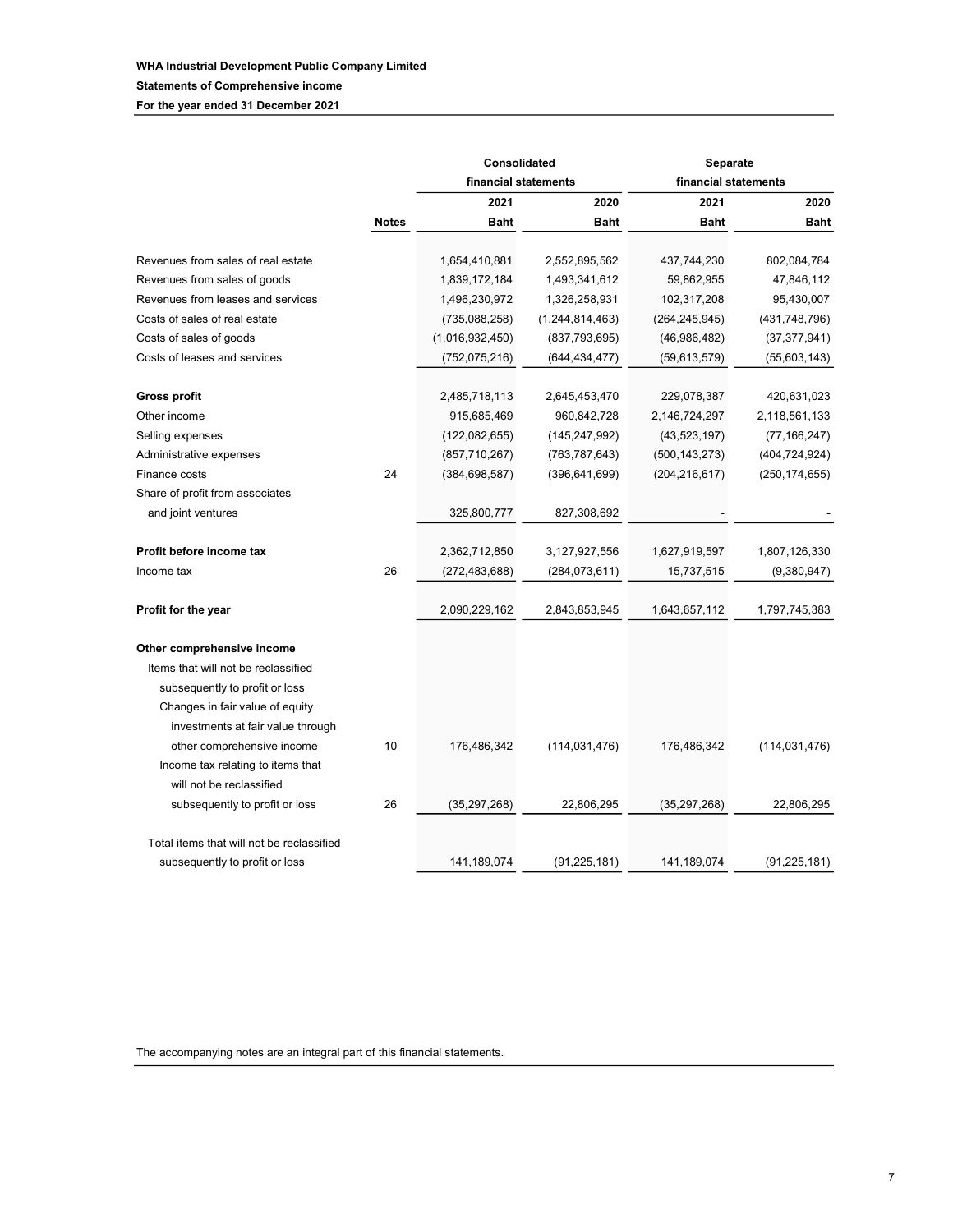# WHA Industrial Development Public Company Limited **Statements of Comprehensive income** For the year ended 31 December 2021

|                                       |             |               | Consolidated         | Separate      |                      |
|---------------------------------------|-------------|---------------|----------------------|---------------|----------------------|
|                                       |             |               | financial statements |               | financial statements |
|                                       |             | 2021          | 2020                 | 2021          | 2020                 |
|                                       | <b>Note</b> | <b>Baht</b>   | <b>Baht</b>          | <b>Baht</b>   | <b>Baht</b>          |
| Items that will be reclassified       |             |               |                      |               |                      |
| subsequently to profit or loss        |             |               |                      |               |                      |
| Currency translation differences      |             | 51,455,170    | (11, 647, 469)       |               |                      |
| Share of other comprehensive income   |             |               |                      |               |                      |
| of associates and joint ventures      |             |               |                      |               |                      |
| accounted for using the equity method |             | 530, 165, 589 | (159, 220, 542)      |               |                      |
| Total items that will be reclassified |             |               |                      |               |                      |
| subsequently to profit or loss        |             | 581,620,759   | (170, 868, 011)      |               |                      |
| Other comprehensive income (expense)  |             |               |                      |               |                      |
| for the year, net of tax              |             | 722,809,833   | (262,093,192)        | 141,189,074   | (91, 225, 181)       |
| Total comprehensive income (expense)  |             |               |                      |               |                      |
| for the year                          |             | 2,813,038,995 | 2,581,760,753        | 1,784,846,186 | 1,706,520,202        |
|                                       |             |               |                      |               |                      |
| Profit attributable to:               |             |               |                      |               |                      |
| Owners of the parent                  |             | 1,834,164,177 | 2,545,610,673        | 1,643,657,112 | 1,797,745,383        |
| Non-controlling interests             |             | 256,064,985   | 298,243,272          |               |                      |
|                                       |             | 2,090,229,162 | 2,843,853,945        | 1,643,657,112 | 1,797,745,383        |
| Total comprehensive income (expense)  |             |               |                      |               |                      |
| attributable to:                      |             |               |                      |               |                      |
| Owners of the parent                  |             | 2,411,110,826 | 2,337,707,938        | 1,784,846,186 | 1,706,520,202        |
| Non-controlling interests             |             | 401,928,169   | 244,052,815          |               |                      |
|                                       |             | 2,813,038,995 | 2,581,760,753        | 1,784,846,186 | 1,706,520,202        |
|                                       |             |               |                      |               |                      |
| <b>Earnings per share</b>             | 27          |               |                      |               |                      |
| Basic earnings per share              |             | 0.19          | 0.26                 | 0.17          | 0.19                 |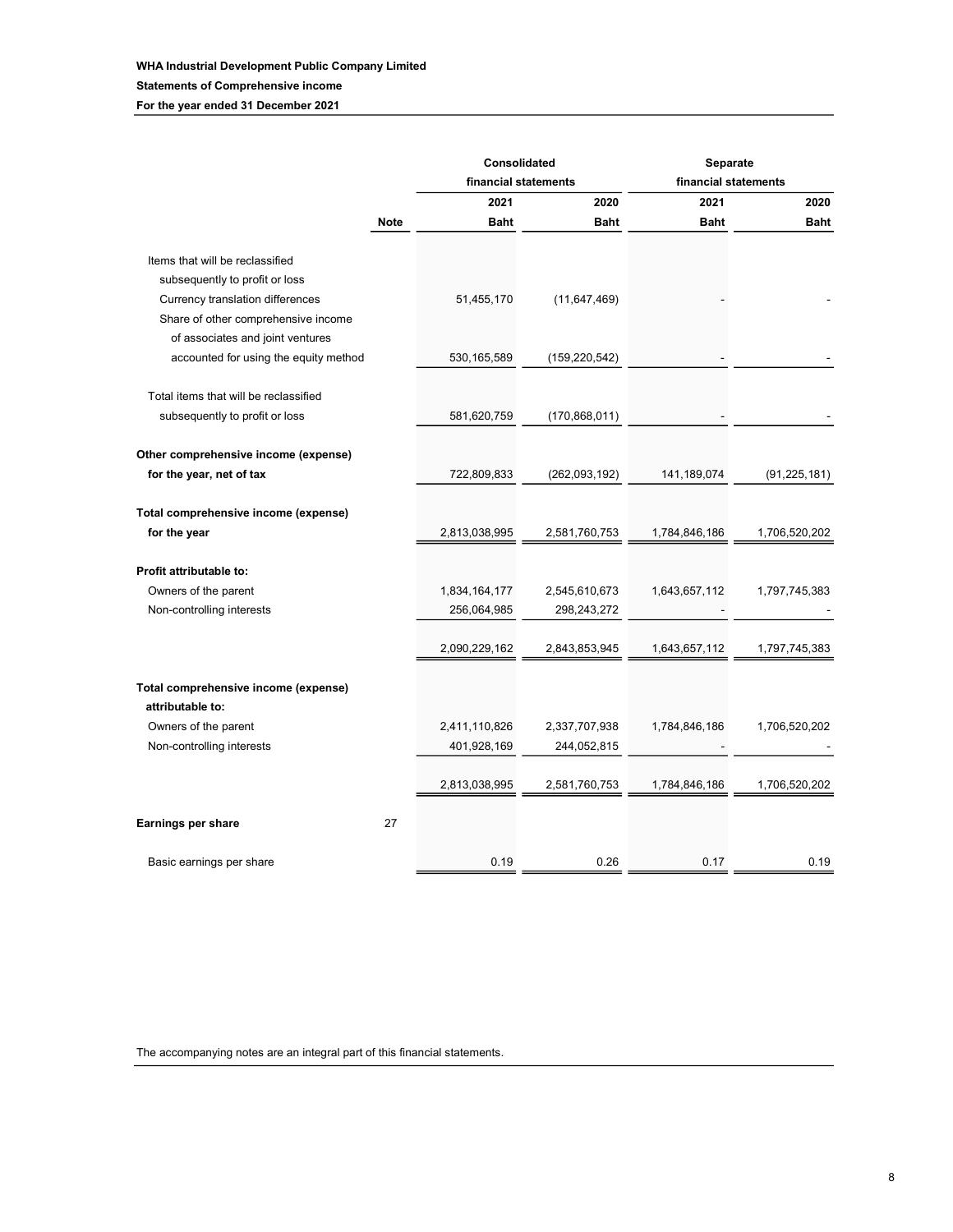WHA Industrial Development Public Company Limited<br>Statements of Changes in Equity<br>For the year ended 31 December 2021

|                                                      |              |                                      |                               |                                        |                        |                                 |                                         | <b>Consolidated financial statements</b> |                                          |                                      |                                 |                                  |                      |
|------------------------------------------------------|--------------|--------------------------------------|-------------------------------|----------------------------------------|------------------------|---------------------------------|-----------------------------------------|------------------------------------------|------------------------------------------|--------------------------------------|---------------------------------|----------------------------------|----------------------|
|                                                      |              |                                      |                               |                                        |                        |                                 | Attributable to owners of the parent    |                                          |                                          |                                      |                                 |                                  |                      |
|                                                      |              |                                      |                               |                                        |                        |                                 |                                         | Other components of equity               |                                          |                                      |                                 |                                  |                      |
|                                                      |              |                                      |                               |                                        |                        |                                 |                                         | Other comprehensive income               |                                          |                                      |                                 |                                  |                      |
|                                                      |              |                                      |                               |                                        |                        |                                 |                                         | Measurement                              | Share of other                           | Change                               |                                 |                                  |                      |
|                                                      |              |                                      | Share                         |                                        |                        |                                 |                                         | of equity investments                    | comprehensive                            | in parent's                          |                                 |                                  |                      |
|                                                      |              | Issued                               | premium                       | Retained                               | earnings               |                                 | Re-measurements of                      | at fair value through                    | income of                                | ownership                            | Total                           | d<br>2                           |                      |
|                                                      | <b>Notes</b> | Baht<br>and paid-up<br>share capital | on ordinary<br>shares<br>Baht | Baht<br>-legal reserve<br>Appropriated | Unappropriated<br>Baht | Baht<br>Currency<br>translation | employee benefit<br>obligations<br>Baht | other comprehensive<br>income<br>Baht    | associates and<br>joint ventures<br>Baht | interests in<br>Baht<br>subsidiaries | owners of<br>Baht<br>the parent | controlling<br>interests<br>Baht | Baht<br>Total equity |
|                                                      |              |                                      |                               |                                        |                        |                                 |                                         |                                          |                                          |                                      |                                 |                                  |                      |
| Opening balance 2020                                 |              | 3,882,074,476                        | 438,704,620                   | 600,000,000                            | 14,399,660,958         | (125, 308, 572)                 | 30,497,661                              | 16,411,500                               | (822, 843, 082)                          | 3,622,556,729                        | 22,041,754,290                  | 2,891,958,004                    | 24,933,712,294       |
| Dividend paid                                        | 22           |                                      |                               |                                        | (2,499,085,125)        |                                 |                                         |                                          |                                          |                                      | (2,499,085,125)                 |                                  | (2,499,085,125)      |
| Dividend paid from subsidiaries                      |              |                                      |                               |                                        |                        |                                 |                                         |                                          |                                          |                                      |                                 |                                  |                      |
| to non-controlling interests                         |              |                                      |                               |                                        |                        |                                 |                                         |                                          |                                          |                                      |                                 | (350, 507, 422)                  | (350, 507, 422)      |
| Change in parent's ownership                         |              |                                      |                               |                                        |                        |                                 |                                         |                                          |                                          |                                      |                                 |                                  |                      |
| interest in subsidiaries                             |              |                                      |                               |                                        |                        |                                 |                                         |                                          |                                          | (20, 258, 906)                       | (20, 258, 906)                  | (235,474,621)                    | (255, 733, 527)      |
| Total comprehensive income<br>(expense) for the year |              |                                      |                               |                                        | 2,545,610,673          | (8,474,521)                     |                                         | (91, 225, 181)                           | (108, 203, 033)                          |                                      | 2,337,707,938                   | 244,052,815                      | 2,581,760,753        |
| Closing balance 2020                                 |              | 3,882,074,476                        | 438,704,620                   | 600,000,000                            | 14,446,186,506         | (133, 783, 093)                 | 30,497,661                              | (74, 813, 681)                           | (931,046,115)                            | 3,602,297,823                        | 21,860,118,197                  | 2,550,028,776                    | 24,410,146,973       |
| Dividend paid                                        | 22           |                                      |                               |                                        | (1,748,874,328)        |                                 |                                         |                                          |                                          |                                      | (1,748,874,328)                 |                                  | (1,748,874,328)      |
| Dividend paid from subsidiaries                      |              |                                      |                               |                                        |                        |                                 |                                         |                                          |                                          |                                      |                                 |                                  |                      |
| to non-controlling interests                         |              |                                      |                               |                                        |                        |                                 |                                         |                                          |                                          |                                      |                                 | (322, 379, 319)                  | (322, 379, 319)      |
| Change in parent's ownership                         |              |                                      |                               |                                        |                        |                                 |                                         |                                          |                                          |                                      |                                 |                                  |                      |
| interest in subsidiaries                             |              |                                      |                               |                                        |                        |                                 |                                         |                                          |                                          | 477,039                              | 477,039                         | (6,086,133)                      | (5,609,094)          |
| Total comprehensive income                           |              |                                      |                               |                                        |                        |                                 |                                         |                                          |                                          |                                      |                                 |                                  |                      |
| (expense) for the year                               |              |                                      |                               |                                        | 1,834,164,177          | 56,207,167                      |                                         | 141, 189, 074                            | 379,550,408                              |                                      | 2,411,110,826                   | 401,928,169                      | 2,813,038,995        |
| Closing balance 2021                                 |              | 3,882,074,476                        | 438,704,620                   | 600,000,000                            | 14,531,476,355         | (77, 575, 926)                  | 30,497,661                              | 66,375,393                               | (551, 495, 707)                          | 3,602,774,862                        | 22,522,831,734                  | 2,623,491,493                    | 25, 146, 323, 227    |
|                                                      |              |                                      |                               |                                        |                        |                                 |                                         |                                          |                                          |                                      |                                 |                                  |                      |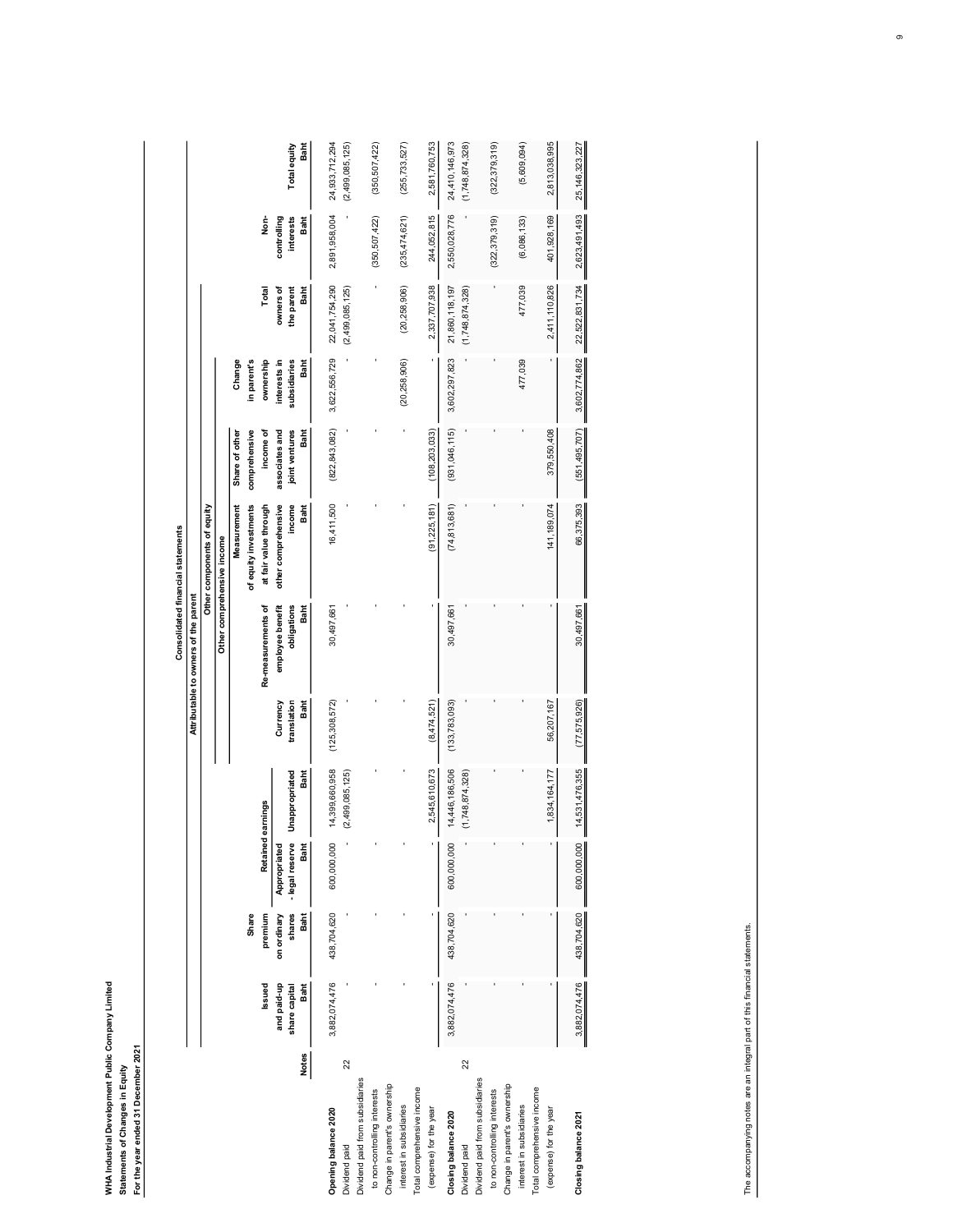|                                      |      |               |                 |                   |                   |                     | Other components of equity |                   |
|--------------------------------------|------|---------------|-----------------|-------------------|-------------------|---------------------|----------------------------|-------------------|
|                                      |      |               |                 |                   |                   |                     | Other comprehensive income |                   |
|                                      |      |               |                 |                   |                   |                     | Measurement of             |                   |
|                                      |      |               |                 |                   |                   |                     | equity investments         |                   |
|                                      |      | Issued        | Share           | Retained earnings |                   | Re-measurements     | at fair value through      |                   |
|                                      |      | and paid-up   | premium on      | Appropriated      |                   | of employee benefit | other comprehensive        |                   |
|                                      |      | share capital | ordinary shares | -legal reserve    | Unappropriated    | obligations         | income                     | Total equity      |
|                                      | Note | Baht          | Baht            | Baht              | Baht              | Baht                | Baht                       | Baht              |
| Opening balance 2020                 |      | 3,882,074,476 | 438,704,620     | 600,000,000       | 10, 157, 723, 861 | 13,101,064          | 16,411,500                 | 15, 108, 015, 521 |
| Dividend paid                        | 22   |               |                 |                   | (2,499,085,125)   |                     |                            | (2,499,085,125)   |
| Total comprehensive income (expense) |      |               |                 |                   |                   |                     |                            |                   |
| for the year                         |      |               |                 |                   | 1,797,745,383     |                     | (91, 225, 181)             | 1,706,520,202     |
| Closing balance 2020                 |      | 3,882,074,476 | 438,704,620     | 600,000,000       | 9,456,384,119     | 13,101,064          | (74, 813, 681)             | 14,315,450,598    |
| Dividend paid                        | 22   |               |                 |                   | (1,748,874,328)   |                     |                            | (1,748,874,328)   |
| Total comprehensive income (expense) |      |               |                 |                   |                   |                     |                            |                   |
| for the year                         |      |               |                 |                   | 1,643,657,112     |                     | 141,189,074                | 1,784,846,186     |
| Closing balance 2021                 |      | 3,882,074,476 | 438,704,620     | 600,000,000       | 9,351,166,903     | 13,101,064          | 66,375,393                 | 14,351,422,456    |

WHA Industrial Development Public Company Limited

For the year ended 31 December 2021 Statements of Changes in Equity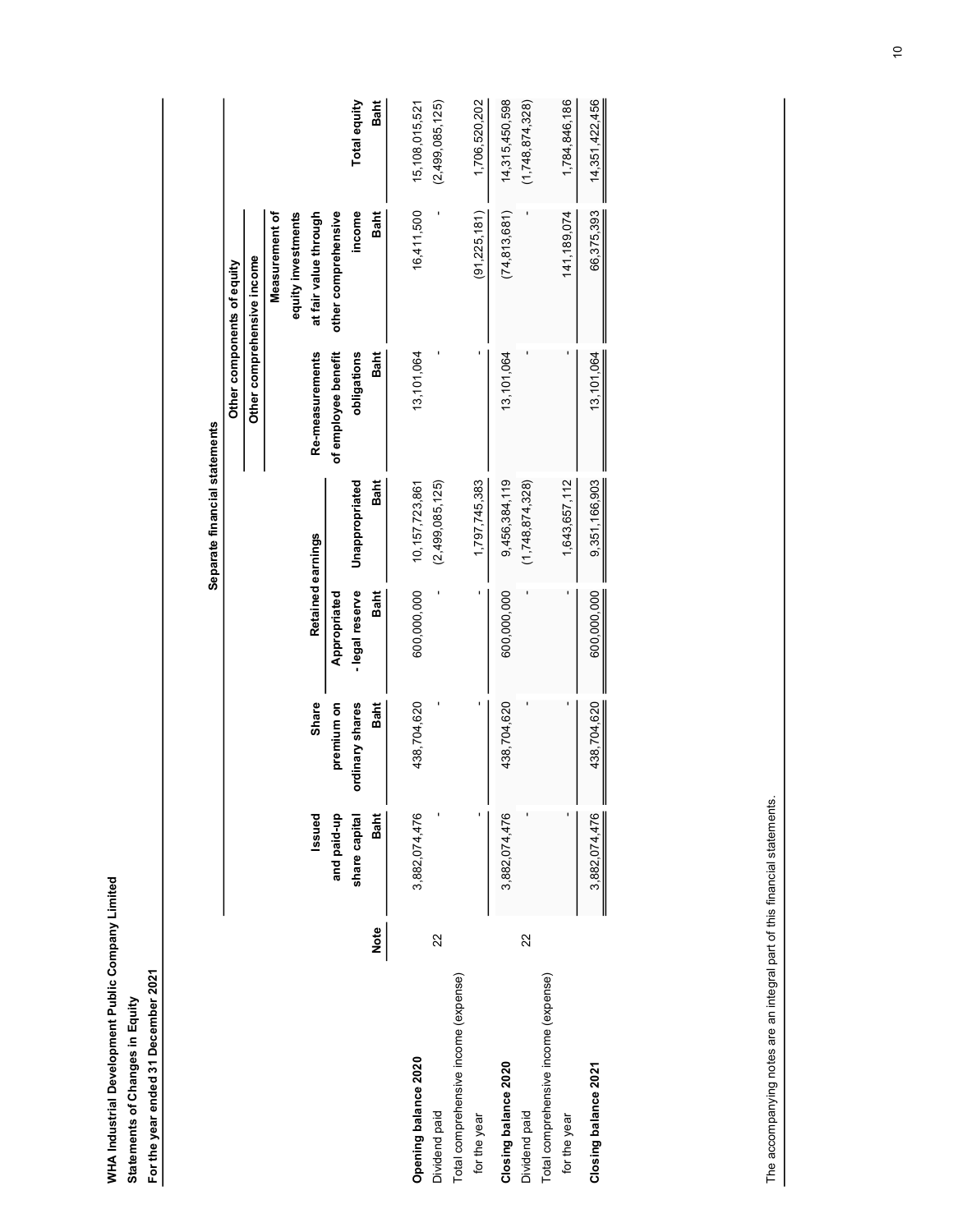|                                               |              | <b>Consolidated</b>  |                 | <b>Separate</b> |                      |
|-----------------------------------------------|--------------|----------------------|-----------------|-----------------|----------------------|
|                                               |              | financial statements |                 |                 | financial statements |
|                                               |              | 2021                 | 2020            | 2021            | 2020                 |
|                                               | <b>Notes</b> | <b>Baht</b>          | <b>Baht</b>     | <b>Baht</b>     | <b>Baht</b>          |
|                                               |              |                      |                 |                 |                      |
| Cash flows from operating activities          |              |                      |                 |                 |                      |
| Profit before income tax                      |              | 2,362,712,850        | 3,127,927,556   | 1,627,919,597   | 1,807,126,330        |
| Adjustments for:                              |              |                      |                 |                 |                      |
| Reversal of impairment                        |              |                      |                 |                 |                      |
| losses on financial assets                    |              | (6,065,372)          | (4, 447, 069)   | (1,813,233)     | (5,915,101)          |
| Depreciation                                  | 14, 15       | 385,264,879          | 339,244,636     | 20,885,037      | 22,479,964           |
| Amortisation                                  |              | 4,068,667            | 11,016,864      | 2,655,681       | 9,107,028            |
| Changes in fair value of financial assets     |              |                      |                 |                 |                      |
| measured at fair value through profit or loss |              | 331,018              |                 |                 |                      |
| Loss from liquidation of subsidiaries         |              |                      |                 |                 | 25,290               |
| Reversal of impairment losses on              |              |                      |                 |                 |                      |
| investments in associates                     |              |                      |                 | (34, 133, 351)  | (22, 593, 912)       |
| Gain from investment properties disposal      |              |                      | (728, 084, 872) |                 | (45, 945, 067)       |
| (Gain)/Loss from property, plant              |              |                      |                 |                 |                      |
| and equipment disposal                        |              | (432, 467)           | 79,806          | (899, 608)      | 795,910              |
| (Gain)/Loss from exchange rate                |              | (306, 516, 909)      | (671, 943)      | 57,711,529      | 5,551,758            |
| Employee benefit obligations                  | 21           | 19,116,103           | 17,360,974      | 6,656,680       | 5,607,714            |
| Interest income                               |              | (223,786,950)        | (271, 047, 606) | (233,097,779)   | (295, 386, 212)      |
| Dividend income                               |              | (134, 648, 171)      | (126, 705, 344) | (1,707,573,996) | (1,632,353,947)      |
| Finance costs                                 | 24           | 384,698,587          | 396,641,699     | 204,216,617     | 250, 174, 655        |
| Share of profit from associates               |              |                      |                 |                 |                      |
| and joint ventures                            |              | (325,800,777)        | (827, 308, 692) |                 |                      |
| Changes in working capital:                   |              |                      |                 |                 |                      |
| Trade and other receivables                   |              | 7,222,001            | (63, 161, 189)  | (39, 326, 471)  | (29, 254, 598)       |
| Real estate development costs                 |              | (116, 150, 959)      | 146,964,004     | 16,587,550      | 402,813,606          |
| Other current assets                          |              | (34, 875, 905)       | (12, 727, 881)  | 1,216,813       | 1,551,815            |
| Other non-current assets                      |              | (85,690,311)         | 167,548,876     | (743, 018)      | (2,903,808)          |
| Trade and other payables                      |              | 503,434,200          | (398,651,034)   | 176,669,827     | (145, 457, 025)      |
| Deferred revenue                              |              | (59, 564, 472)       | (52, 242, 367)  | (13,510,908)    | (13, 271, 620)       |
| Other current liabilities                     |              | (537,680)            | (21, 329, 564)  | (3,793)         | (11, 959, 962)       |
| Paid of employee benefit                      |              | (21, 692, 254)       | (333, 413)      | (15,833,249)    |                      |
| Other non-current liabilities                 |              | 369,139              | 5,558,849       | (5, 172, 137)   | 1,620,277            |
| Cash generated from operations                |              | 2,351,455,217        | 1,705,632,290   | 62,411,788      | 301,813,095          |
| Interest received                             |              | 224,636,085          | 267,901,763     | 226,850,617     | 322,337,975          |
| Interest paid                                 |              | (458, 322, 118)      | (596, 917, 576) | (142, 135, 663) | (203, 121, 718)      |
| Dividend received                             |              | 1,089,316,105        | 1,875,052,522   | 1,707,573,996   | 1,632,353,947        |
| Income tax refund received                    |              | 8,329,899            | 2,530,962       |                 |                      |
| Income tax paid                               |              | (210, 900, 622)      | (276, 417, 790) | (17, 847, 541)  | (33, 357, 759)       |
|                                               |              |                      |                 |                 |                      |
| Net cash receipts                             |              |                      |                 |                 |                      |
| from operating activities                     |              | 3,004,514,566        | 2,977,782,171   | 1,836,853,197   | 2,020,025,540        |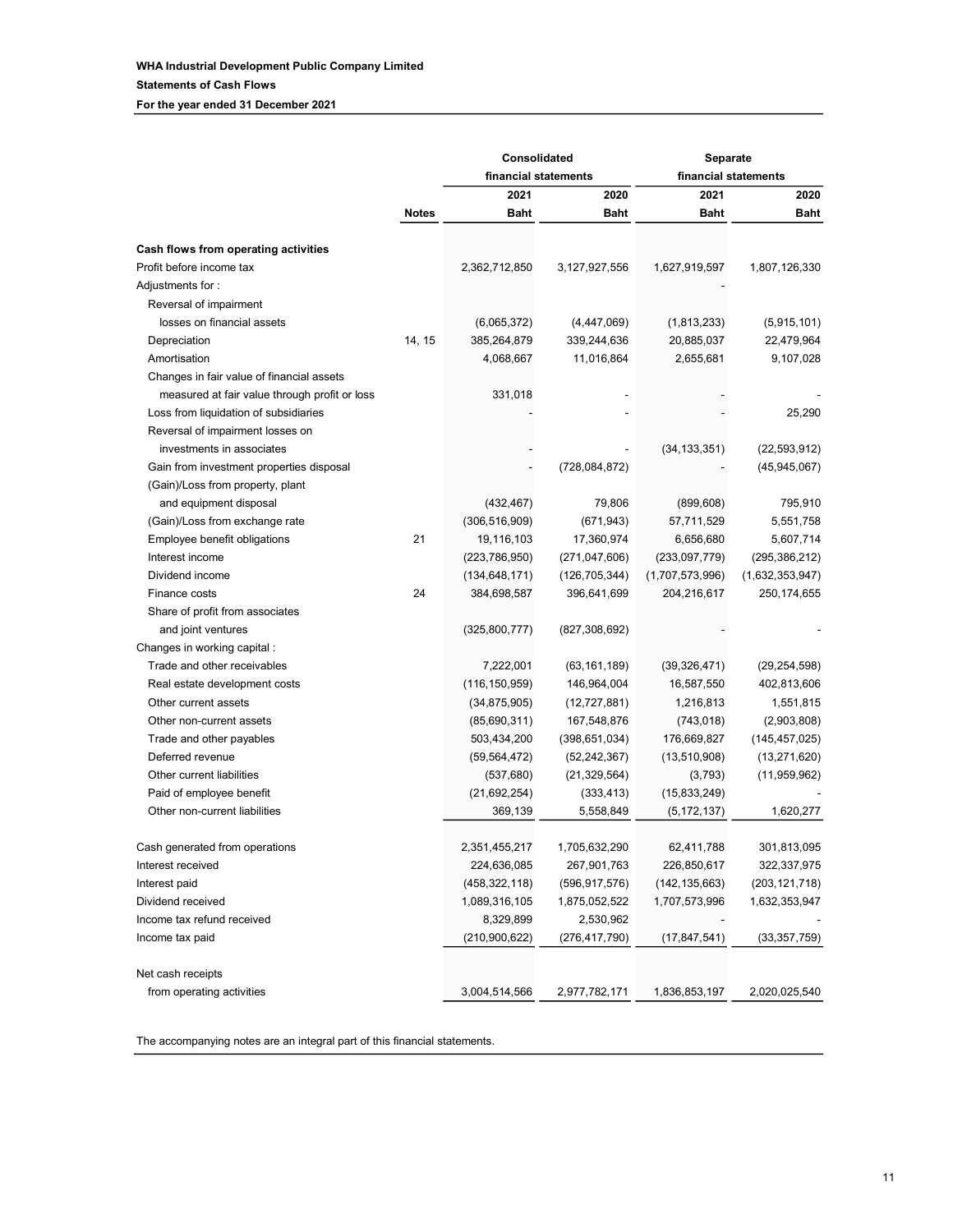|                                                   |              | Consolidated         |                 | <b>Separate</b> |                      |
|---------------------------------------------------|--------------|----------------------|-----------------|-----------------|----------------------|
|                                                   |              | financial statements |                 |                 | financial statements |
|                                                   |              | 2021                 | 2020            | 2021            | 2020                 |
|                                                   | <b>Notes</b> | <b>Baht</b>          | <b>Baht</b>     | <b>Baht</b>     | Baht                 |
| Cash flows from investing activities              |              |                      |                 |                 |                      |
| Payments for financial assets measured at         |              |                      |                 |                 |                      |
| amortised cost acquisition                        |              | (33, 304)            | (40, 016)       |                 |                      |
| Payments for short-term loans to related parties  |              | (415, 527, 207)      | (2,992,500,000) | (864, 563, 000) | (3,622,597,000)      |
| Proceeds from short-term loans to related parties |              | 1,308,200,000        | 3,963,000,000   | 1,946,721,620   | 5,094,320,191        |
| Payments for long-term loans to related parties   |              | (19,600,000)         |                 | (19,600,000)    |                      |
| Proceeds from long-term loans to related parties  |              |                      | 35,000,000      |                 |                      |
| Payments for financial assets measured at         |              |                      |                 |                 |                      |
| fair value through other comprehensive income     |              |                      | (150, 562, 500) |                 | (150, 562, 500)      |
| Payments for investments in associates            |              | (3,751,500)          |                 |                 |                      |
| Proceeds from capital reduction of investments    |              |                      |                 |                 |                      |
| in associates                                     |              | 34,523,872           | 13,162,226      | 34,523,872      | 13,162,226           |
| Payments for investments in subsidiaries          |              |                      |                 |                 | (255, 733, 527)      |
| Payments for interests in joint ventures          |              | (38,099,986)         | (51, 250, 000)  | (19,200,000)    | (51, 250, 000)       |
| Payments for investment properties acquisition    |              | (740, 966)           | (293, 414, 278) |                 | (73,352,826)         |
| Proceeds from investment properties disposal      |              |                      | 1,413,601,911   |                 | 100,193,730          |
| Payments for property, plant                      |              |                      |                 |                 |                      |
| and equipment acquisition                         |              | (645, 803, 813)      | (1,018,011,816) | (8, 182, 704)   | (4, 551, 333)        |
| Proceeds from property, plant                     |              |                      |                 |                 |                      |
| and equipment disposal                            |              | 3,923,436            | 2,741,966       | 2,285,795       | 1,659,360            |
| Payments for sold properties' income tax          |              |                      | (64,096,809)    |                 | (5,009,687)          |
| Net cash receipts                                 |              |                      |                 |                 |                      |
|                                                   |              | 223,090,532          |                 | 1,071,985,583   |                      |
| from investing activities                         |              |                      | 857,630,684     |                 | 1,046,278,634        |
| <b>Cash flows from financing activities</b>       |              |                      |                 |                 |                      |
| Proceeds from short-term loans                    | 17           | 3,300,000,000        | 3,990,000,000   |                 | 2,400,000,000        |
| Repayments of short-term loans                    | 17           | (2,300,000,000)      | (5,755,000,000) |                 | (2,400,000,000)      |
| Payments for short-term loans fee                 | 17           | (3,305,890)          |                 |                 |                      |
| Proceeds from short-term loans                    |              |                      |                 |                 |                      |
| from related parties                              | 17           |                      |                 | 677,128,409     | 1,208,000,000        |
| Repayments of short-term loans                    |              |                      |                 |                 |                      |
| from related parties                              | 17           |                      |                 | (734,062,957)   | (1,025,964,480)      |
| Proceeds from long-term loans                     | 17           | 1,000,000,000        | 7,200,000,000   | 1,000,000,000   | 3,200,000,000        |
| Payments for long-term loans fee                  | 17           | (1,000,000)          | (3,100,000)     | (1,000,000)     | (1, 100, 000)        |
| Repayments of long-term loans                     | 17           | (2,995,000,000)      | (1,225,000,000) | (120,000,000)   | (1, 100, 000, 000)   |
| Proceeds from debentures                          | 19           | 3,500,000,000        | 3,000,000,000   |                 |                      |
| Payments for issuance debentures                  | 19           | (4,877,000)          | (3,793,150)     |                 |                      |
| Repayments of debentures                          | 19           | (4,390,000,000)      | (6,500,000,000) | (2,000,000,000) | (2,500,000,000)      |
| Payments for lease liabilities                    |              | (25, 506, 288)       | (22, 161, 771)  | (7,602,587)     | (6,839,449)          |
| Proceeds from interest rate swap contracts        |              |                      | 40,150,000      |                 | 40,150,000           |
| Dividend paid                                     |              | (2,069,673,792)      | (2,847,777,430) | (1,747,262,229) | (2,497,392,494)      |
| Payments to non-controlling interests             |              | (5,609,094)          | (255,733,527)   |                 |                      |
| Net cash payments                                 |              |                      |                 |                 |                      |
| from financing activities                         |              | (3,994,972,064)      | (2,382,415,878) | (2,932,799,364) | (2,683,146,423)      |
|                                                   |              |                      |                 |                 |                      |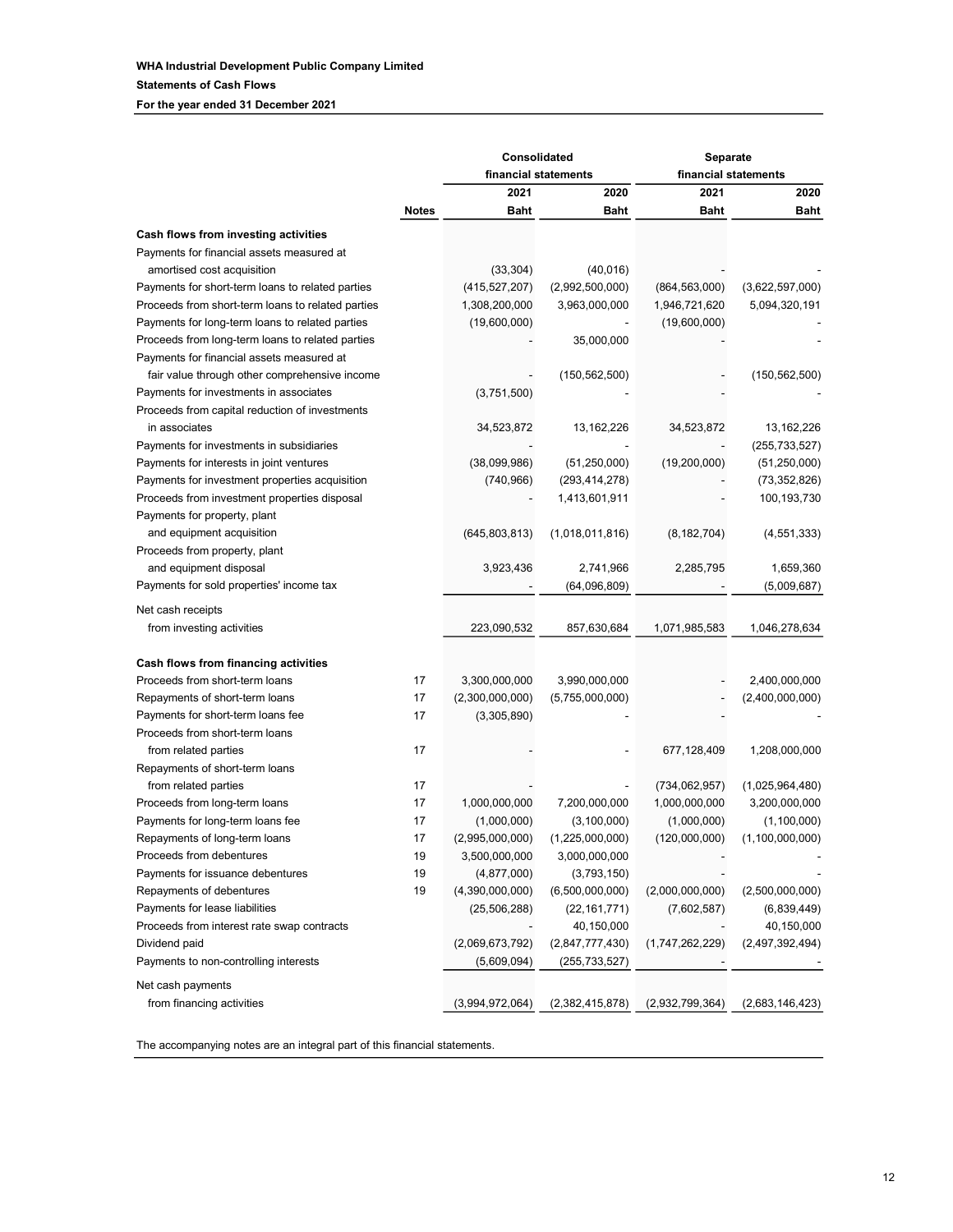|                                                   | Consolidated    |                      | Separate     |                      |
|---------------------------------------------------|-----------------|----------------------|--------------|----------------------|
|                                                   |                 | financial statements |              | financial statements |
|                                                   | 2021            | 2020                 | 2021         | 2020                 |
|                                                   | <b>Baht</b>     | <b>Baht</b>          | <b>Baht</b>  | <b>Baht</b>          |
|                                                   |                 |                      |              |                      |
| Net increase (decrease) in cash and               |                 |                      |              |                      |
| cash equivalents                                  | (767, 366, 966) | 1,452,996,977        | (23,960,584) | 383, 157, 751        |
| Cash and cash equivalents at                      |                 |                      |              |                      |
| the beginning of the year                         | 3,157,450,151   | 1,700,769,571        | 771,017,501  | 387,859,750          |
| Exchange rate effect on cash and cash equivalents | 11,522,775      | 3,683,603            |              |                      |
| Cash and cash equivalents at the end              |                 |                      |              |                      |
| of the year                                       | 2,401,605,960   | 3,157,450,151        | 747,056,917  | 771,017,501          |
| Non-cash transactions                             |                 |                      |              |                      |
| Account payables from property, plant and         |                 |                      |              |                      |
| equipment acquisition                             | 204, 277, 819   | 156,911,564          | 819.259      | 2,412,812            |
| Lease assets and liabilities                      | 60,561,985      | 35,820,316           | 33,245,032   | 11,506,264           |
| Dividend payable                                  | 17,653,976      | 16,074,121           | 17.483.996   | 15,871,897           |
| Recognised changes in the value of contigent      |                 |                      |              |                      |
| consideration to investment in associates         |                 | 242,915,209          |              |                      |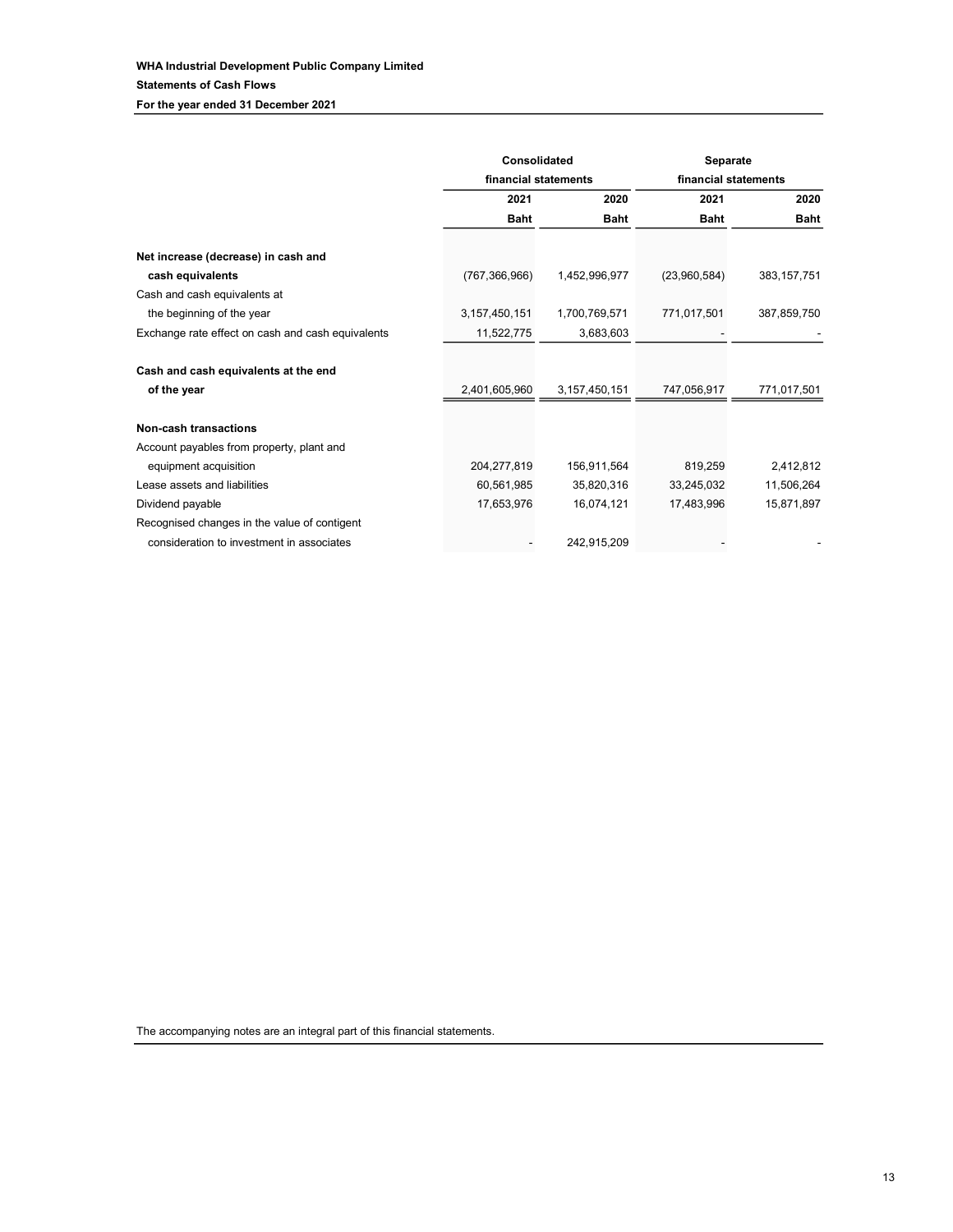### **General information**

WHA Industrial Development Public Company Limited ("the Company") is incorporated and resident in Thailand. The Company was listed on the Stock Exchange of Thailand. On 23 February 2016, the Company received an approval for delisting the Company's securities from the Stock Exchange of Thailand which was effective on 2 March 2016. The address of the Company's registered office is as follows:

777 WHA TOWER, 23rd - 25th Floor, Moo 13, Debaratna Road (Bangna-Trad) KM.7, Bang Kaeo, Bang Phli, Samut Prakarn 10540

The principal business operations of the Company and subsidiaries (together "the Group") are engaging in providing rent and sale of lands, buildings, factories, warehouses, and other properties, developing and managing properties in industrial estates and industrial zones, providing public utilities, facilities and other related services.

These consolidated and separate financial statements were authorised for issue by the Board of Directors on 23 February 2022.

#### $\overline{2}$ **Basis of preparation**

The consolidated and separate financial statements have been prepared in accordance with Thai Financial Reporting Standards ("TFRS") and the financial reporting requirements issued under the Securities and Exchange Act.

The consolidated and separate financial statements have been prepared under the historical cost convention except as disclosed in the accounting policies below.

The preparation of financial statements in conformity with TFRS requires management to use certain critical accounting estimates and to exercise its judgement in applying the Group's accounting policies. The areas involving a higher degree of judgement or complexity, or areas that are more likely to be materially adjusted due to changes in estimates and assumptions are disclosed in Note 6.

An English version of the consolidated and separate financial statements have been prepared from the statutory financial statements that are in the Thai language. In the event of a conflict or a difference in interpretation between the two languages, the Thai language statutory financial statements shall prevail.

# New and amended financial reporting standards

New and amended financial reporting standards effective for the accounting periods beginning on or after 1 January 2021 do not have material impact on the Group and the Company.

The Group and the Company has not vet early adopted the amended financial reporting standards which are effective on 1 January 2022. The Group and the Company's management is currently assessing the impact of adoption of these standards.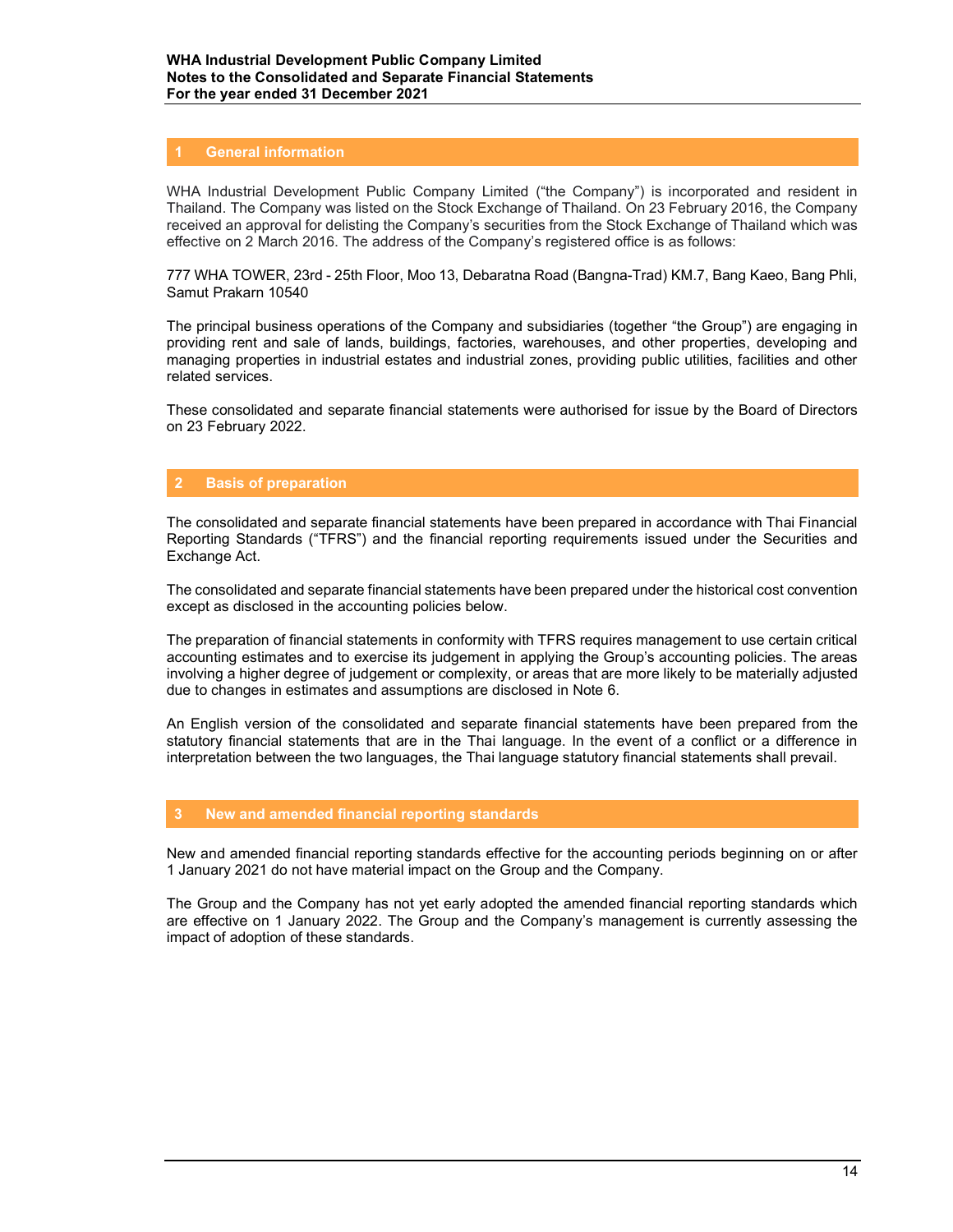#### **Accounting policies**

#### 4.1 Principles of consolidated and equity accounting

#### **Subsidiaries**

Subsidiaries are all entities over which the Group has control. The Group controls an entity when the Group is exposed to, or has rights to, variable returns from its involvement with the entity and has the ability to affect those returns through its power over the entity. Subsidiaries are consolidated from the date on which control is transferred to the Group until the date that control ceases.

In the separate financial statements, investments in subsidiaries are accounted for using cost method.

#### **Associates**

Associates are all entities over which the Group has significant influence but not control or joint control. Investments in associates are accounted for using the equity method of accounting.

In the separate financial statements, investments in associates are accounted for using cost method.

#### Joint arrangements

Investments in joint arrangements are classified as either joint operations or joint ventures depending on the contractual rights and obligations of each investor, rather than the legal structure of the joint arrangements.

A joint venture is a joint arrangement whereby the Group has rights to the net assets of the arrangement. Interests in joint ventures are accounted for using the equity method.

In the separate financial statements, investments in joint ventures are accounted for using cost method.

#### **Equity method**

The investment is initially recognised at cost which is consideration paid and directly attributable costs.

The Group's subsequently recognises shares of its associates and joint ventures' profits or losses and other comprehensive income in the profit or loss and other comprehensive income, respectively. The subsequent cumulative movements are adjusted against the carrying amount of the investment.

When the Group's share of losses in associates and joint ventures equals or exceeds its interest in the associates and joint ventures, the Group does not recognise further losses, unless it has incurred obligations or made payments on behalf of the associates and joint ventures.

#### Changes in ownership interests

The Group treats transactions with non-controlling interests that do not result in a loss of control as transactions with equity owners of the Group. A difference between the amount of the adjustment to non-controlling interests to reflect their relative interest in the subsidiary and any consideration paid or received is recognised within equity.

If the ownership interest in associates and joint ventures is reduced but significant influence and joint control is retained, only a proportionate share of the amounts previously recognised in other comprehensive income is reclassified to profit or loss where appropriate. Profit or loss from reduce of the ownership interest in associates and joint ventures is recognise in profit or loss.

When the Group losses control, joint control or significant influence over investments, any retained interest in the investment is remeasured to its fair value, with the change in carrying amount recognised in profit or loss. The fair value becomes the initial carrying amount of the retained interest which is reclassified to investment in an associate, or a joint venture or a financial asset accordingly.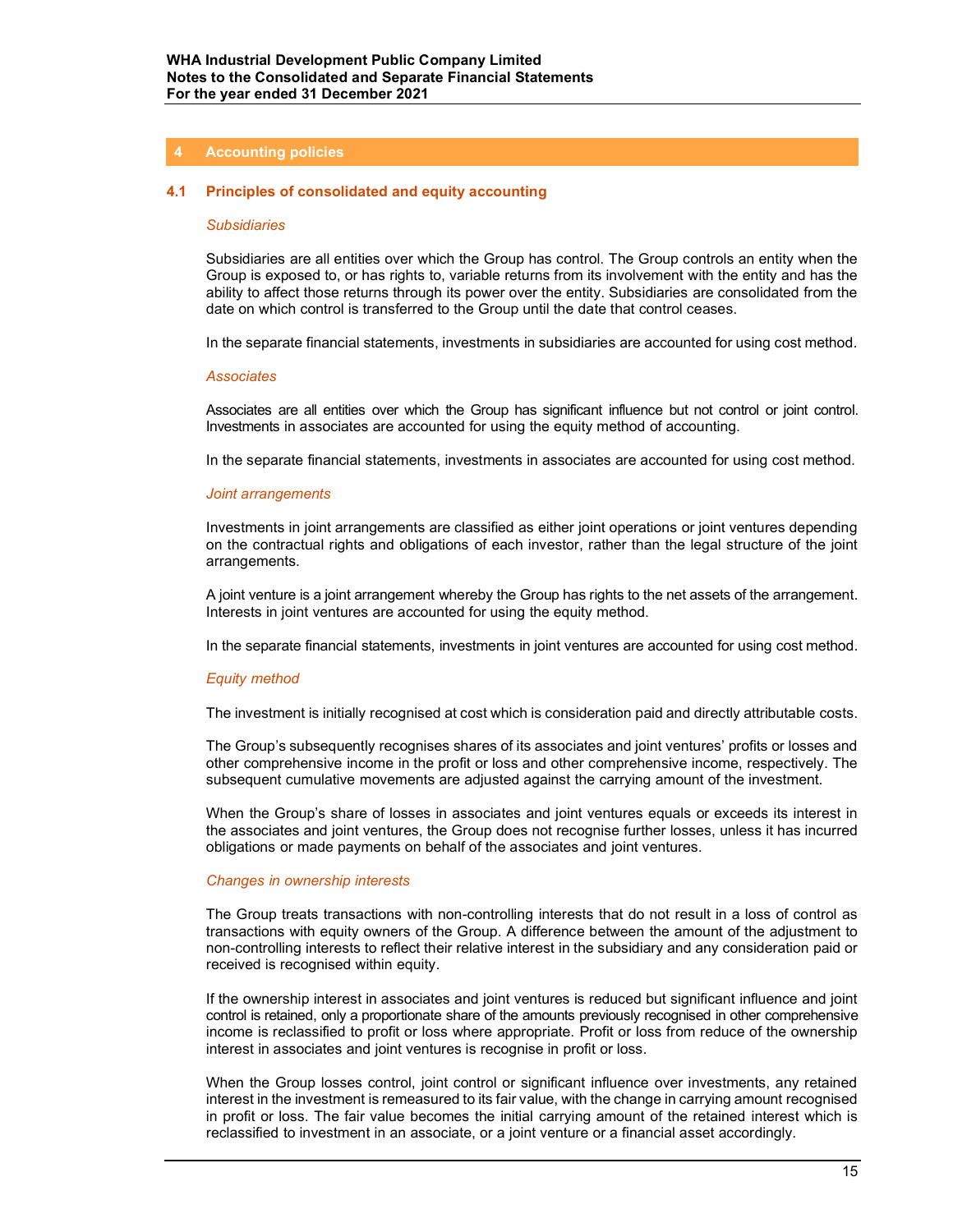#### Intercompany transactions on consolidation

Intra-group transactions, balances and unrealised gains on transactions are eliminated. Unrealised gains on transactions between the Group and its associates and joint ventures are eliminated to the extent of the Group's interest in the associates and joint ventures. Unrealised losses are also eliminated in the same manner unless the transaction provides evidence of an impairment of the asset transferred.

#### 4.2 Foreign currency translation

#### **Functional and presentation currency**

The financial statements are presented in Thai Baht, which is the Group's and the Company's functional and presentation currency.

#### **Transactions and balances**

Foreign currency transactions are translated into the functional currency using the exchange rates prevailing at the dates of the transactions or the date of revaluation where items are re-measured. Foreign exchange gains and losses resulting from the settlement of such transactions and from the translation at year-end exchange rates of monetary assets and liabilities denominated in foreign currencies are recognised in the profit or loss.

Any exchange component of gains and losses on a non-monetary item that recognised in profit or loss, or other comprehensive income is recognised following the recognition of a gain or loss on the non-monetary item.

#### Group companies

The operational results and financial position of the Group's entities (none of which has the currency of a hyper-inflationary economy) that have a different functional currency from the Group's presentation currency are translated into the presentation currency as follows.

- Assets and liabilities are translated at the closing rate at the date of respective statement of financial position;
- Income and expenses for statement of comprehensive income are translated at average exchange rates; and
- All resulting exchange differences are recognised in other comprehensive income.

#### 4.3 Cash and cash equivalents

In the statements of cash flows, cash and cash equivalents includes cash on hand, deposits held at call, short-term highly liquid investments with maturities of three months or less from acquisition date and bank overdrafts.

In the statements of financial position, bank overdrafts are shown in current liabilities.

#### 4.4 Trade accounts receivable

Trade receivables are amounts due from customers for goods sold or service performed in the ordinary course of business.

Trade receivables are recognised initially at the amount of consideration that is unconditional unless they contain significant financing components, they are recognised at fair value. The Group holds the trade receivables with the objective to collect the contractual cash flows and therefore measures them subsequently at amortised cost.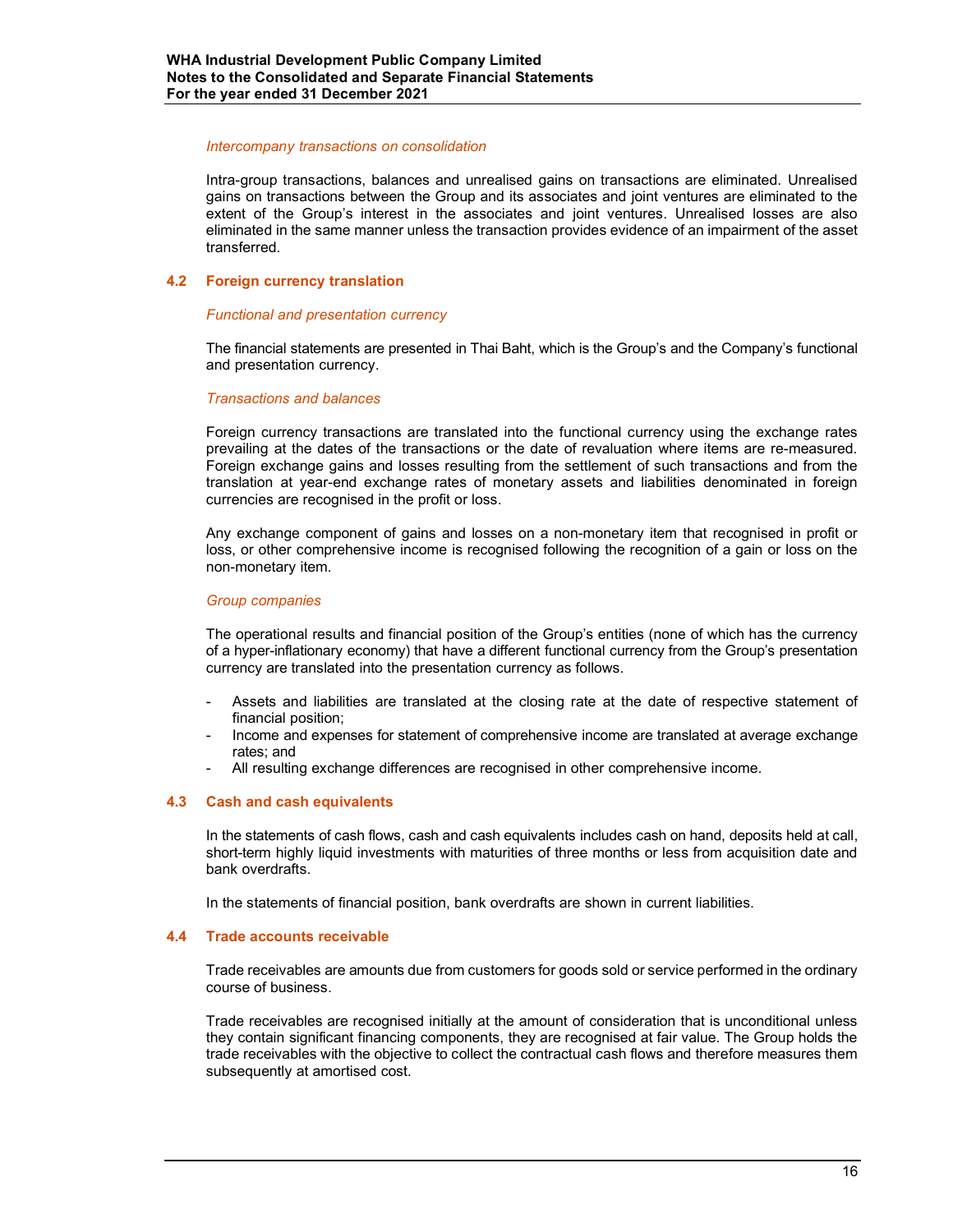## 4.5 Real estate development costs

Real estate development costs are stated at the lower of cost and net realisable value. Real estate development costs comprise land costs, development costs, prefabricated factory costs, condominium construction costs, and finance costs on borrowings for projects development, prefabricated factory, condominium construction, land deposits and advances for construction costs. These costs are transferred to cost of sales when revenue from sales is recognised.

#### 4.6 Financial asset

#### **Classification**

The Group classifies its debt instrument financial assets in the following measurement categories depending on i) business model for managing the asset and ii) the cash flow characteristics of the asset whether they represent solely payments of principal and interest (SPPI).

- those to be measured subsequently at fair value (either through other comprehensive income or through profit or loss); and
- those to be measured at amortised cost.

The Group reclassifies debt investments when and only when its business model for managing those assets changes.

For investments in equity instruments, the Group has an irrevocable election at the time of initial recognition to account for the equity investment at fair value through profit or loss (FVPL) or at fair value through other comprehensive income (FVOCI) except those that are held for trading, they are measured at FVPL.

#### Recognition and derecognition

Regular way purchases, acquires, and sales of financial assets are recognised on trade-date, the date on which the Group commits to purchase or sell the asset. Financial assets are derecognised when the rights to receive cash flows from the financial assets have expired or have been transferred and the Group has transferred substantially all the risks and rewards of ownership.

#### **Measurement**

At initial recognition, the Group measures a financial asset at its fair value plus, in the case of a financial asset not at FVPL, transaction costs that are directly attributable to the acquisition of the financial asset. Transaction costs of financial assets carried at FVPL are expensed in profit or loss.

Financial assets with embedded derivatives are considered in their entirety when determining whether the cash flows are solely payment of principal and interest (SPPI).

#### **Debt instruments**

Subsequent measurement of debt instruments depends on the Group's business model for managing the asset and the cash flow characteristics of the financial assets. There are three measurement categories into which the Group classifies its debt instruments:

• Amortised cost: Financial assets that are held for collection of contractual cash flows where those cash flows represent solely payments of principal and interest are measured at amortised cost. Interest income from these financial assets is included in other income using the effective interest rate method. Any gain or loss arising on derecognition is recognised directly in profit or loss and presented in other gains/(losses) together with foreign exchange gains and losses. Impairment losses are presented as a separate line item in the statement of comprehensive income.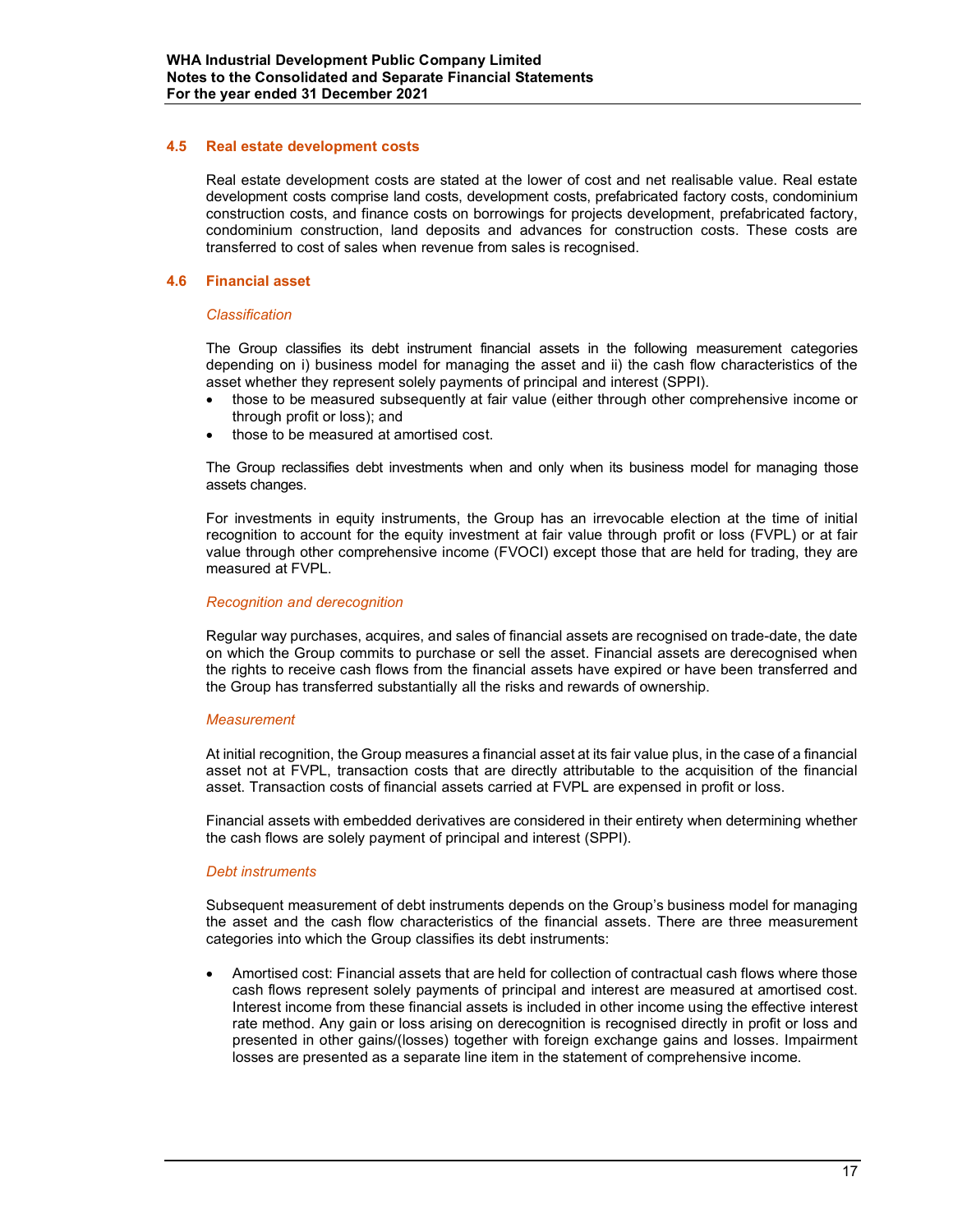- FVOCI: Financial assets that are held for i) collection of contractual cash flows; and ii) for selling  $\bullet$ the financial assets, where the assets' cash flows represent solely payments of principal and interest, are measured at FVOCI. Movements in the carrying amount are taken through other comprehensive income (OCI), expect for the recognition of impairment gains or losses, interest income using the effective interest method, and foreign exchange gains and losses which are recognised in profit or loss. When the financial assets are derecognised, the cumulative gain or loss previously recognised in OCI is reclassified from equity to profit or loss and recognised in other gains/(losses). Interest income is included in other income. Impairment expenses are presented separately in the statement of comprehensive income.
- FVPL: Financial assets that do not meet the criteria for amortised cost or FVOCI are measured at FVPL. A gain or loss on a debt investment that is subsequently measured at FVPL is recognised in profit or loss and presented net within other gains/(losses) in the period in which it arises.

### **Equity instruments**

The Group measures all equity investments at fair value. Where the Group has elected to present fair value gains and losses on equity instruments in OCI, there is no subsequent reclassification of fair value gains and losses to profit or loss following the derecognition of the investment. Dividends from such investments continue to be recognised in profit or loss as other income when the right to receive payments is established.

Changes in the fair value of financial assets at FVPL are recognised in other gains/(losses) in the statement of comprehensive income.

Impairment losses (and reversal of impairment losses) on equity investments are reported together with changes in fair value.

The Group presents its investments in Real Estate Investment Trust units established and registered in Thailand as equity investments and measures them at FVOCI following the TFAC's clarification, "Interpretation of investments in Property Fund unit trusts. Real Estate Investment Trust units, Infrastructure Fund units, and Infrastructure Trust units established and registered in Thailand" dated 25 June 2020. The trust is required to distribute benefits of not less than 90% of its adjusted net profit.

The Group chose to apply the temporary measures to relieve the impact from COVID-19 announced by TFAC for the reporting periods ended between 1 January 2020 and 31 December 2020 by measuring the fair value of its unquoted equity investments at the end of the reporting period at the same amount as the investments' fair value on 1 January 2020 (the date of initial application of TFRS 9). As a result, the equity investments measured at FVPL as at 31 December 2020 was presented at their fair value as at 1 January 2020. No gain or loss from changes in fair value was recognised.

### Derivatives and hedging activities

The Group recognised derivative in the statements of financial position at fair value unless hedges accounting is applied. Gain or loss on derivatives under hedge accounting relating to effective portion are recognised to other components of equity while gain or loss of ineffective portion are recognised to statement of comprehensive income.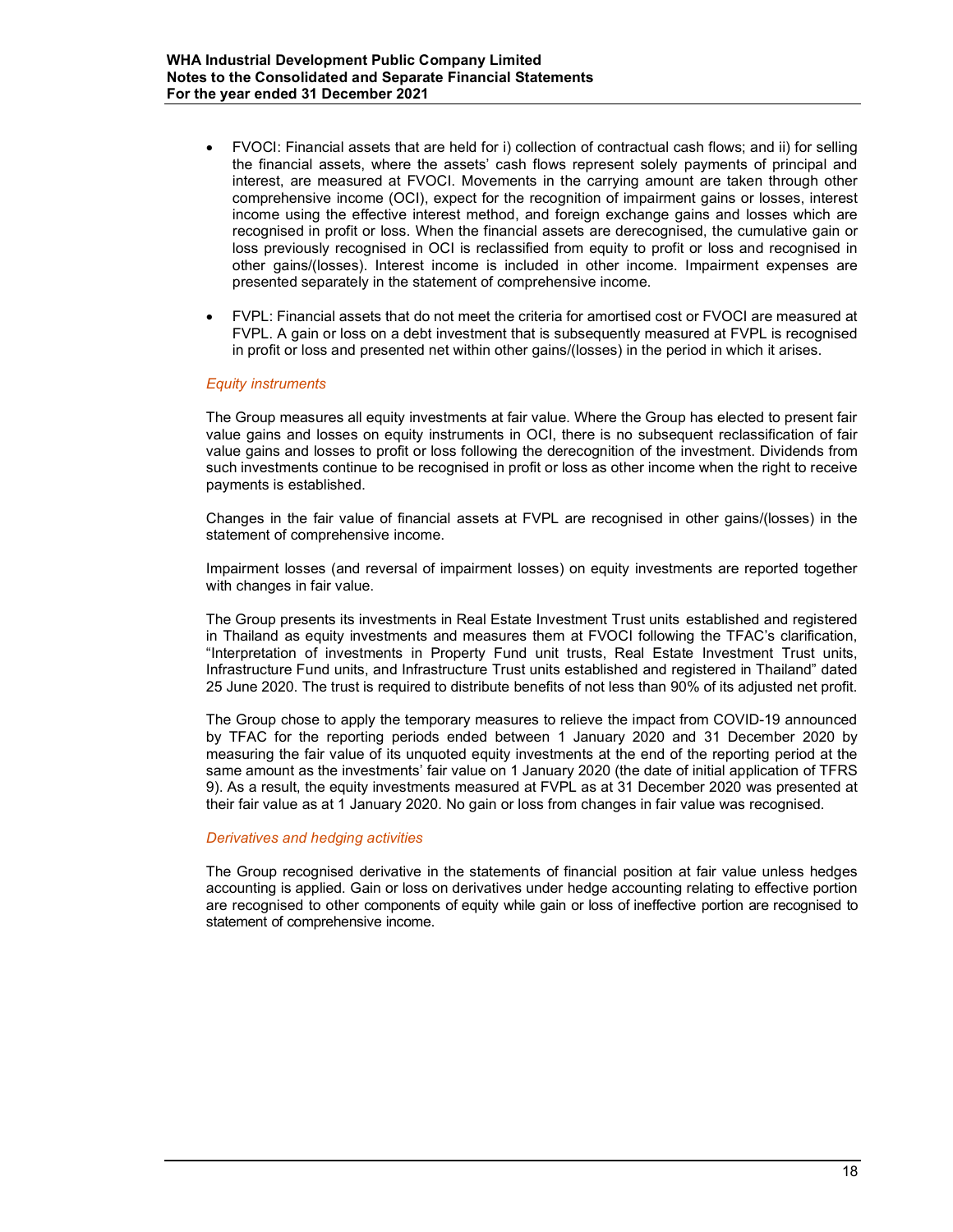#### **Impairment**

The Group applies the TFRS 9 simplified approach in measuring the impairment of trade receivables, contract assets and lease receivables, which applies lifetime expected credit loss, from initial recognition, for all trade receivables, contract assets and lease receivables.

To measure the expected credit losses, trade receivables and contract assets have been grouped based on shared credit risk characteristics and the days past due. The contract assets relate to unbilled work in progress and have substantially the same risk characteristics as the trade receivables for the same types of contracts. The Group has therefore concluded that the expected loss rates for trade receivables are a reasonable approximation of the loss rates for the contract assets. The expected credit loss rates are based on payment profiles, historical credit losses as well as forward-looking information and factors that may affect the ability of the customers to settle the outstanding balances.

The Group chose to apply the temporary measures to relieve the impact from COVID-19 announced by TFAC for the reporting periods ended between 1 January 2020 and 31 December 2020 by excluding forward-looking information in assessing the expected credit loss under the simplified approach of trade receivables and lease receivables. However, The Group applied historical credit loss adjusted with the management's judgement in estimating the expected credit loss.

For other financial assets carried at amortised cost and FVOCI, the Group applies TFRS 9 general approach in measuring the impairment of those financial assets. Under the general approach, the 12month or the lifetime expected credit loss is applied depending on whether there has been a significant increase in credit risk since the initial recognition.

The significant increase in credit risk (from initial recognition) assessment is performed every end of reporting period by comparing i) expected risk of default as of the reporting date and ii) estimated risk of default on the date of initial recognition.

The Group assesses expected credit loss by taking into consideration forward-looking information and past experiences. The expected credit loss is a probability-weighted estimate of credit losses (probability-weighted present value of estimated cash shortfall). The cash shortfall is the difference between all contractual cash flows that are due to the Group and all cash flows expected to receive, discounted at the original effective interest rate.

When measuring expected credit losses, the Group reflects the following:

- probability-weighted estimated uncollectible amounts
- time value of money; and
- supportable and reasonable information as of the reporting date about past experience, current conditions and forecasts of future situations.

Impairment (and reversal of impairment) losses are recognised in profit or loss and included in administrative expenses.

#### $4.7$ Non-current assets held-for-sale

Non-current assets (or disposal groups) are classified as assets held-for-sale when their carrying amount will be recovered principally through a sale transaction and a sale is considered highly probable. They are measured at the lower of the carrying amount and fair value less costs to sell.

In addition, the Group will also classify other assets and liabilities related to assets held for sale which comprise leasehold rights, deferred income from operating lease agreement and other non-current assets as non-current assets held for sale, and long-term loans, interest payable, deposits from longterm lease agreement and deferred expenses from operating lease agreement as liabilities directly associated with assets classified as held for sale since they will be disposed when the assets are sold.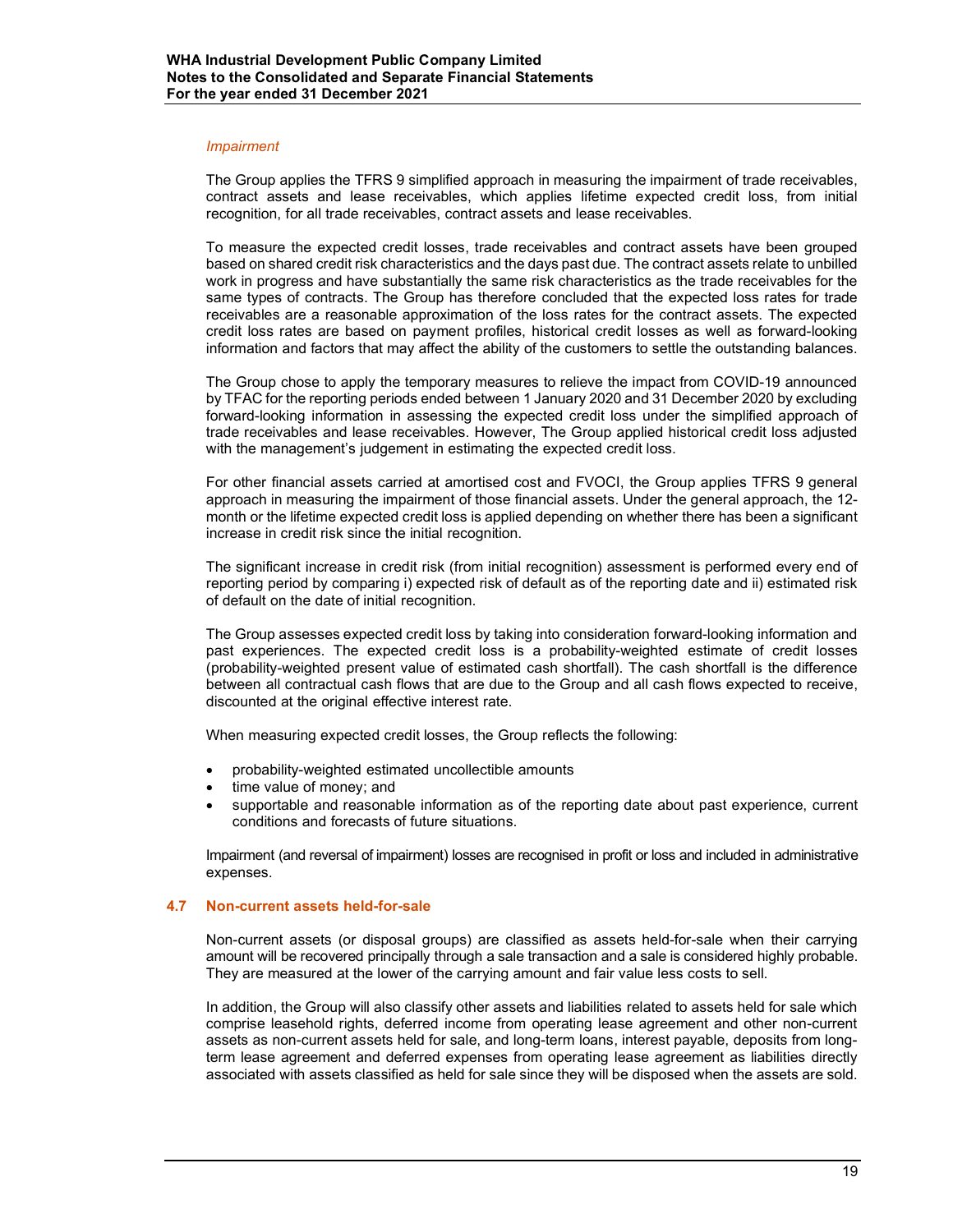#### 4.8 Investment properties

Group's investment properties are properties held for long-term rental yields or for capital appreciation and are not occupied by the Group, also include properties that are being constructed or developed for future use as investment properties.

Investment property is measured initially at cost, including directly attributable costs and borrowing costs. Subsequently, they are carried at cost less accumulated depreciation and impairment.

Subsequent costs are included in the asset's carrying amount, only when it is probable that future economic benefits associated with the item will flow to the Group capitalised where there is future economic benefits. The carrying amount of the replaced part is derecognised.

Land is not depreciated. Depreciation on other investment properties is calculated using the straightline method to allocate their costs to their residual values over their estimated useful lives, or the straight-line method over the shorter of the asset's useful life and the lease term, for the right-of-use asset, as follows:

Buildings and building improvements

 $5 - 30$  years

### 4.9 Property, plant and equipment

All property, plant and equipment are stated at historical cost less accumulated depreciation and impairment losses. Historical cost includes expenditure that is directly attributable to the acquisition of the items.

Subsequent costs are included in the asset's carrying amount, only when it is probable that future economic benefits associated with the item will flow to the Group capitalised where there is future economic benefits. The carrying amount of the replaced part is derecognised.

All other repairs and maintenance are charged to profit or loss when incurred.

Land is not depreciated. Depreciation on other assets is calculated using the straight-line method to allocate their cost to their residual values over their estimated useful lives, or the straight-line method over the shorter of the asset's useful life and the lease term, for the right-of-use asset, as follows:

| Land improvements, buildings and utilities system | 3 - 30 years |
|---------------------------------------------------|--------------|
| Furniture, fixture, office equipment, and tools   | 5 vears      |
| <b>Vehicles</b>                                   | 5 vears      |

The assets' residual values and useful lives are reviewed, and adjusted if appropriate, at the end of each reporting period.

Gains or losses on disposals are determined by comparing the proceeds with the carrying amount and are recognised in profit or loss.

#### 4.10 Impairment of assets

Assets are reviewed for impairment whenever there is an indication of impairment. An impairment loss is recognised for the amount by which the carrying amount of the assets exceeds its recoverable amount. The recoverable amount is the higher of an asset's fair value less costs of disposal and value in use.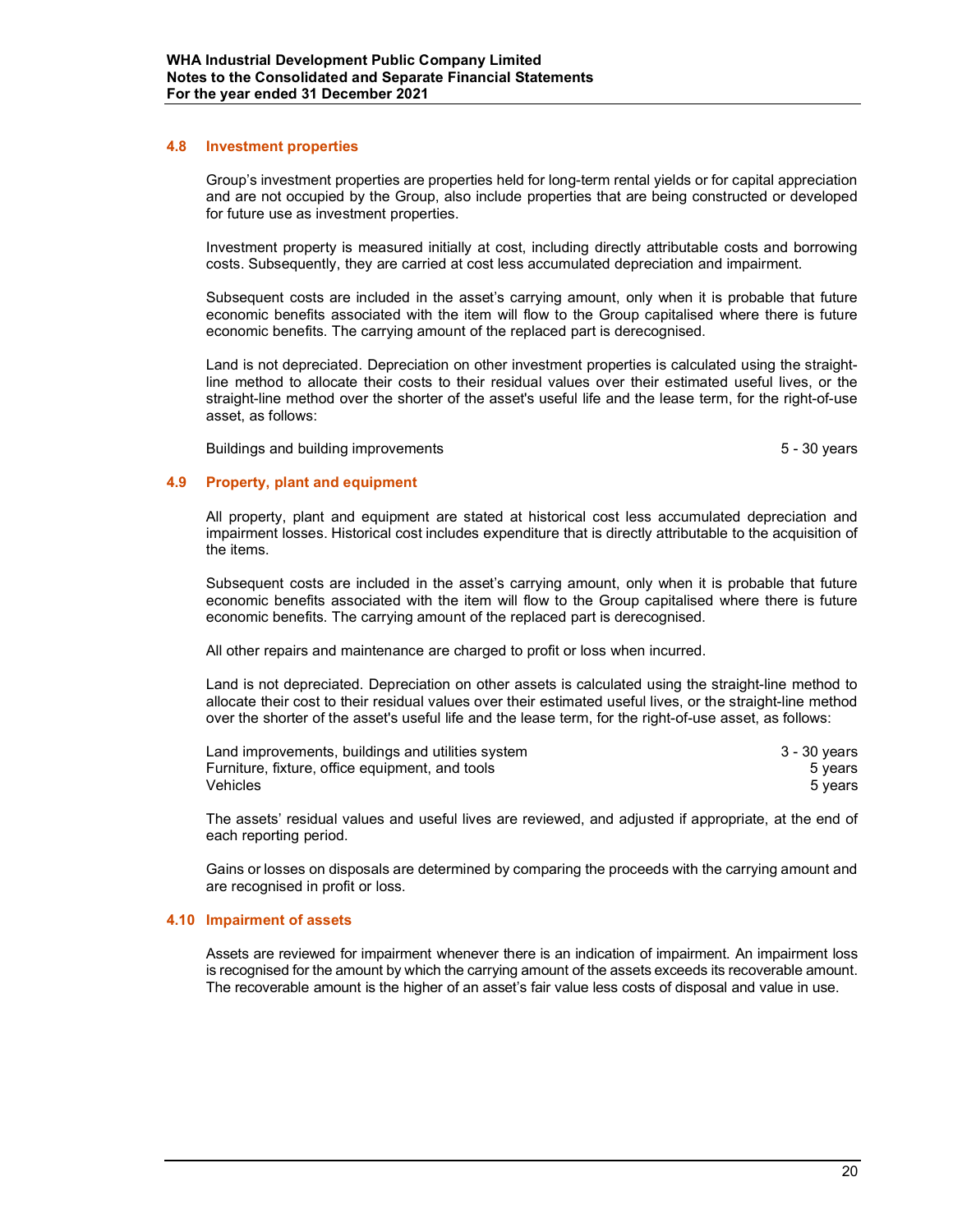#### 4.11 Leases

#### Leases - where the Group is the lessee

Leases are recognised as a right-of-use asset and a corresponding liability at the date at which the leased asset is available for use by the Group. Each lease payment is allocated between the liability and finance cost. The finance cost is charged to profit or loss over the lease period so as to produce a constant periodic rate of interest on the remaining balance of the liability for each period. The rightof-use asset is depreciated over the shorter of the asset's useful life and the lease term on a straightline basis.

Contracts may contain both lease and non-lease components. The Group allocates the consideration in the contract to the lease and non-lease components based on their relative stand-alone prices. However, for leases of real estate for which the group is a lessee, it has elected not to separate lease and non-lease components and instead accounts for these as a single lease component.

Assets and liabilities arising from a lease are initially measured on a present value basis. Lease liabilities include the net present value of the following lease payments:

- fixed payments (including in-substance fixed payments), less any lease incentives receivable
- variable lease payment that are based on an index or a rate
- amounts expected to be payable by the lessee under residual value guarantees
- the exercise price of a purchase option if the lessee is reasonably certain to exercise that option, and
- payments of penalties for terminating the lease, if the lease term reflects the lessee exercising that option.

Lease payments to be made under reasonably certain extension options are also included in the measurement of the liability.

The lease payments are discounted using the interest rate implicit in the lease. If that rate cannot be determined, the lessee's incremental borrowing rate is used, being the rate that the lessee would have to pay to borrow the funds necessary to obtain an asset of similar value in a similar economic environment with similar terms and conditions.

The group is exposed to potential future increases in variable lease payments based on an index or rate, which are not included in the lease liability until they take effect. When adjustments to lease payments based on an index or rate take effect, the lease liability is reassessed and adjusted against the right-of-use asset.

Right-of-use assets are measured at cost comprising the following:

- the amount of the initial measurement of lease liability
- any lease payments made at or before the commencement date less any lease incentives received
- any initial direct costs, and
- restoration costs.

Right-of-use assets are presented in property, plant and equipment, except right-of-use assets that meet the definition of investment properties which are presented in investment properties in the statement of financial position.

Payments associated with short-term leases and leases of low-value assets are recognised on a straight-line basis as an expense in profit or loss. Short-term leases are leases with a lease term of 12 months or less.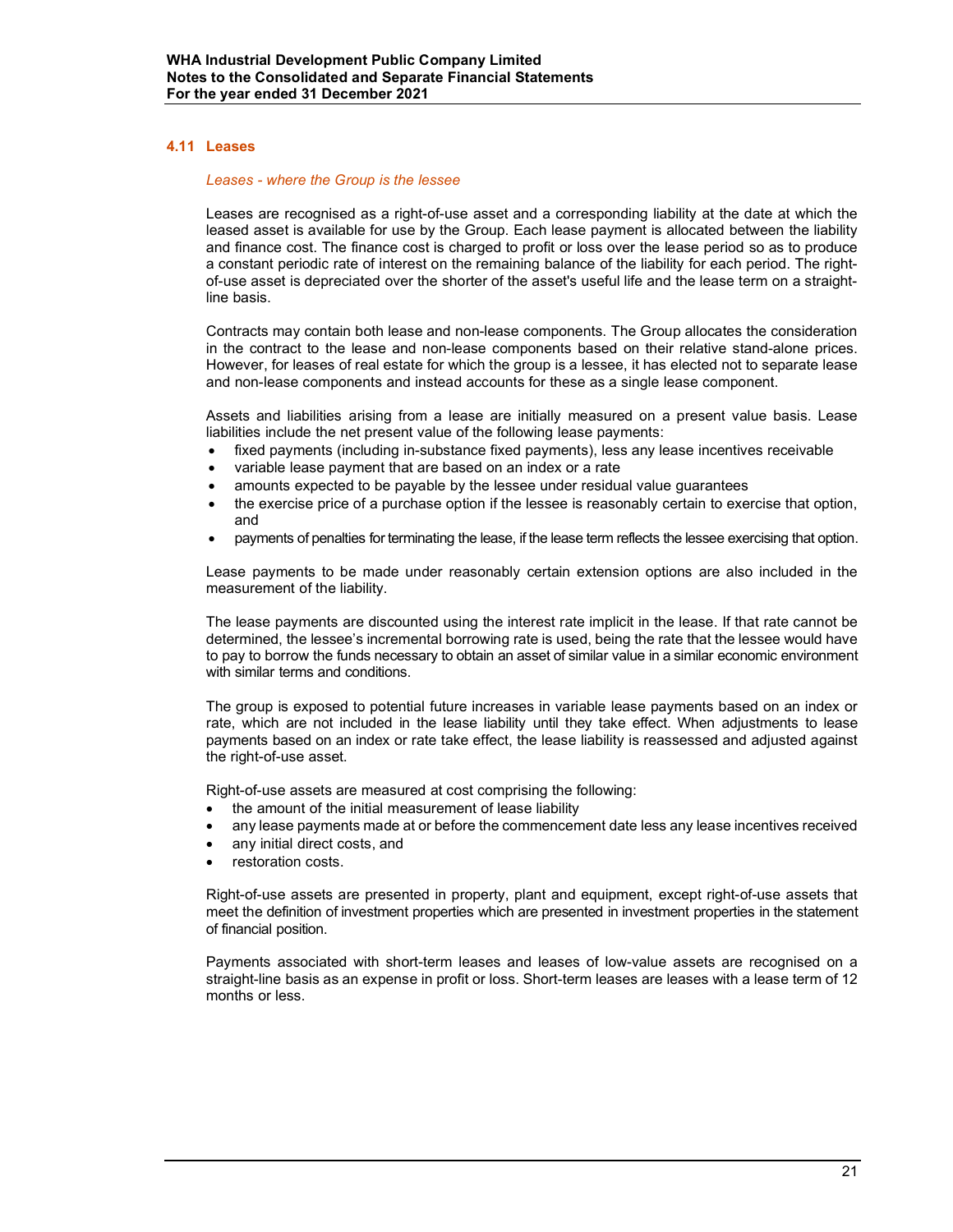#### Leases - where the Group is the lessor

When assets are leased out under a finance lease, the present value of the lease payments is recognised as a receivable. The difference between the gross receivable and the present value of the receivable is recognised as unearned finance income. Lease income is recognised over the term of the lease which reflects a constant periodic rate of return. Initial direct costs are included in initial measurement of the finance lease receivable and reduce the amount of income recognised over the lease term.

Rental income under operating leases (net of any incentives given to lessees) is recognised on a straight-line basis over the lease term. Initial direct costs incurred in obtaining an operating lease are added to the carrying amount of the underlying asset and recognised as expense over the lease term on the same basis as lease income. The respective leased assets are included in the statement of financial position based on their nature.

#### 4.12 Financial liabilities

#### Classification

Financial instruments issued by the Group are classified as either financial liabilities or equity securities by considering contractual obligations.

- Where the Group has an unconditional contractual obligation to deliver cash or another financial asset to another entity, it is considered a financial liability unless there is a predetermined or possible settlement for a fixed amount of cash in exchange of a fixed number of the Group's own equity instruments.
- Where the Group has no contractual obligation or has an unconditional right to avoid delivering cash or another financial asset in settlement of the obligation, it is considered an equity instrument.

Borrowings are classified as current liabilities unless the Group has an unconditional right to defer settlement of the liability for at least 12 months after the reporting date.

#### **Measurement**

Financial liabilities are initially recognised at fair value and are subsequently measured at amortised cost.

#### Derecognition and modification

Financial liabilities are derecognised when the obligation specified in the contract is discharged, cancelled, or expired.

Where the terms of a financial liability are renegotiated/modified, the Group assesses whether the renegotiation / modification results in the derecognition of that financial liability. Where the modification results in an extinguishment, the new financial liability is recognised based on fair value of its obligation. The remaining carrying amount of financial liability is derecognised. The difference as well as proceed paid is recognised as other gains/(losses) in profit or loss.

Where the modification does not result in the derecognition of the financial liability, the carrying amount of the financial liability is recalculated as the present value of the renegotiated / modified contractual cash flows discounted at its original effective interest rate. The difference is recognised in other gains/(losses) in profit or loss.

#### 4.13 Borrowing costs

General and specific borrowing costs directly attributable to the acquisition, construction or production of qualifying assets are added to the cost of those assets less investment income earned from those specific borrowings. The capitalisation of borrowing costs is ceased when substantially all the activities necessary to prepare the qualifying asset for its intended use or sale are complete.

Other borrowing costs are expensed in the period in which they are incurred.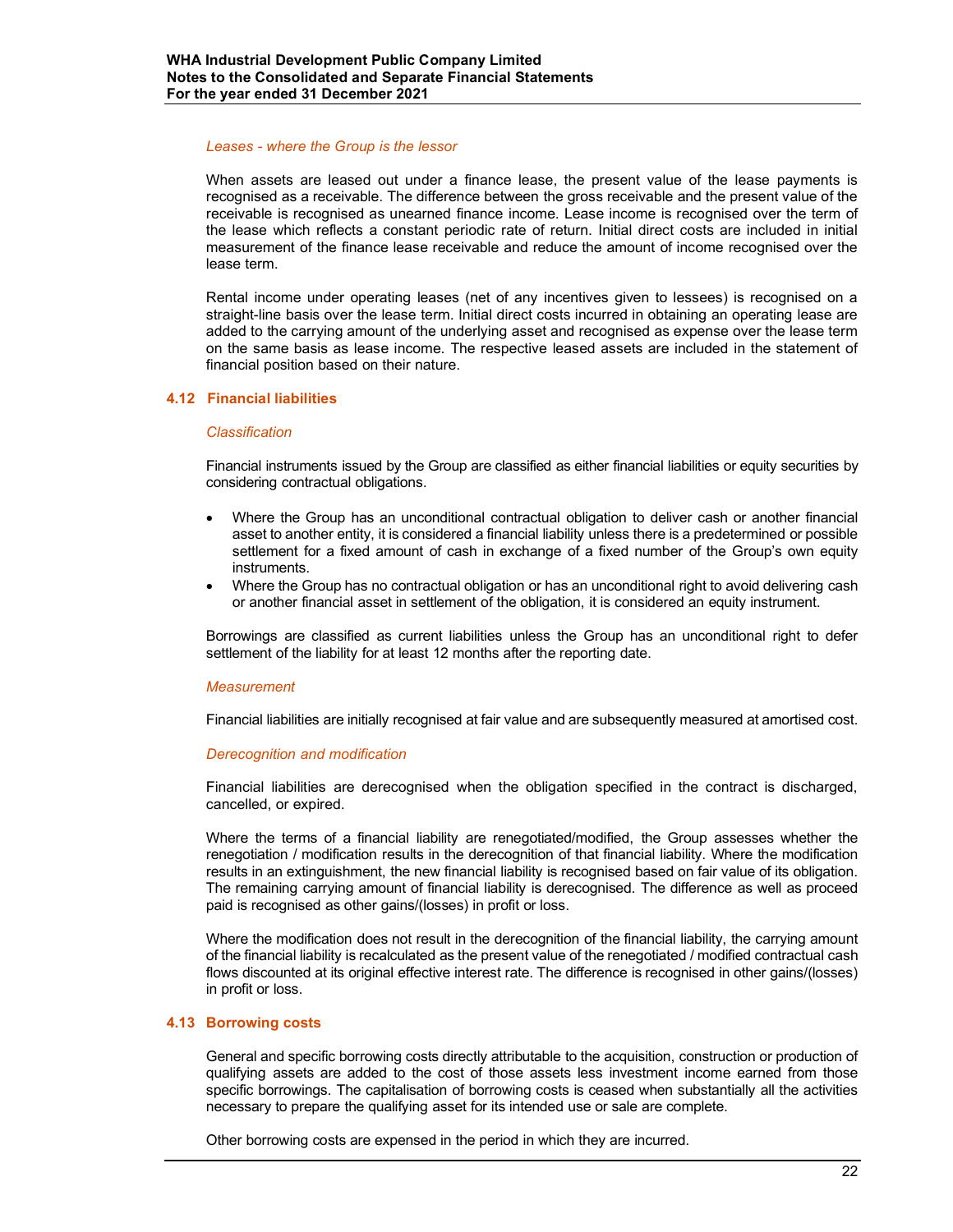#### 4.14 Deferred revenue

Cash received from lease of real estate to Real Estate Investment Trust but was not recognised since the Group entered into agreements to guarantee the minimum rental and service income from sale of real estate with no lessees for a period of 3 years. Revenue will be recognised based on the present value of the discounted cash flows which pay to the trust.

Cash received from land leasehold right to Real Estate Investment Trust for a lease term of 30 years and renew 30 years, totally 60 years. Revenue will be recognised based on the present value of the monthly revenue installments.

# 4.15 Current and deferred income taxes

The tax expense for the period comprises current and deferred tax. Tax is recognised in profit or loss, except to the extent that it relates to items recognised in other comprehensive income or directly in equity.

#### **Current tax**

The current income tax is calculated on the basis of the tax laws enacted or substantively enacted at the end of the reporting period. Management periodically evaluates positions taken in tax returns with respect to situations in which applicable tax regulation is subject to interpretation. It establishes provisions where appropriate on the basis of amounts expected to be paid to the tax authorities.

#### Deferred income tax

Deferred income tax is recognised on temporary differences arising from differences between the tax base of assets and liabilities and their carrying amounts in the financial statements. However, deferred income tax is not recognised for temporary differences arise from:

- initial recognition of an asset or liability in a transaction other than a business combination that affects neither accounting nor taxable profit or loss is not recognized
- investments in subsidiaries, associates and joint arrangements where the timing of the reversal of the temporary difference is controlled by the Group and it is probable that the temporary difference will not reverse in the foreseeable future.

Deferred income tax is measured using tax rates of the period in which temporary difference is expected to be reversed, based on tax rates and laws that have been enacted or substantially enacted by the end of the reporting period.

Deferred tax assets are recognised only to the extent that it is probable that future taxable profit will be available against which the temporary differences can be utilised.

Deferred tax assets and liabilities are offset when there is a legally enforceable right to offset current tax assets and liabilities and when the deferred tax balances relate to the same taxation authority. Current tax assets and tax liabilities are offset where the entity has a legally enforceable right to offset and intends either to settle on a net basis, or to realise the asset and settle the liability simultaneously.

#### 4.16 Employee benefits

#### Short-term employee benefits

Liabilities for short-term employee benefits are expected to be settled wholly within 12 months after the end of the period are recognised in respect of employees' service up to the end of the reporting period. They are measured at the amount expected to be paid.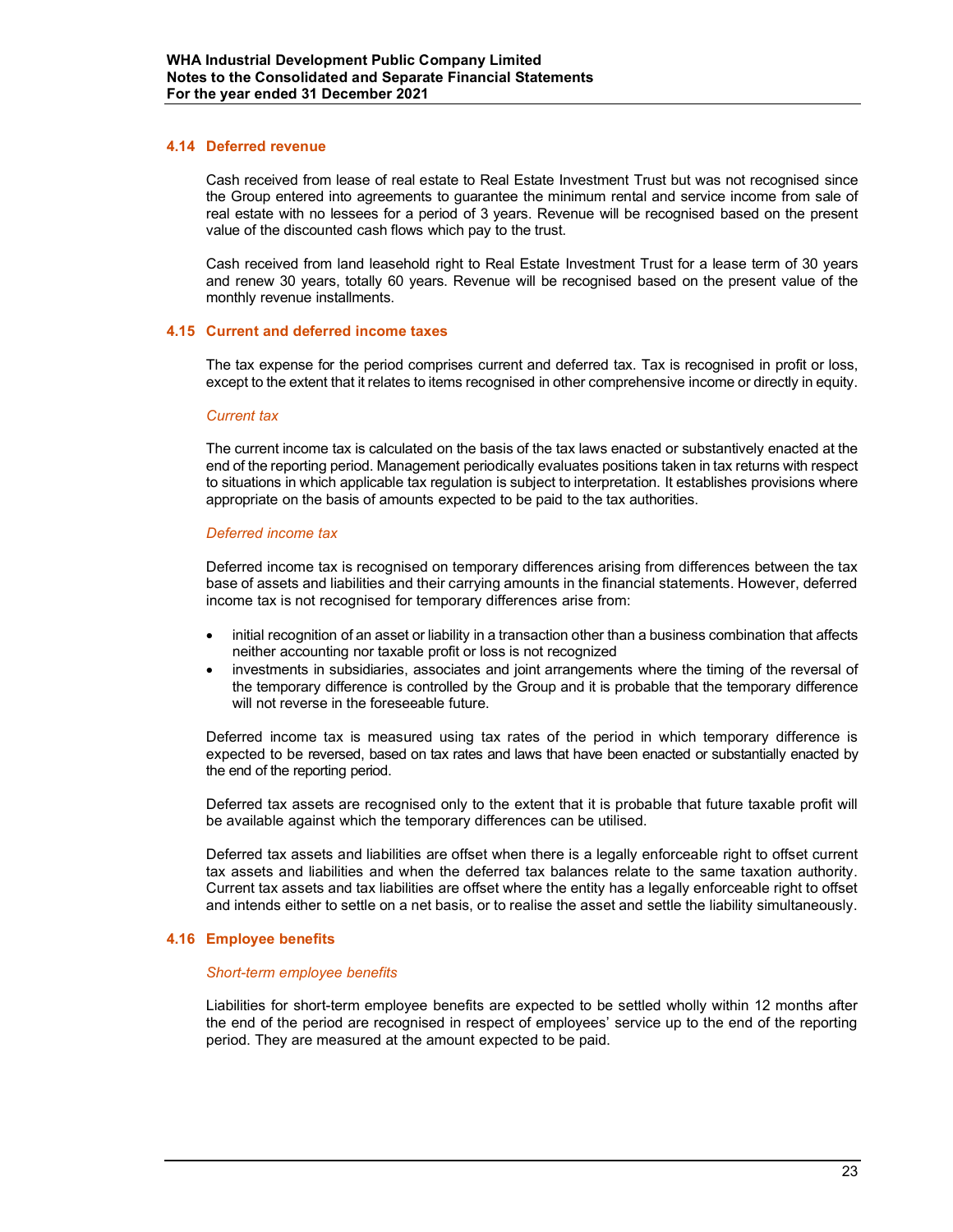#### Defined contribution plan

The Group pays contributions to a separate fund. The Group has no further payment obligations once the contributions have been paid. The contributions are recognised as employee benefit expense when they are due.

### Defined benefit plans

Amount of retirement benefits is defined by the agreed benefits the employees will receive after the completion of employment. It usually depends on factors such as age, years of service and an employee's latest compensation at retirement.

The defined benefit obligation is calculated by an independent actuary using the projected unit credit method. The present value of the defined benefit obligation is determined by discounting the estimated future cash outflows using market yield of government bonds that matches the terms and currency of the expected cash outflows.

Remeasurement gains and losses are recognised directly to other comprehensive income in the period in which they arise. They are presented as a separate item in statements of changes in equity.

Past-service costs are recognised immediately in profit or loss.

# **4.17 Provisions**

Provisions are recognised when the Group has a present legal or constructive obligation as a result of past events; it is probable that an outflow of resources will be required to settle the obligation; and the amount has been reliably estimated.

Provisions are measured at the present value of the expenditures expected to be required to settle the obligation. The increase in the provision due to passage of time is recognised as interest expense.

#### 4.18 Share capital

Ordinary shares are classified as equity.

Incremental costs directly attributable to the issue of new shares or option (net of tax) are shown as a deduction in equity.

#### 4.19 Revenue recognition

Revenue include all revenues from ordinary business activities. All ancillary income in connection with the delivery of goods and rendering of services in the course of the Group's ordinary activities is also presented as revenue.

Revenue are recorded net of value added tax. They are recognised in accordance with the provision of goods or services, provided that collectability of the consideration is probable.

Multiple element arrangements involving delivery or provision of multiple products or services are separated into distinct performance obligations. Total transaction price of the bundled contract is allocated to each performance obligation based on their relative standalone selling prices or estimated standalone selling prices. Each performance obligation is recognised as revenue on fulfillment of the obligation to the customer.

#### **Leases and services**

The Group recognised revenues from leases and services contracts with a continuous service provision as revenue on a straight-line basis over the contract term, regardless of the payment pattern.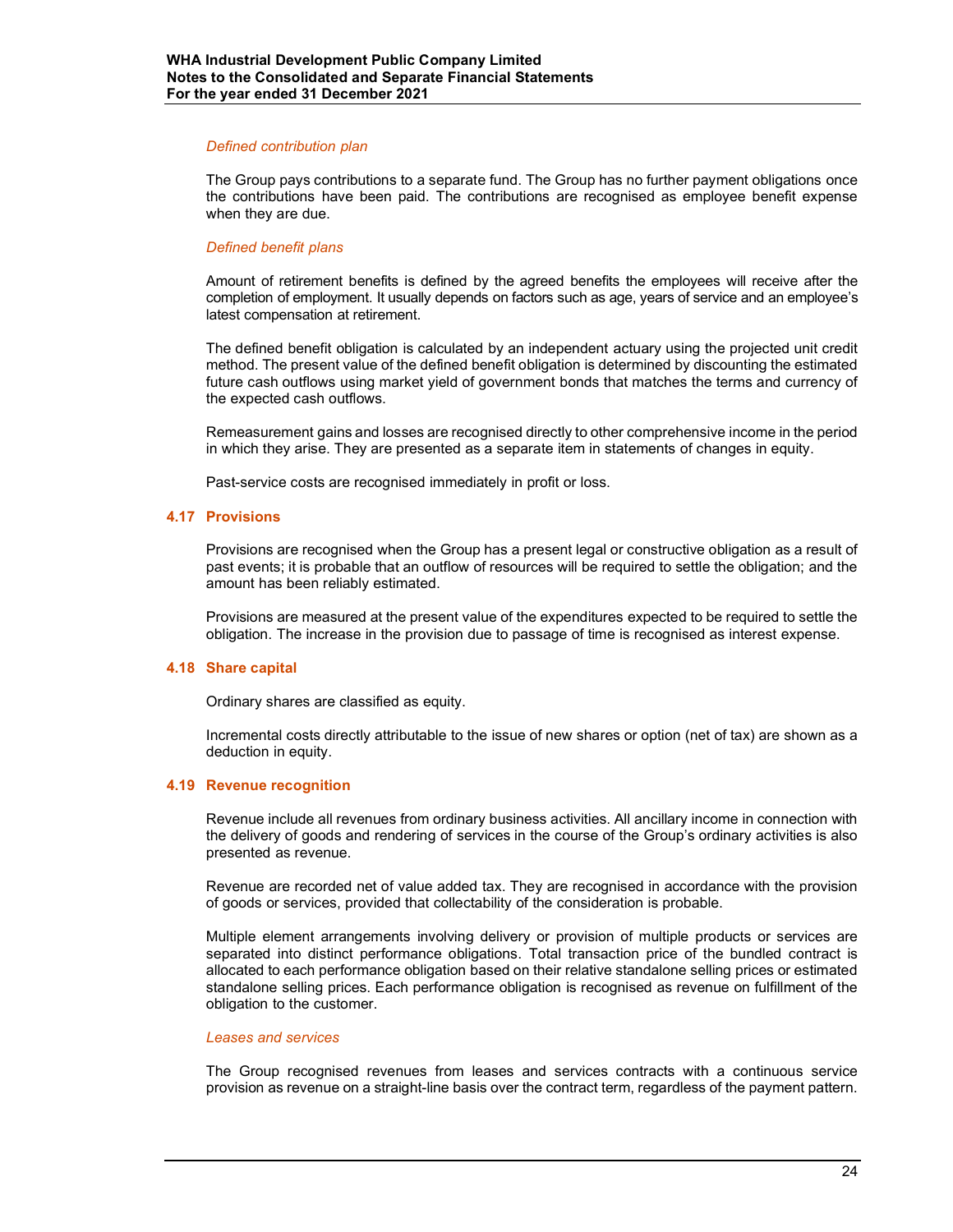#### Sales of real estate

The Group recognises revenues from sales of real estate when control over the property has been transferred to the customer. The properties have generally no alternative use for the Group due to contractual restrictions. However, an enforceable right to payment does not arise until legal title has passed to the customer. Therefore, revenue is recognised at a point in time when the legal title has passed to the customer.

The revenue is measured at the transaction price agreed under the contract. In most cases, the consideration is due when legal title has been transferred. While deferred payment terms may be agreed in rare circumstances, the deferral never exceeds 12 months. The transaction price is therefore not adjusted for the effects of a significant financing component.

#### Sales of goods

The Group recognises revenues from sales of goods when the Group sells a product to the customer.

#### **Contract assets and contract liabilities**

A contract asset is recognised where the Group recorded revenue for fulfillment of a contractual performance obligation before the customer paid consideration or before the requirements for billing.

A contract liability is recognised when the customer paid consideration or a receivable from the customer that is due before the Group fulfilled a contractual performance obligation.

For each customer contract, contract liabilities are set off against contract assets.

#### **Payments to customers**

Payments to customers or on behalf of customers to other parties, including credited or subsequent discounts, are recognised as a reduction in revenue unless the payment constitutes consideration of a distinct goods or service from the customer.

#### **Financing components**

The Group does not expect to have any contracts where the period between the transfer of the promised goods or services to the customer and payment by the customer exceeds one year. As a consequence, the Group does not adjust any of the transaction prices for the time value of money.

#### 4.20 Dividend distribution

Dividend distributed to the Company's shareholders is recognised as a liability when interim dividends are approved by the Board of Directors, and when the annual dividends are approved by the company's shareholders' meeting.

#### **Financial risk management**

#### $5.1$ **Financial risk factors**

The Group exposes to a variety of financial risk: market risk (including foreign exchange risk, interest rate risk and price risk), credit risk and liquidity risk. The Group's overall risk management programme focuses on the unpredictability of financial markets and seeks to minimise potential adverse effects on the Group's financial performance. The Group uses derivative financial instruments to hedge certain exposures.

Financial risk management is carried out by the Group Treasury Committee. The Group's policy includes areas such as foreign exchange risk, interest rate risk, price risk, credit risk and liguidity risk. The framework parameters are approved by the Board of Directors and uses as the key communication and control tools for Treasury team globally.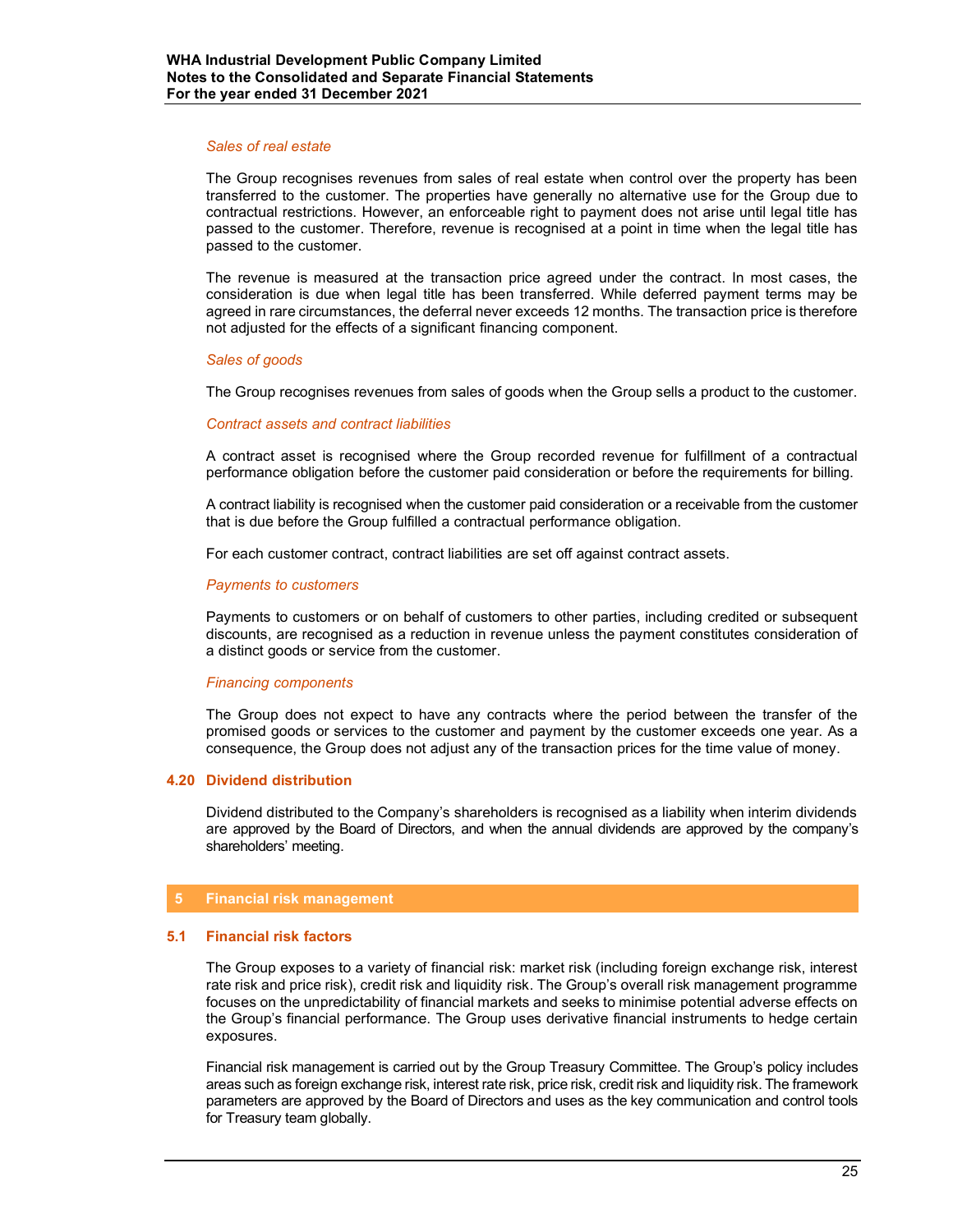## 5.1.1 Market risk

#### Foreign exchange risk

Since the core business of the Group's associates is production and distribution of electricity with partial sources of loans denominated in foreign currencies, the Group's shared of profit from associate is exposed to foreign currency risk from the borrowings. The associates seek to reduce this risk by entering derivative financial instruments to hedge foreign currency exposure when they consider appropriate.

#### Interest rate risk

The Group has interest rate risk from borrowings and debentures at fixed and floating interest rates. The Group has no significant interest-bearing assets.

All interest rate derivative transactions are subject to approval by the finance director before execution. The Group uses interest rate swaps as cash flow hedges of future variable borrowings' interest payments. The Group agrees with the other parties to exchange, quarterly, the difference between fixed contract rates and floating rate interest amounts calculated by reference to the agreed notional principal amounts.

#### Price risk

The Group's exposure to equity securities price risk arises from investments in Real Estate Investment Trust which are classified as at fair value through other comprehensive income (FVOCI).

#### 5.1.2 Credit risk

#### **Risk management**

Credit risk is managed on a group basis. For deposits at banks, financial institutions and other issuers, the Group will transact with the financial institutions or issuers that the Group assessed as reliable.

If customers are independently rated, these ratings are used. Otherwise, if there is no independent rating, risk control assesses the credit quality of the customer, taking into account its financial position, past experience and other factors. Individual risk limits are set based on tips assessments in accordance with limits set by the board. The compliance with credit limits by customers is regularly monitored by line management.

There are no significant concentrations of credit risk, whether through exposure to individual customers or specific industry sectors.

#### **Impairment of financial assets**

The Group has financial assets that are subject to the expected credit loss model:

- Trade and other receivables
- Contract assets
- Debt investments carried at amortised cost
- Investment in Real Estate Investment Trust

While cash and cash equivalents are also subject to the impairment requirements of TFRS 9, the identified impairment loss was immaterial.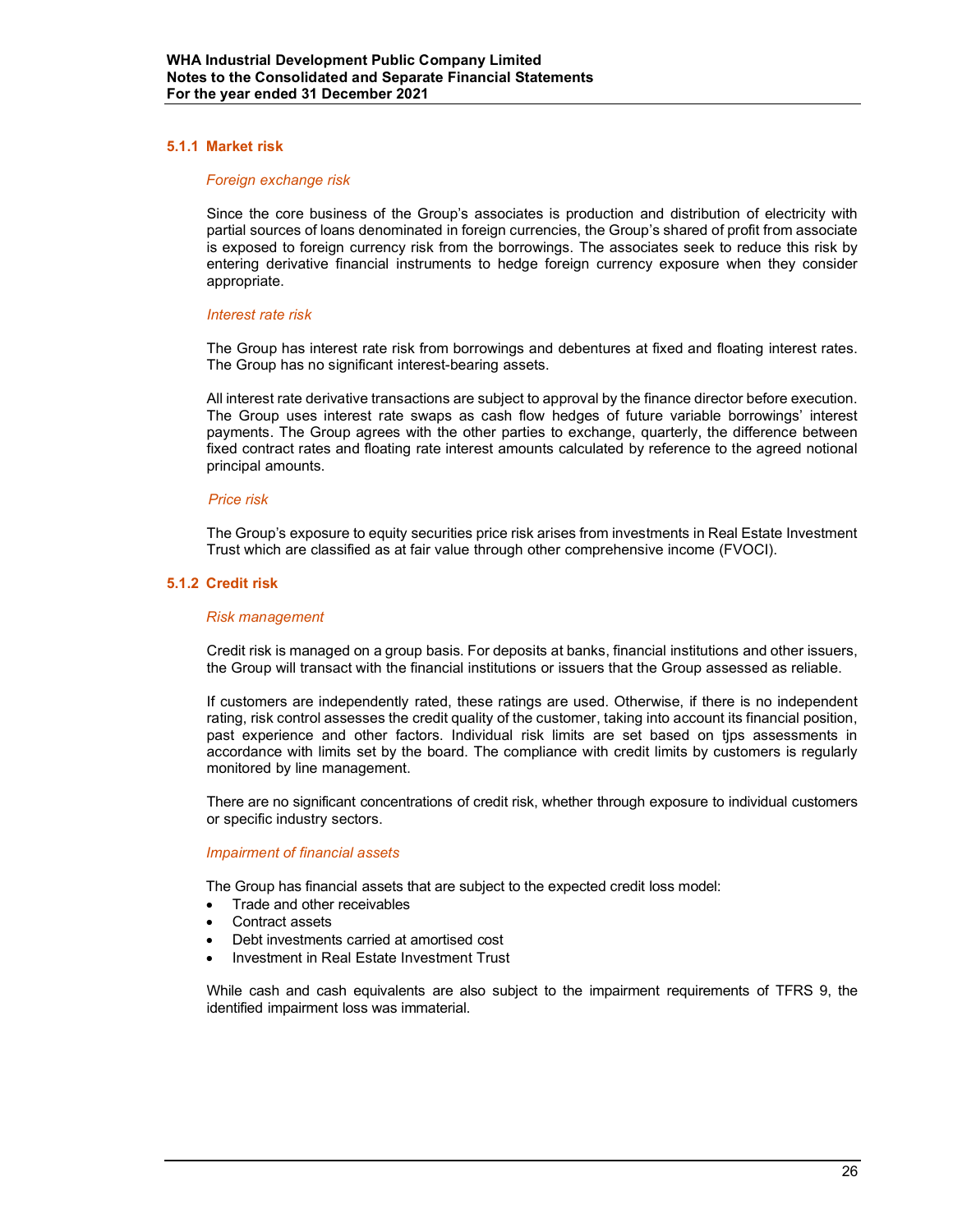# 5.1.3 Liquidity risk

Prudent liquidity risk management implies maintaining sufficient cash and marketable securities and the availability of funding through an adequate amount of committed credit facilities to meet obligations when due and to close out market positions.

Due to the dynamic nature of the underlying businesses, the group treasury maintains flexibility in funding by maintaining availability under committed credit lines.

Management monitors rolling forecasts of the Group's liquidity reserve (comprising the undrawn borrowing facilities below) and cash and cash equivalents on the basis of expected cash flows. This is generally carried out at local level in the operating companies of the Group, in accordance with practice and limits set by the Group. These limits vary by location to take into account the liquidity of the market in which the entity operates. In addition, the Group's liquidity management policy involves projecting cash flows in major currencies and considering the level of liquid assets necessary to meet these, monitoring balance sheet liquidity ratios against internal and external regulatory requirements and maintaining financing plans.

#### **Financing arrangements**

The Group has access to the following undrawn credit facilities as follows:

|                                 | <b>Consolidated</b><br>financial statements |               |                      | <b>Separate</b> |
|---------------------------------|---------------------------------------------|---------------|----------------------|-----------------|
|                                 |                                             |               | financial statements |                 |
|                                 | 2021                                        | 2020          | 2021                 | 2020            |
|                                 | <b>Baht</b>                                 | <b>Baht</b>   | <b>Baht</b>          | <b>Baht</b>     |
| <b>Expiring within one year</b> |                                             |               |                      |                 |
| Bank overdraft                  | 25,000,000                                  | 25,000,000    | 25,000,000           | 25,000,000      |
| Bill of exchange                | 1,929,478,081                               | 1,730,081,043 | 40.000.000           | 40,000,000      |
| Bank loans                      | 1.800.000.000                               | 1.800.000.000 |                      |                 |
| <b>Expiring beyond one year</b> |                                             |               |                      |                 |
| <b>Bank loans</b>               | 900.000.000                                 | 1,125,000,000 | 900.000.000          | 1.000.000.000   |
|                                 |                                             |               |                      |                 |
| Total                           | 4,654,478,081                               | 4.680.081.043 | 965.000.000          | 1.065.000.000   |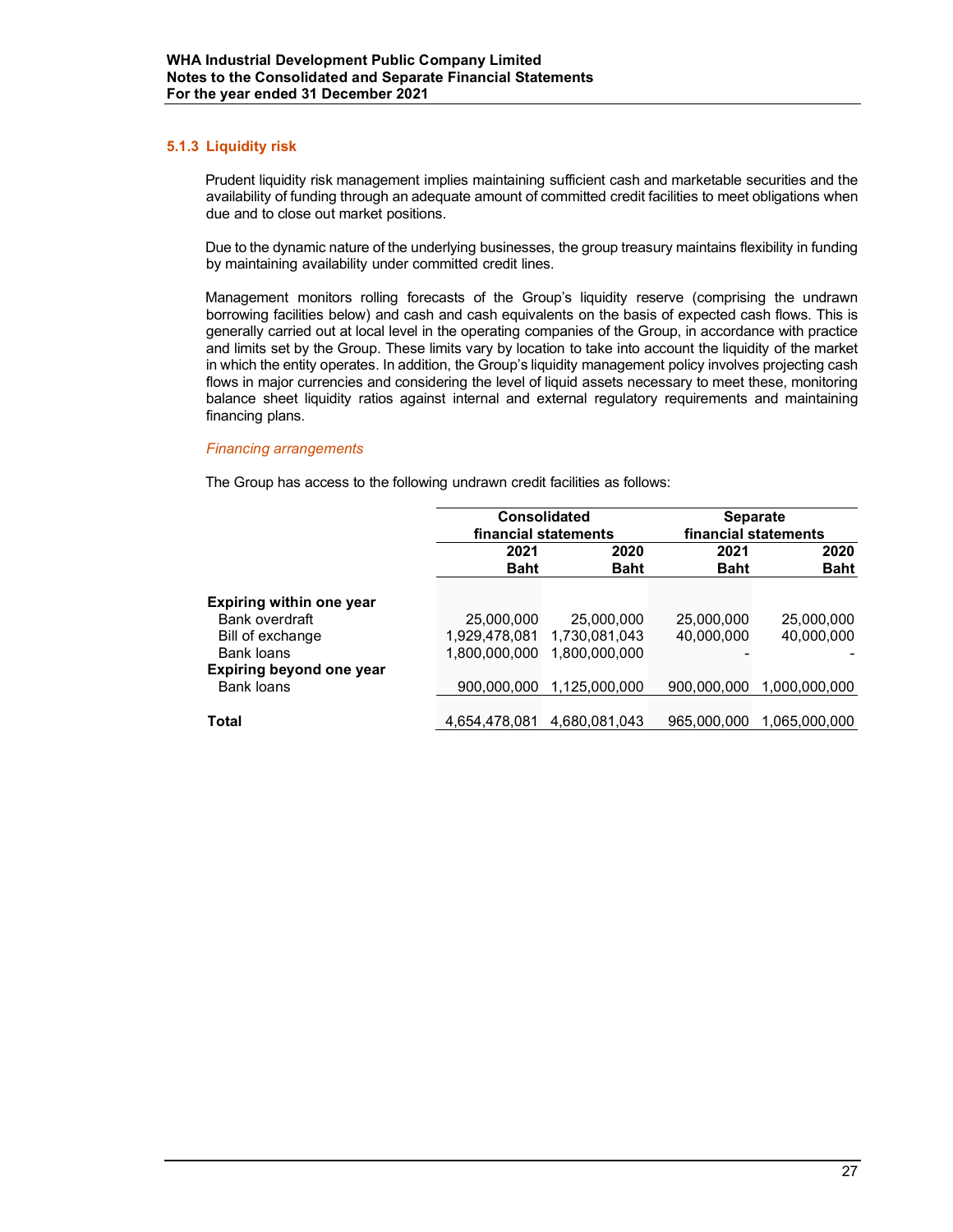# **Maturity of financial liabilities**

The tables below analyse the financial liabilities into relevant maturity groupings based on their contractual maturities. The amounts disclosed are the contractual undiscounted cash flows. Balances due within 12 months equal their carrying balances as the impact of discounting is not significant.

|                               |                          |                | <b>Consolidated financial statements</b> |                |                |                |
|-------------------------------|--------------------------|----------------|------------------------------------------|----------------|----------------|----------------|
|                               | On                       | Within         |                                          | Over           |                | Carrying       |
|                               | demand                   | 1 year         | 1-5 years                                | 5 years        | Total          | amount         |
|                               | <b>Million</b>           | <b>Million</b> | <b>Million</b>                           | <b>Million</b> | <b>Million</b> | <b>Million</b> |
|                               | <b>Baht</b>              | <b>Baht</b>    | <b>Baht</b>                              | <b>Baht</b>    | Baht           | Baht           |
| As at 31 December 2021        |                          |                |                                          |                |                |                |
| Trade and other payables      | 629                      |                |                                          |                | 629            | 629            |
| Short-term loan               |                          | 300            |                                          |                | 300            | 300            |
| Long-term loans               |                          | 4,786          | 822                                      |                | 5,608          | 5,479          |
| <b>Debentures</b>             |                          | 2,465          | 6,607                                    | 1,671          | 10,743         | 9,802          |
| Lease liabilities             |                          | 29             | 55                                       | 47             | 131            | 100            |
| Deposits from long-term lease |                          |                |                                          |                |                |                |
| agreement                     | $\overline{\phantom{a}}$ | 57             | 63                                       | 7              | 127            | 127            |
| Total                         | 629                      | 7,637          | 7,547                                    | 1,725          | 17,538         | 16,437         |
| As at 31 December 2020        |                          |                |                                          |                |                |                |
| Trade and other payables      | 508                      |                |                                          |                | 508            | 508            |
| Long-term loans               |                          | 562            | 7,311                                    |                | 7,873          | 7,481          |
| <b>Debentures</b>             |                          | 4,662          | 4,581                                    | 1,720          | 10,963         | 10,034         |
| Lease liabilities             |                          | 23             | 40                                       | 12             | 75             | 66             |
| Deposits from long-term lease |                          |                |                                          |                |                |                |
| agreement                     |                          | 44             | 63                                       | 6              | 113            | 113            |
| Total                         | 508                      | 5.291          | 11.995                                   | 1.738          | 19.532         | 18.202         |

|                          |                |                | <b>Separate financial statements</b> |                |                |                |
|--------------------------|----------------|----------------|--------------------------------------|----------------|----------------|----------------|
|                          | On             | Within         |                                      | Over           |                | Carrying       |
|                          | demand         | 1 year         | 1-5 years                            | 5 years        | Total          | amount         |
|                          | <b>Million</b> | <b>Million</b> | <b>Million</b>                       | <b>Million</b> | <b>Million</b> | <b>Million</b> |
|                          | <b>Baht</b>    | <b>Baht</b>    | <b>Baht</b>                          | <b>Baht</b>    | <b>Baht</b>    | <b>Baht</b>    |
| As at 31 December 2021   |                |                |                                      |                |                |                |
| Trade and other payables | 87             |                |                                      |                | 87             | 87             |
| Short-term loans from    |                |                |                                      |                |                |                |
| related parties          | 5,812          |                |                                      |                | 5,812          | 5,812          |
| Long-term loans          |                | 2,749          | 822                                  |                | 3,571          | 3,480          |
| Lease liabilities        |                | 10             | 29                                   | 22             | 61             | 44             |
| Deposits from long-term  |                |                |                                      |                |                |                |
| lease agreement          |                | $\overline{2}$ | 9                                    |                | 11             | 11             |
| Total                    | 5,899          | 2,761          | 860                                  | 22             | 9,542          | 9,434          |
| As at 31 December 2020   |                |                |                                      |                |                |                |
| Trade and other payables | 87             |                |                                      |                | 87             | 87             |
| Short-term loans from    |                |                |                                      |                |                |                |
| related parties          | 5,730          |                |                                      |                | 5,730          | 5,730          |
| Long-term loans          |                | 167            | 2,521                                |                | 2,688          | 2,601          |
| <b>Debentures</b>        |                | 2,068          |                                      |                | 2,068          | 2,008          |
| Lease liabilities        |                |                | 13                                   |                | 20             | 19             |
| Deposits from long-term  |                |                |                                      |                |                |                |
| lease agreement          |                |                | 10                                   |                | 10             | 10             |
| Total                    | 5,817          | 2,242          | 2,544                                |                | 10,603         | 10,455         |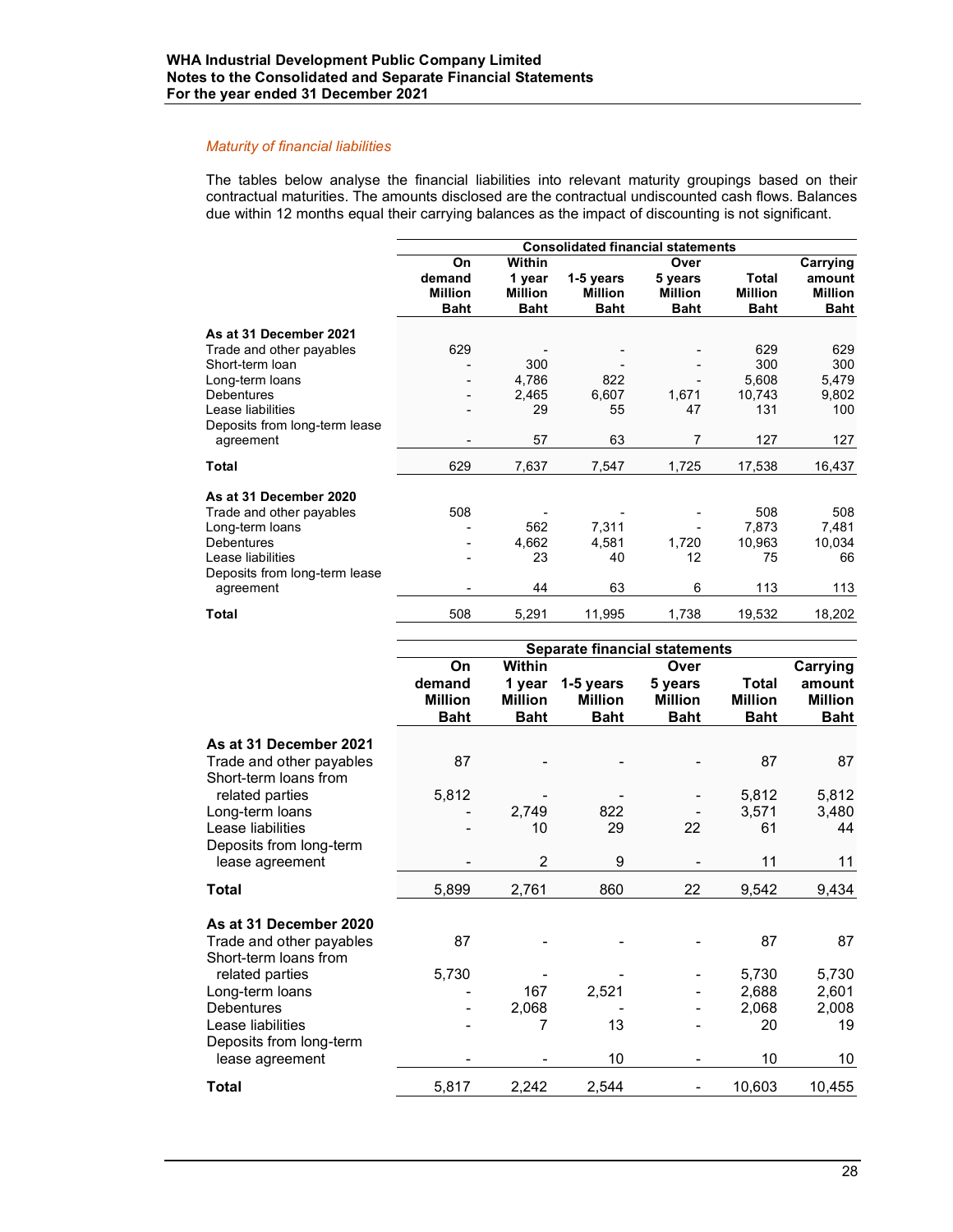#### $5.2$ **Capital management**

#### 5.2.1 Risk management

The objectives when managing capital are to:

- safeguard their ability to continue as a going concern, so that they can continue to provide returns for shareholders and benefits for other stakeholders, and
- maintain an optimal capital structure to reduce the cost of capital.

In order to maintain or adjust the capital structure, the Group may adjust the amount of dividends paid to shareholders, return capital to shareholders, issue new shares or sell assets to reduce debt.

Consistent with others in the industry, the Group monitors capital based on the basis of the following gearing ratio. The Group's strategy was to maintain the interest bearing debt to equity: IBD/E ratio must be not more than 2.5: 1 and an A- credit rating. The credit rating was unchanged and the gearing ratios at 31 December were as follows:

|                          | <b>Consolidated</b>  |          |                      | <b>Separate</b> |
|--------------------------|----------------------|----------|----------------------|-----------------|
|                          | financial statements |          | financial statements |                 |
|                          | 2021                 | 2020     | 2021                 | 2020            |
|                          |                      |          |                      |                 |
| Net debt to equity ratio | 0.84:1               | 0.92 : 1 | 0.73:1               | 0.79:1          |

#### Loan covenants

The Group comply with financial ratio, which is under the terms of the major borrowing facilities, throughout the reporting period.

#### $6\phantom{a}6$ **Critical accounting estimates and judgements**

Estimates and judgements are continually evaluated and are based on historical experience and other factors, including expectations of future events that are believed to be reasonable under the circumstances.

#### Fair value of certain financial assets and derivatives

The fair value of financial instruments that are not traded in an active market is determined using valuation techniques. The Group uses judgement to select a variety of methods and make assumptions that are mainly based on market conditions existing at the end of each reporting period. Details of key assumptions used.

#### Defined retirement benefit obligations

The present value of the retirement benefit obligations depends on a number of assumptions. Key assumptions used and impacts from possible changes in key assumptions are disclosed in note 21.

#### Determination of lease terms

Critical judgement in determining the lease term, the Group considers all facts and circumstances that create an economic incentive to exercise an extension option, or not exercise a termination option. Extension options (or periods after termination options) are only included in the lease term if the lease is reasonably certain to be extended (or not terminated).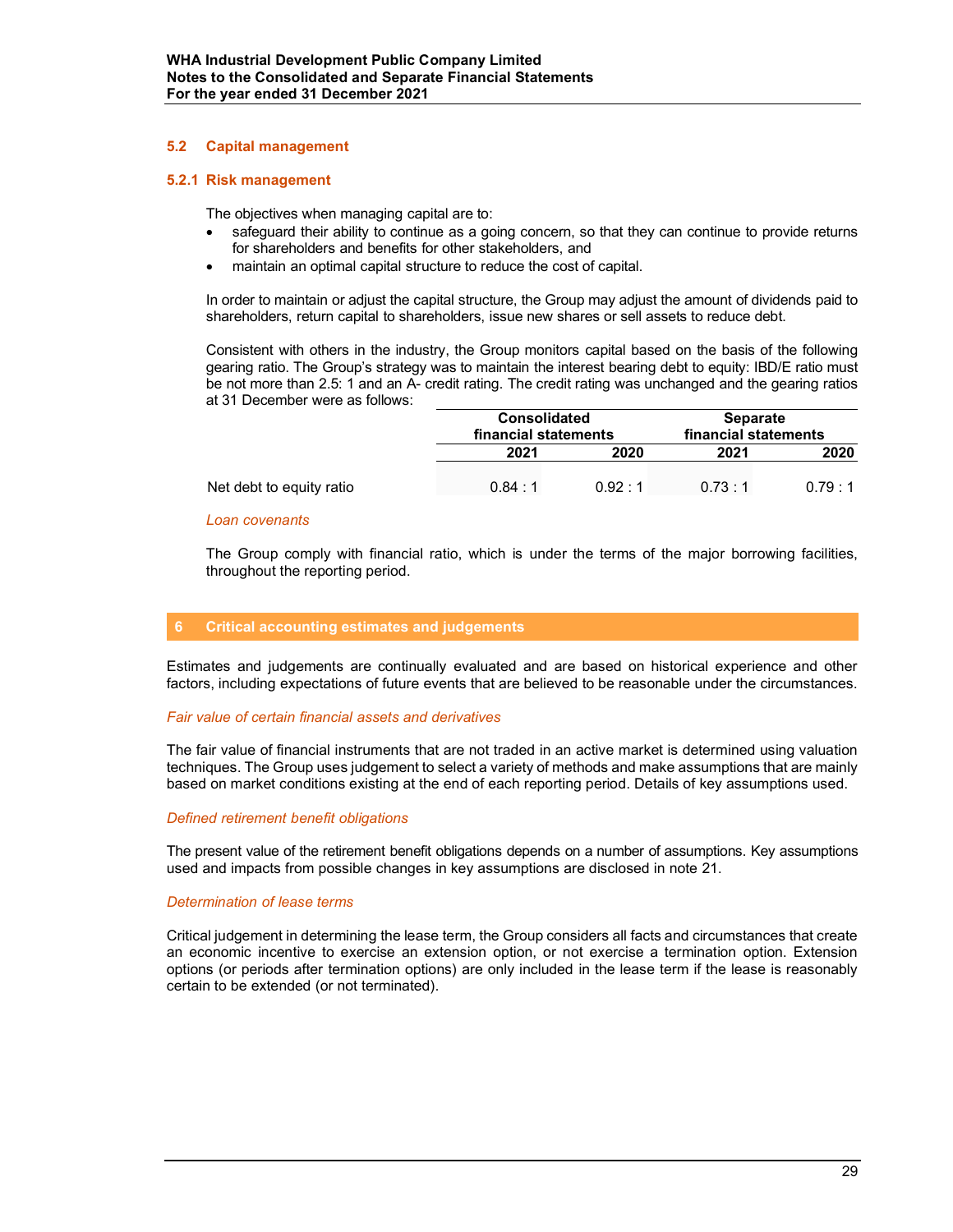For leases of properties, the most relevant factors are historical lease durations, the costs and conditions of leased assets.

Most extension options on offices and vehicles leases have not been included in the lease liability, because the Group considers i) The underlying asset condition and/or ii) insignificant cost to replace the leased assets.

The lease term is reassessed if an option is actually exercised (or not exercise) or the Group becomes obliged to exercise (or not exercise) it. The assessment of reasonable certainty is only revised if a significant event or a significant change in circumstance affecting this assessment occur, and that it is within the control of the Group.

#### Determination of discount rate applied to leases

The Group determines the incremental borrowing rate as follows:

- Where possible, use recent third party financing received by the individual lessee as a starting point, adjusting to reflect changes in its financing conditions.
- Make adjustments specific to the lease, e.g. term, country, currency and security.

#### Impairment of financial assets

The loss allowances for financial assets are based on assumptions about default risk and expected loss rates. The Group uses judgement in making these assumptions and selecting the inputs used in the impairment calculation, based on the Group's past history and existing market conditions, as well as forward-looking estimates at the end of each reporting period.

### **Segment information**

The Group's strategic steering committee, consisting of Board of Directors, examines the Group's performance both from a product and geographic perspective and has identified 7 reportable segments.

The steering committee primarily uses a measure of segments' revenue and gross margin to assess the performance of the operating segments. However, some assets and liabilities are not allocated to segment because the Group manages centrally.

Revenues from 1 customer (2020: 1 customer) of the domestic real estate business segment are amounting to Baht 613.15 million (2020: Baht 1,065.87 million).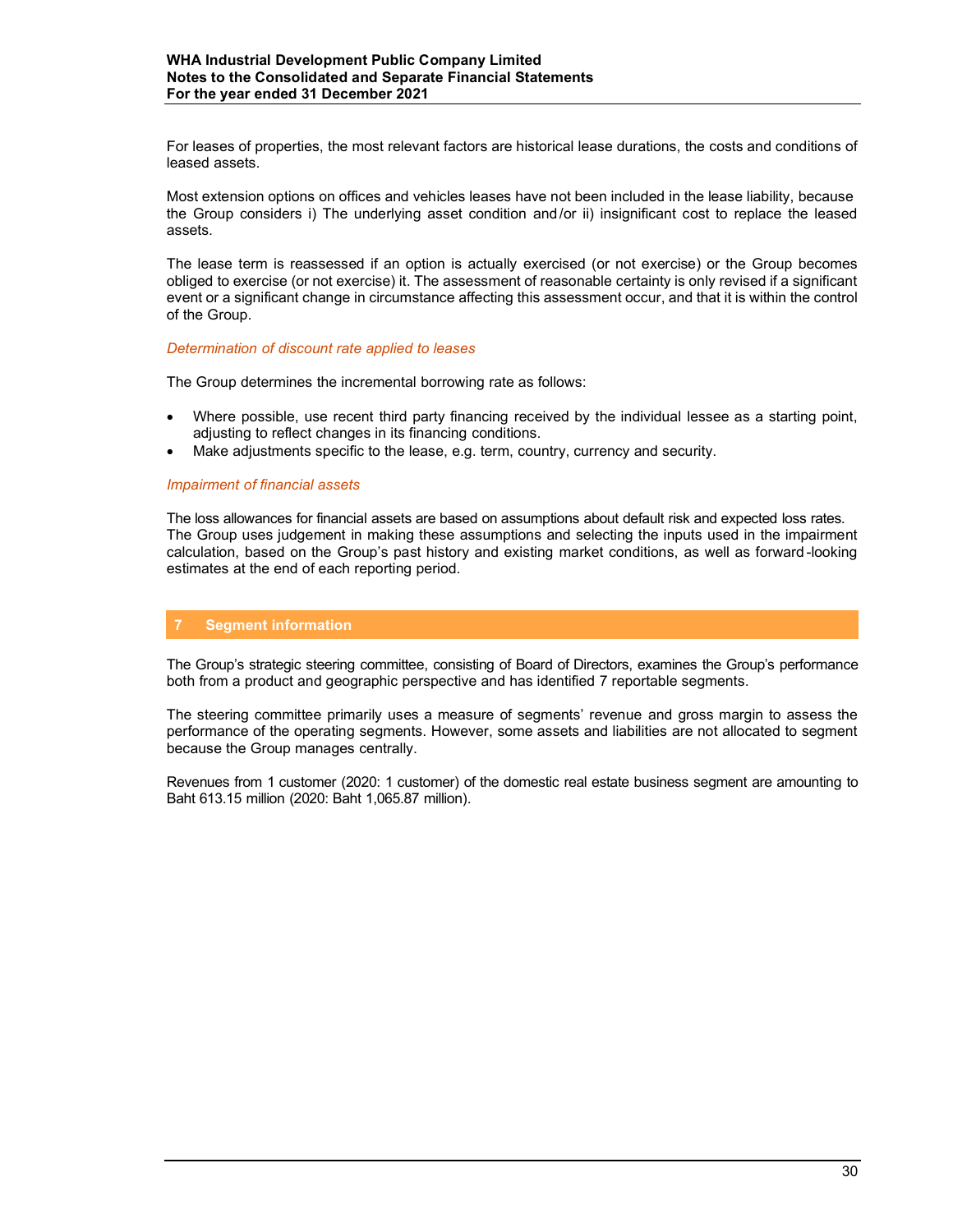Incomes and profits information by business segment are as follows:

|                                                                                                    |                                              |                                               |                                          | 2021                                  |                           |                                             |                             |                                                 |
|----------------------------------------------------------------------------------------------------|----------------------------------------------|-----------------------------------------------|------------------------------------------|---------------------------------------|---------------------------|---------------------------------------------|-----------------------------|-------------------------------------------------|
|                                                                                                    |                                              | <b>Domestic</b>                               |                                          |                                       |                           | <b>Overseas</b>                             |                             |                                                 |
|                                                                                                    | Real estate                                  | Power                                         | Water                                    | Other                                 | Real estate               | Water                                       | Other                       |                                                 |
|                                                                                                    | Baht<br>business                             | <b>business</b><br>Baht                       | Baht<br>business                         | Baht<br>business                      | business<br>Baht          | Baht<br>business                            | Baht<br>business            | Baht<br>Total                                   |
| Revenues from leases and services<br>Revenues from sales of real estate<br>Revenues from sales     | 1,430,982,583<br>817, 922, 446<br>978,777    | 85,216,016<br>164,957,857                     | 170,921,352<br>1,751,585,688             | 328,910,600                           | 223,428,298<br>12,850,116 | 1,391,703<br>668,601                        |                             | ,496,230,972<br>,839,172,184<br>654,410,881     |
| Total revenues from sales and services                                                             | 2,249,883,806                                | 250, 173, 873                                 | 1.922.507.040                            | 328,910,600                           | 236.278.414               | 2,060,304                                   |                             | 4,989,814,037                                   |
| Profit (loss) from operations<br>Finance costs<br>Other income                                     | 518,475,469<br>523,998,819<br>(25, 496, 827) | 37,656,427<br>76,722,668<br>045,839)<br>(197, | 697,263,306<br>2,754,356<br>(65,926,665) | 239,350,294<br>1,232,307<br>(113,779) | 2,865,804<br>52,858,991   | 13,833,236<br>(7,682,460)<br>(96, 115, 477) | 294,278,279<br>(31,996,836) | 915,685,469<br>1,505,925,191<br>(384, 698, 587) |
| Share of profit (loss) from associates<br>and joint ventures<br>Income tax                         | 16, 144, 194<br>183,675,567                  | 758,512)<br>513,694,477<br>ಲ                  | (19.995.253)                             | (51, 449, 989)                        | (9,996,764)               | (204, 037, 894)<br>(2,856,858)              | 750,745)                    | 325.800.777<br>(272, 483, 688)                  |
| Profit (loss) for the year                                                                         | 849,446,088                                  | 7,269,221<br>427                              | 614.095.744                              | 189.018.833                           | 45,728,031                | (296.859.453)                               | 261.530.698                 | 2,090,229,162                                   |
| Profit attributable to owners of the parent<br>Profit attributable to non-controlling<br>interests |                                              |                                               |                                          |                                       |                           |                                             |                             | 1,834,164,177<br>(256,064,985)                  |
| Segment depreciation and amortisation                                                              | 160,744,897                                  | 75,752,898                                    | 122,413,654                              | 24.196.369                            | 3.360.644                 | 2.370.644                                   | 494.440                     | 389.333.546                                     |
|                                                                                                    |                                              |                                               |                                          |                                       |                           |                                             |                             |                                                 |

 $\overline{5}$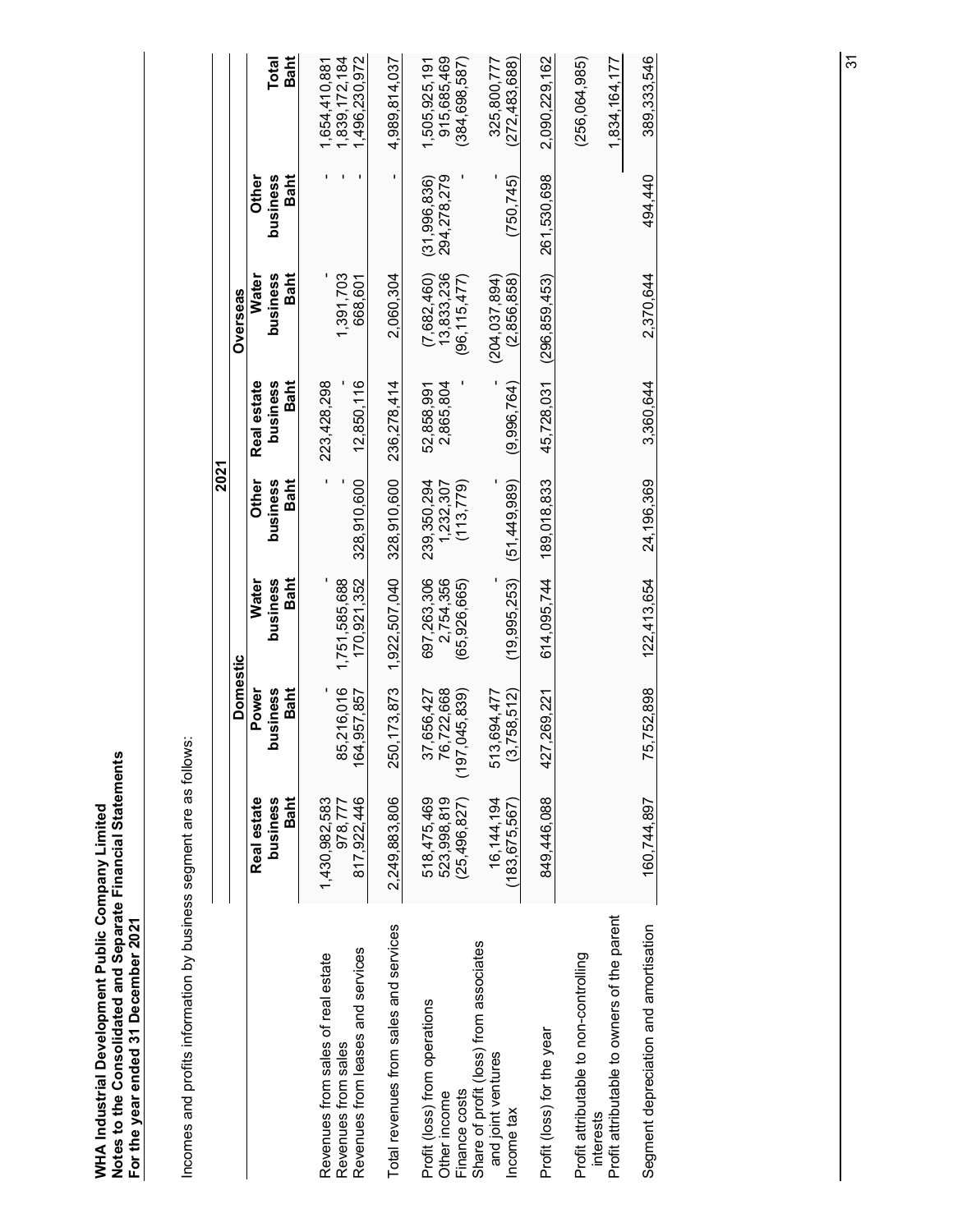|                                                                                                         |                                           |                                                                 |                                            | 2020                                   |                                 |                                               |                                  |                                                 |
|---------------------------------------------------------------------------------------------------------|-------------------------------------------|-----------------------------------------------------------------|--------------------------------------------|----------------------------------------|---------------------------------|-----------------------------------------------|----------------------------------|-------------------------------------------------|
|                                                                                                         |                                           | <b>Domestic</b>                                                 |                                            |                                        |                                 | <b>Overseas</b>                               |                                  |                                                 |
|                                                                                                         | Real estate<br>business<br>Baht           | seausnuc<br>Baht<br>Power                                       | Baht<br>business<br>Water                  | <b>Other</b><br>business<br>Baht       | Real estate<br>business<br>Baht | Baht<br>business<br>Water                     | <b>Other</b><br>business<br>Baht | Baht<br>Total                                   |
| Revenues from leases and services<br>Revenues from sales of real estate<br>Revenues from water business | 997,959<br>843,400,292<br>2,156,173,407   | ,488,257<br>R                                                   | 145,656,673<br>1,492,172,403               | 280,474,243                            | 396,722,155<br>2,239,466        | 171,250                                       |                                  | 2,552,895,562<br>1,493,341,612<br>1,326,258,931 |
| Total revenues                                                                                          | 3,000,571,658                             | 488,257<br>Ŗ                                                    | 1,637,829,076                              | 280,474,243                            | 398,961,621                     | 171,250                                       |                                  | 5,372,496,105                                   |
| Profit (loss) from operations<br>Finance costs<br>Other income                                          | 879,768,452<br>(5,912,386)<br>871,269,694 | ,346,184<br>815,702<br>561,640)<br>₽<br>$\overline{z}$<br>(214, | 562,417,120<br>(77, 915, 733)<br>7,442,087 | 210,626,255<br>1,131,635<br>(124, 181) | 96,665,842<br>612,767           | 59,387,835<br>$\frac{1}{2}$<br>(98, 127, 759) | /1,685<br>(82, 295, 095)         | 1,736,417,835<br>960,842,728<br>(396, 641, 699) |
| Share of profit (loss) from associates<br>and joint ventures<br>Income tax                              | 3,839,142<br>(200, 802, 966)              | 983, 161, 738<br>(6,983,303)                                    | (14, 465, 796)                             | (45, 286, 107)                         | (11, 646, 287)                  | (4, 876, 330)<br>(159, 692, 188)              | (12, 822)                        | 827,308,692<br>(284, 073, 611)                  |
| Profit (loss) for the year                                                                              | 1,548,161,936                             | ,778,681<br>851                                                 | 477, 477, 678                              | 166,347,602                            |                                 | 85,632,322 (203,308,042)                      | (82, 236, 232)                   | 2,843,853,945                                   |
| Profit attributable to non-controlling<br>interests                                                     |                                           |                                                                 |                                            |                                        |                                 |                                               |                                  | (298, 243, 272)                                 |
| Profit attributable to owners of the parent                                                             |                                           |                                                                 |                                            |                                        |                                 |                                               |                                  | 2,545,610,673                                   |
| Segment depreciation and amortisation                                                                   | 182,808,612                               | 34,073,860                                                      | 105,534,516                                | 24.272.811                             | 2,708,818                       | 527.898                                       | 334.985                          | 350,261,500                                     |
|                                                                                                         |                                           |                                                                 |                                            |                                        |                                 |                                               |                                  |                                                 |

 $\sqrt{3}$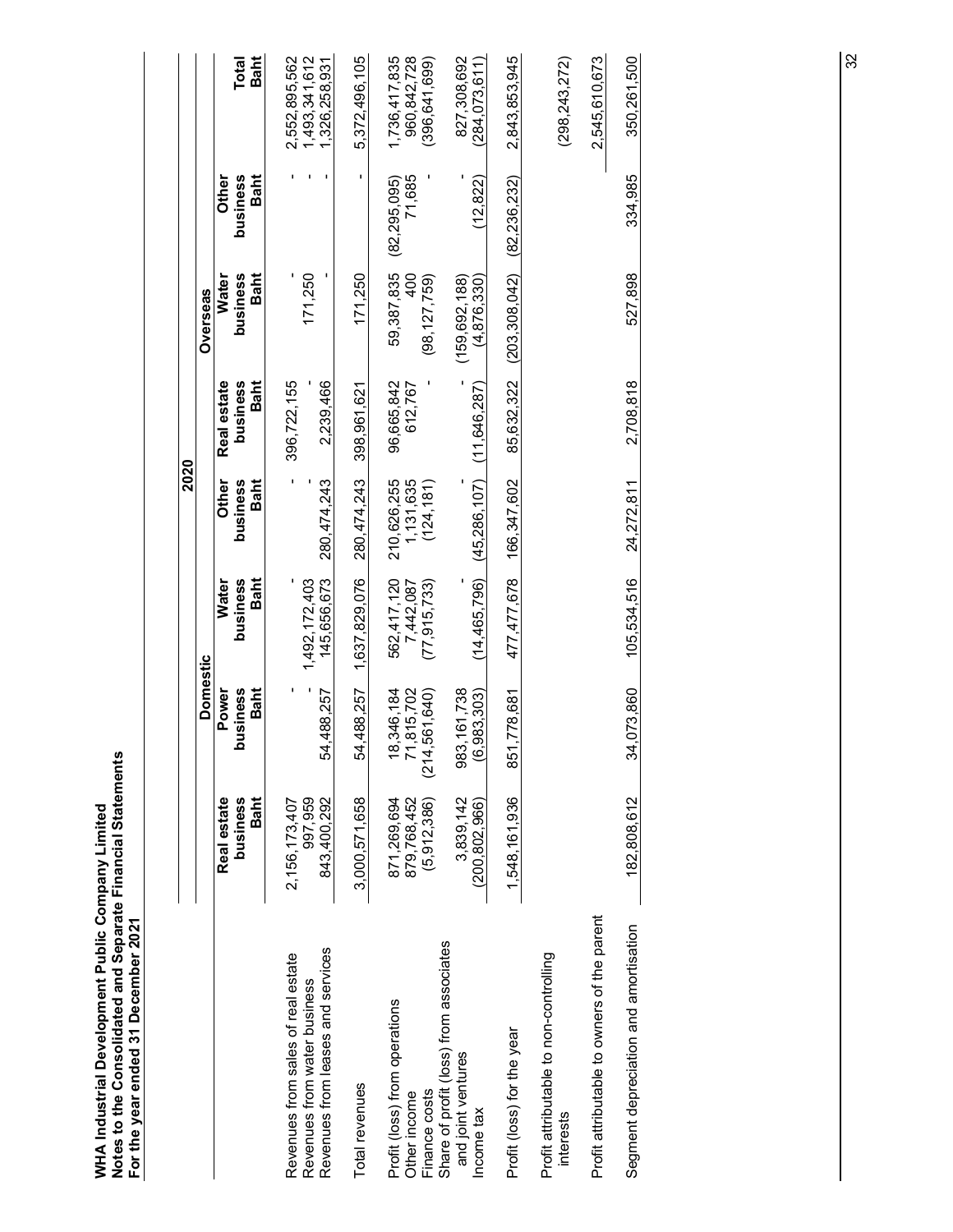Assets and liabilities information by business segment are as following:

|                                                                   |                                        |                                     |                                                     |                           | 2021                            |                           |                           |                                  |
|-------------------------------------------------------------------|----------------------------------------|-------------------------------------|-----------------------------------------------------|---------------------------|---------------------------------|---------------------------|---------------------------|----------------------------------|
|                                                                   |                                        | Domestic                            |                                                     |                           |                                 | <b>Overseas</b>           |                           |                                  |
|                                                                   | <b>Baht</b><br>Real estate<br>business | Baht<br>Power<br>siness<br><u>ದ</u> | Baht<br>Water<br>business                           | Other<br>Baht<br>business | Baht<br>business<br>Real estate | Baht<br>business<br>Water | Baht<br>Other<br>business | Baht<br>Total                    |
| Segment non-current assets<br>Non-current assets                  |                                        | 4,692,706,832 10,548,675,764        | 2,779,053,344                                       | 358,741,730               | 152,697,280                     | 2,516,740,411             | 2,939,798                 | 21,051,555,159                   |
| Unallocated other assets<br>Segment other assets<br>Other assets  | 13,444,211,649                         | 303,453,687                         | 998,354,609                                         | 58,690,439                | 546,346,541                     | 45,941,993                | 86,982,726                | 9,794,392,866<br>15,483,981,644  |
| Total assets                                                      | 18,136,918,481                         | 129,451<br>10,852,                  | 3,777,407,953                                       | 417, 432, 169             | 699,043,821                     | 2,562,682,404             | 89,922,524                | 46,329,929,669                   |
| Unallocated liabilities<br>Segment liabilities                    | 8,464,054,932                          | 184,942,238                         | 299, 126, 740                                       | 76,130,368                | 49,554,274                      | 2,642,169,826             | 5,307,482                 | 9,462,320,582<br>11,721,285,860  |
| <b>Total liabilities</b>                                          | 8,464,054,932                          | 184,942,238                         | 299,126,740                                         | 76,130,368                | 49,554,274                      | 2,642,169,826             | 5,307,482                 | 21,183,606,442                   |
|                                                                   |                                        |                                     |                                                     |                           | 2020                            |                           |                           |                                  |
|                                                                   |                                        | <b>Domestic</b>                     |                                                     |                           |                                 | <b>Overseas</b>           |                           |                                  |
|                                                                   | Baht<br>business<br>Real estate        | Power<br>Baht<br>siness<br><u>ದ</u> | Baht<br>business<br>Water                           | Baht<br>Other<br>business | Baht<br>business<br>Real estate | Baht<br>Water<br>business | Baht<br>business<br>Other | Baht<br>Total                    |
| Segment non-current assets<br>Non-current assets                  | 4,777,809,035                          | 10,083,487,532                      | 2,636,277,505                                       | 301,087,091               | 138, 107, 492                   | 2,403,086,021             | 1,568,927                 | 20,341,423,603                   |
| Unallocated other assets<br>Segment other assets<br>Other assets  | 12,804,519,168                         | 653,586,256                         | 1,563,822,457                                       | 48,091,770                | 687, 102, 161                   | 17,474,463                | 85,500,910                | 15,860,097,185<br>10,699,350,142 |
| Total assets                                                      | 17,582,328,203                         | 10,737,073,788                      | 4,200,099,962                                       | 349,178,861               | 825,209,653                     | 2,420,560,484             | 87.069.837                | 46,900,870,930                   |
| Unallocated liabilities<br>Segment liabilities                    | 9,049,256,743                          | 117,554,305                         | 273,094,317                                         | 71,725,763                | 100, 160, 503                   | 2,644,186,006             | 6,202,621                 | 12,262,180,258<br>10,228,543,699 |
| <b>Total liabilities</b>                                          | 9,049,256,743                          | 117,554,305                         | 273,094,317                                         | 71,725,763                | 100, 160, 503                   | 2,644,186,006             | 6,202,621                 | 22,490,723,957                   |
| Non-current assets presented above are non-current assets other t |                                        |                                     | than financial instruments and deferred tax assets. |                           |                                 |                           |                           |                                  |

 $33$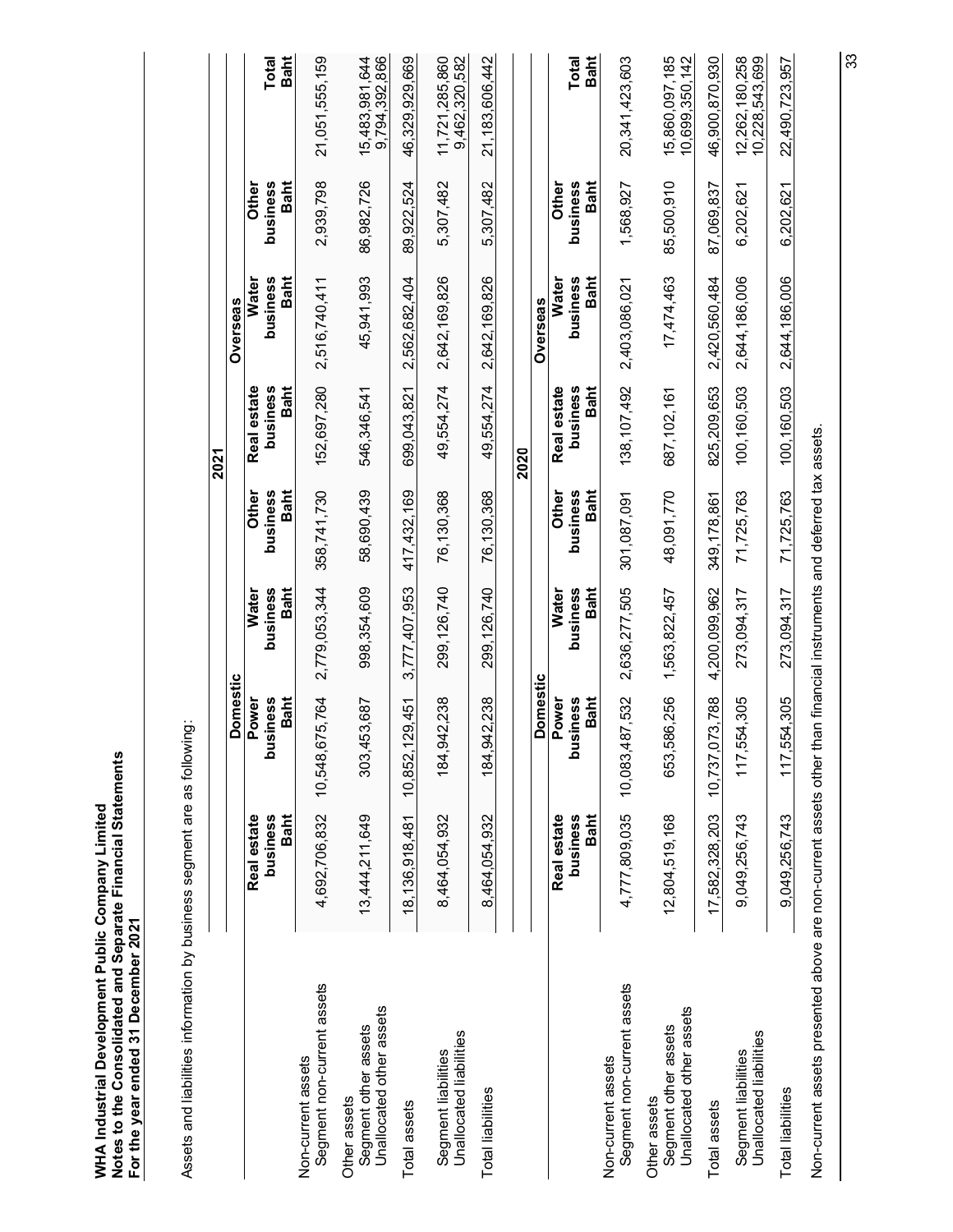### **Cash and cash equivalents**

|                          |                      | <b>Consolidated</b>         | <b>Separate</b>      |             |
|--------------------------|----------------------|-----------------------------|----------------------|-------------|
|                          | financial statements |                             | financial statements |             |
|                          | 2021                 | 2020                        | 2021                 | 2020        |
|                          | <b>Baht</b>          | <b>Baht</b>                 | <b>Baht</b>          | <b>Baht</b> |
| Cash on hand             | 6.953.535            | 9.687.653                   | 1,197,863            | 1.152.588   |
| Short-term bank deposits |                      | 2,394,652,425 3,147,762,498 | 745,859,054          | 769,864,913 |
|                          |                      |                             |                      |             |
| Total                    |                      | 2,401,605,960 3,157,450,151 | 747,056,917          | 771,017,501 |

The interest rates on deposits are as follows:

|                          | <b>Consolidated</b><br>financial statements |                    | <b>Separate</b><br>financial statements |                    |
|--------------------------|---------------------------------------------|--------------------|-----------------------------------------|--------------------|
|                          | 2021<br>Percentage                          | 2020<br>Percentage | 2021<br>Percentage                      | 2020<br>Percentage |
| Short-term bank deposits | $0.05 - 0.25$                               | $0.05 - 1.25$      | $0.05 - 0.25$                           | $0.05 - 1.25$      |

# **Trade and other receivables**

|                                                               | <b>Consolidated</b><br>financial statements |                              | <b>Separate</b><br>financial statements |                           |
|---------------------------------------------------------------|---------------------------------------------|------------------------------|-----------------------------------------|---------------------------|
|                                                               | 2021<br><b>Baht</b>                         | 2020<br>Baht                 | 2021<br><b>Baht</b>                     | 2020<br><b>Baht</b>       |
| Trade receivables<br>Trade receivables - related parties      | 207,720,459                                 | 224,875,865                  | 9,578,375                               | 4,032,819                 |
| (Note 28)<br>Less Loss allowance                              | 25,768,942<br>(12,274,661)                  | 24, 243, 147<br>(18,340,033) | 43,683,632<br>(174,066)                 | 53.957.861<br>(1,987,299) |
| Trade receivables, net<br>Other receivables - related parties | 221,214,740                                 | 230.778.979                  | 53,087,941                              | 56.003.381                |
| (Note 28)<br>Prepaid expenses                                 | 95,497,877<br>23,396,708                    | 101,908,027<br>22.444.859    | 171,919,952<br>11.318.229               | 129,010,137<br>7,733,125  |
| Accrued income<br><b>Others</b>                               | 83,820,300<br>26.085.839                    | 92,402,949<br>10.547.425     | 12.824.400                              | 9,332,481                 |
| Total                                                         | 450,015,464                                 | 458,082,239                  | 249.150.522                             | 202,079,124               |

Due to the short-term nature of the current receivables, their carrying amount is considered to be the same as their fair value.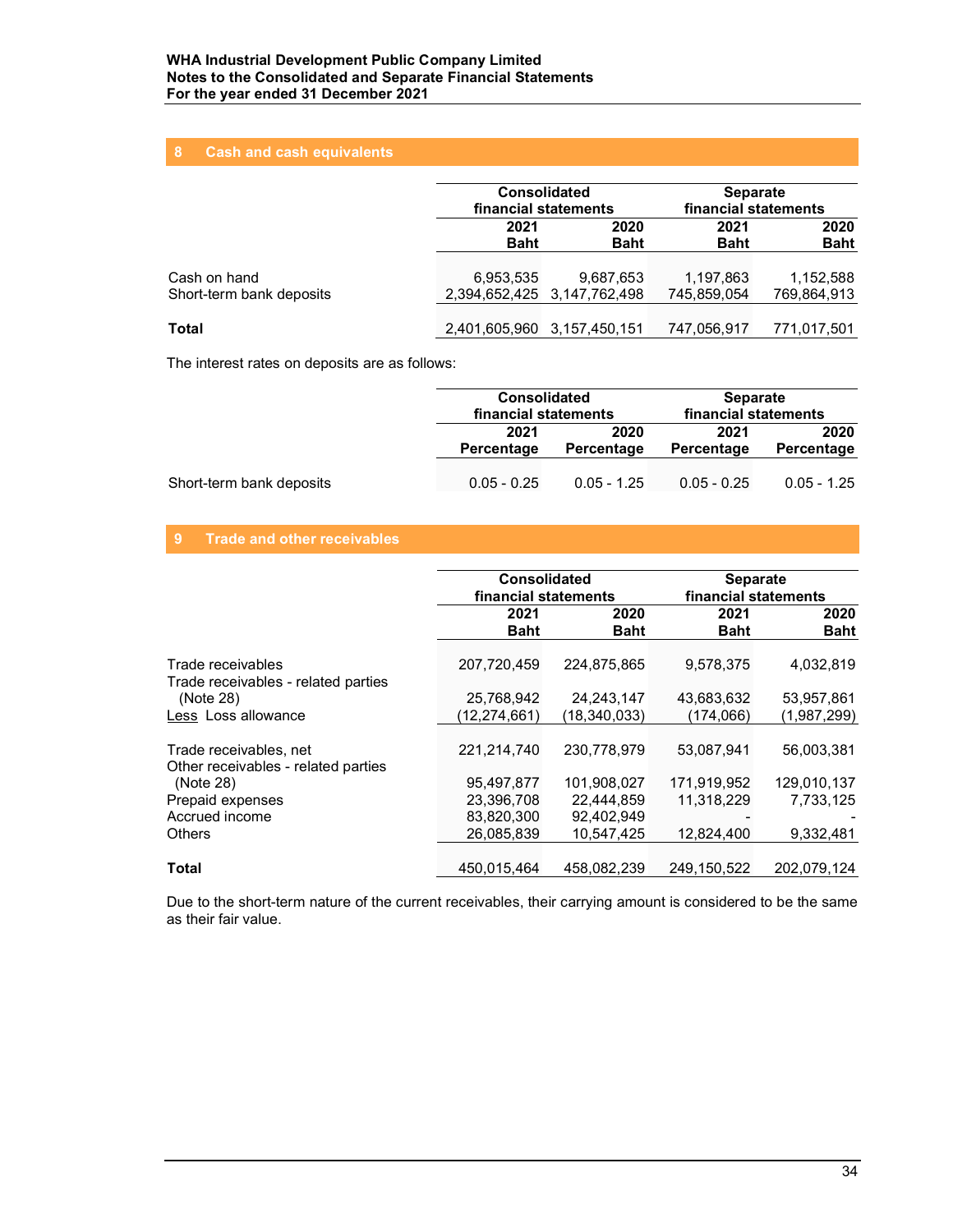# Impairments of trade receivables

The loss allowance for trade receivables was determined as follows:

|                 |             |                | <b>Consolidated financial statements</b> |              |
|-----------------|-------------|----------------|------------------------------------------|--------------|
|                 | 2021        |                | 2020                                     |              |
|                 | Trade       |                | Trade                                    |              |
|                 | receivables |                | receivables                              |              |
|                 | and amounts |                | and amounts                              |              |
|                 | due from    |                | due from                                 |              |
|                 | related     | Loss           | related                                  | Loss         |
|                 | parties     | allowance      | parties                                  | allowance    |
|                 | <b>Baht</b> | <b>Baht</b>    | <b>Baht</b>                              | <b>Baht</b>  |
|                 |             |                |                                          |              |
| Within due      | 176,869,645 | (59,045)       | 198,658,096                              | (242, 034)   |
| Overdue         |             |                |                                          |              |
| Up to 3 months  | 44,577,179  | (404, 527)     | 33,160,068                               | (1,249,945)  |
| $3 - 6$ months  | 374.809     | (143, 321)     | 813,570                                  | (360,776)    |
| $6 - 12$ months | 1,406,589   | (1,406,589)    | 955,374                                  | (955, 374)   |
| Over 12 months  | 10,261,179  | (10,261,179)   | 15,531,904                               | (15,531,904) |
|                 |             |                |                                          |              |
| Total           | 233.489.401 | (12, 274, 661) | 249.119.012                              | (18,340,033) |

|                       |                                                 |             | <b>Separate financial statements</b>            |             |
|-----------------------|-------------------------------------------------|-------------|-------------------------------------------------|-------------|
|                       | 2021                                            |             | 2020                                            |             |
|                       | Trade<br>receivables<br>and amounts<br>due from |             | Trade<br>receivables<br>and amounts<br>due from |             |
|                       | related                                         | Loss        | related                                         | Loss        |
|                       | parties                                         | allowance   | parties                                         | allowance   |
|                       | Baht                                            | <b>Baht</b> | <b>Baht</b>                                     | <b>Baht</b> |
| Within due<br>Overdue | 48,763,546                                      | (12, 589)   | 54,999,286                                      | (114, 460)  |
| Up to 3 months        | 4,391,461                                       | (54, 477)   | 1,118,322                                       | (207, 499)  |
| $3 - 6$ months        |                                                 |             | 355,867                                         | (148, 135)  |
| $6 - 12$ months       | 107,000                                         | (107,000)   | 443,497                                         | (443, 497)  |
| Over 12 months        |                                                 |             | 1,073,708                                       | (1,073,708) |
| <b>Total</b>          | 53,262,007                                      | (174, 066)  | 57,990,680                                      | (1,987,299) |

The reconciliations of loss allowance for trade receivables are as follow:

|                                                             | <b>Consolidated</b><br>financial statements |                            | <b>Separate</b><br>financial statements |                         |  |
|-------------------------------------------------------------|---------------------------------------------|----------------------------|-----------------------------------------|-------------------------|--|
|                                                             | 2021<br><b>Baht</b>                         | 2020<br><b>Baht</b>        | 2021<br><b>Baht</b>                     | 2020<br><b>Baht</b>     |  |
| Opening balance<br>Increase in loss allowance recognised in | 18,340,033                                  | 22.787.102                 | 1.987.299                               | 7,902,400               |  |
| profit<br>Receivables written off as uncollectible          | (6,065,372)                                 | (2,929,781)<br>(1,517,288) | (1,813,233)                             | (5,836,178)<br>(78,923) |  |
| Closing balance                                             | 12,274,661                                  | 18,340,033                 | 174,066                                 | 1,987,299               |  |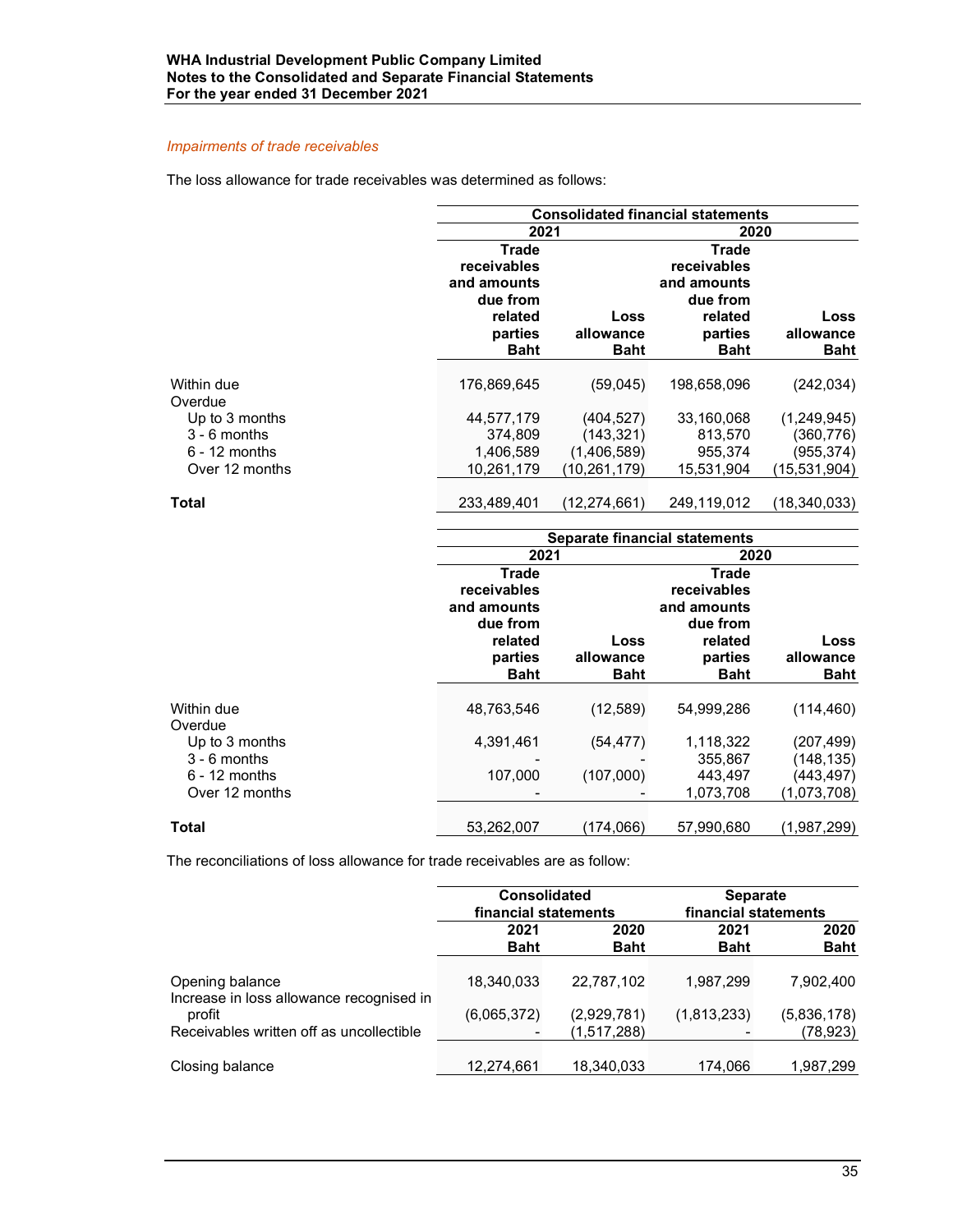## 10 Financial assets and financial liabilities

The Group and the Company have financial instruments as follows:

|                                                                                                                                          |                                                     | <b>Consolidated</b>                                 | <b>Separate</b><br>financial statements           |                                                              |  |
|------------------------------------------------------------------------------------------------------------------------------------------|-----------------------------------------------------|-----------------------------------------------------|---------------------------------------------------|--------------------------------------------------------------|--|
|                                                                                                                                          |                                                     | financial statements                                |                                                   |                                                              |  |
|                                                                                                                                          | 2021<br><b>Baht</b>                                 | 2020<br><b>Baht</b>                                 | 2021<br><b>Baht</b>                               | 2020<br><b>Baht</b>                                          |  |
| <b>Assets</b><br><b>Current assets</b><br>Financial assets at amortised cost<br>Cash and cash equivalents                                | 2,401,605,960                                       | 3,157,450,151                                       | 747,056,917                                       | 771,017,501                                                  |  |
| Trade and other receivables<br>Short-term loans to related parties<br>Fixed deposit                                                      | 426,618,756<br>9,706,827,207<br>817,935             | 435,617,379<br>10,599,500,000<br>695,276            | 237,832,293<br>11,086,803,880                     | 194,325,999<br>12, 155, 767, 120                             |  |
| <b>Non-current assets</b><br>Financial assets at fair value<br>through profit or loss<br>Unquoted equity investments                     | 413,669,160                                         | 414,000,178                                         |                                                   |                                                              |  |
| Financial assets at fair value<br>through other comprehensive income<br><b>Real Estate Investment Trust</b>                              | 1,140,911,814                                       | 964,425,472                                         | 1,140,911,814                                     | 964,425,472                                                  |  |
| Financial assets at amortised cost<br>Long-term loans to related parties<br>Contract assets<br>Deposit paid<br>Guarantee                 | 268,090,552<br>69,861,125<br>6,991,635<br>5,122,975 | 248,490,552<br>63,800,114<br>7,203,629<br>6,966,495 | 19,600,000<br>3,636,185<br>2,389,526<br>1,552,364 | 3,320,717<br>2,391,526<br>4,523,089                          |  |
| <b>Liabilities</b><br><b>Current liabilities</b><br>Liabilities at amortised cost                                                        |                                                     |                                                     |                                                   |                                                              |  |
| Trade and other payables<br>Current portion of long-term loans<br>Current portion of debentures<br>Short-term loans from related parties | 704,694,929<br>4,678,905,176<br>1,499,345,625       | 557,670,306<br>369,782,612<br>4,388,560,861         | 342,285,761<br>2,679,572,643<br>5,559,817,085     | 281,026,234<br>120,000,000<br>1,999,261,542<br>5,545,844,724 |  |
| Current portion of lease liabilities<br><b>Non-current liabilities</b><br>Liabilities at amortised cost                                  | 24, 134, 491                                        | 20,993,788                                          | 7,273,089                                         | 6,755,986                                                    |  |
| Long-term loans<br><b>Debentures</b>                                                                                                     | 799,650,674<br>7,602,308,230                        | 7,102,982,354<br>5,604,086,210                      | 799,650,674                                       | 2,480,000,000                                                |  |
| Lease liabilities<br>Deposits from long-term lease agreement                                                                             | 76,133,484<br>126,823,312                           | 45, 199, 165<br>112,640,698                         | 36,746,811<br>11,340,800                          | 12,343,694<br>10,234,250                                     |  |

Due to the current portion of financial assets and liabilities measured at amortised cost nature of the current assets and current liabilities, their carrying amount is considered to be the same as their fair value. For the non-current financial liabilities, the fair values are disclosed in relevant notes.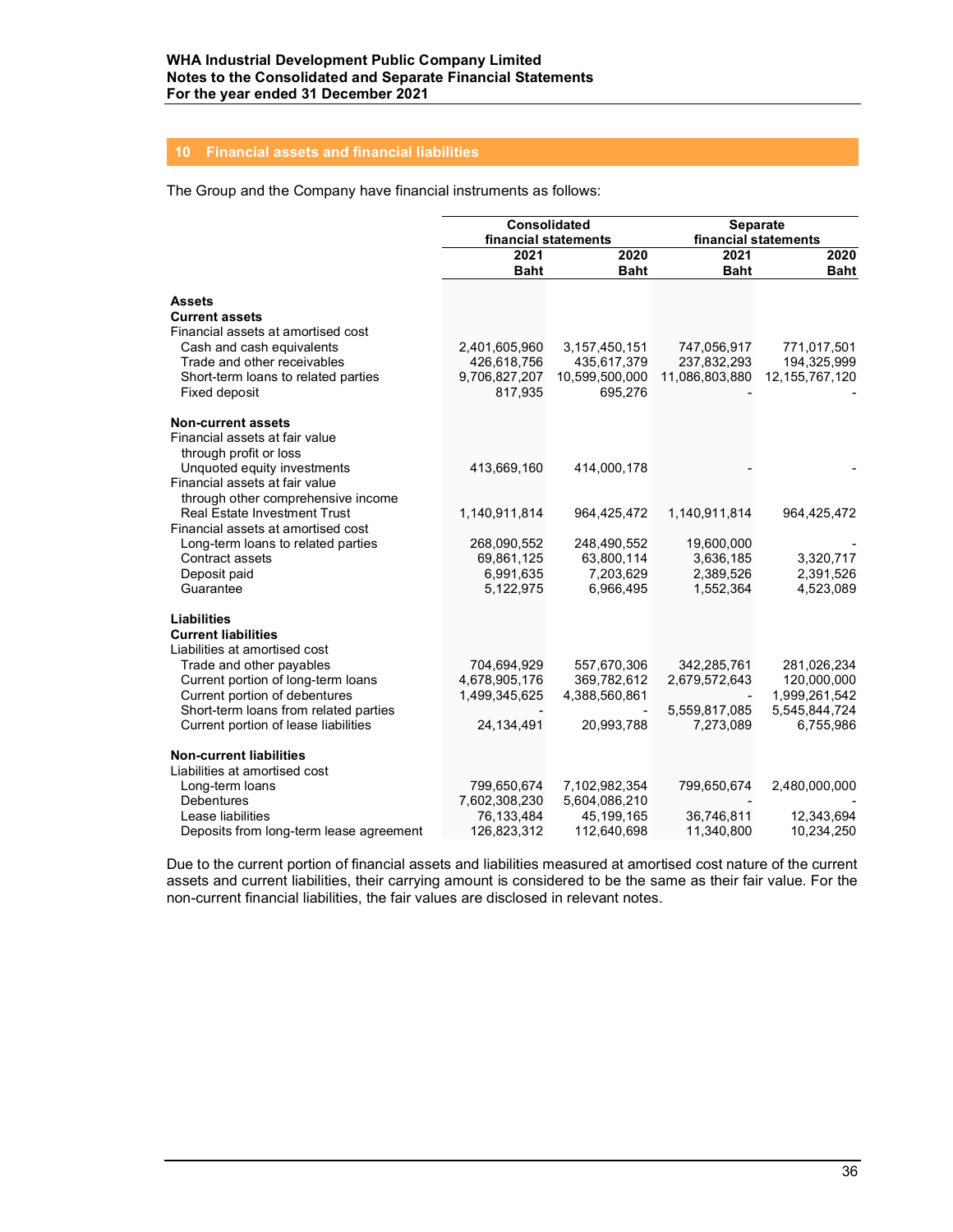The fair values of Real Estate Investment Trust are based on last quoted bid price by reference to the Stock Exchange of Thailand or Net Asset Value (NAV) announced by the Asset Management Company. The fair values are within level 1 of the fair value hierarchy.

The fair values of unquoted equity investments are within level 3 of the fair value hierarchy.

Management and valuation teams discuss valuation processes and results quarterly.

Fair value of unquoted equity investments is determined using valuation techniques as follows:

- 1) Comparable companies market multiples which is estimated based on public companies' enterprise value that, are in opinion of the Group, in a comparable financial position with the counterparty in the contract.
- 2) Valuation techniques based on Net Asset Value (NAV) which is estimated based on the issuance entities' enterprise value.

The following table summarises the quantitative information about the significant unobservable inputs used in level 3 fair value measurements and relationship of unobservable inputs to fair value.

|                                    | <b>Consolidated financial statements</b> |          |                  |                                       |  |  |  |
|------------------------------------|------------------------------------------|----------|------------------|---------------------------------------|--|--|--|
|                                    | Change in fair value                     |          |                  |                                       |  |  |  |
|                                    | Range of inputs                          | Movement |                  | Increase in inputs Decrease in inputs |  |  |  |
| Adjusted EBITDA                    | Baht $(2)$ - 50 million                  | $1\%$    | Increase by 0.2% | Decrease by 0.2%                      |  |  |  |
| Discount for lack of marketability | 15%                                      | $1\%$    | Decrease by 0.3% | Increase by 0.3%                      |  |  |  |
| Risk-adjusted discount rate        | 5%                                       | $1\%$    | Decrease by 0.1% | Increase by 0.1%                      |  |  |  |

The Group did not have any transfers between levels during the period.

Amounts recognised in profit or loss and other comprehensive income

|                                                                                    | <b>Consolidated</b><br>financial statements |                     | <b>Separate</b><br>financial statements |                     |  |
|------------------------------------------------------------------------------------|---------------------------------------------|---------------------|-----------------------------------------|---------------------|--|
|                                                                                    | 2021<br><b>Baht</b>                         | 2020<br><b>Baht</b> | 2021<br><b>Baht</b>                     | 2020<br><b>Baht</b> |  |
| Recognised in profit or loss<br>Fair value gains/(losses) on equity                |                                             |                     |                                         |                     |  |
| investments at FVPL<br>Dividends from equity investments held                      | (331, 018)                                  |                     |                                         |                     |  |
| at FVOCI recognised in other income<br>Recognised in other comprehensive<br>income | 76,544,918                                  | 84.211.092          | 76.544.918                              | 84,211,092          |  |
| Fair value gains/(losses) on equity<br>investments at FVOCI                        | 176,486,342                                 | (114, 031, 476)     | 176.486.342                             | (114, 031, 476)     |  |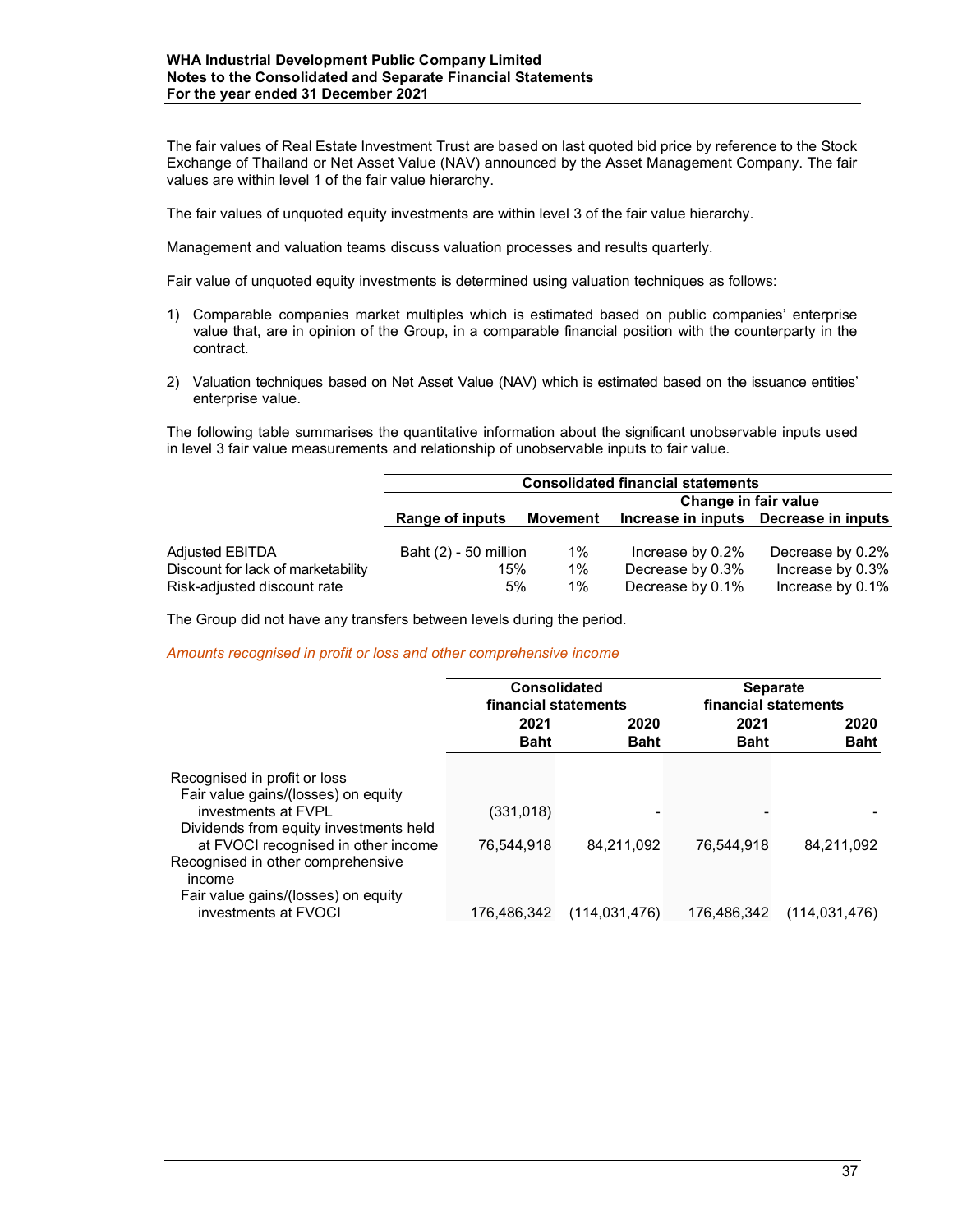# 11 Real estate development costs

|                                                          |                            | <b>Consolidated</b><br>financial statements | <b>Separate</b><br>financial statements |                     |  |
|----------------------------------------------------------|----------------------------|---------------------------------------------|-----------------------------------------|---------------------|--|
|                                                          | 2021<br><b>Baht</b>        | 2020<br><b>Baht</b>                         | 2021<br><b>Baht</b>                     | 2020<br><b>Baht</b> |  |
| Opening balance<br>Additions                             | 1.009.639.393              | 987.560.064                                 | 247.658.395                             | 51.296.774          |  |
| Transfer to investment properties<br>(Note 14)           | (83, 431, 788)             | (252, 635, 680)                             | $\overline{\phantom{a}}$                | (148, 936, 519)     |  |
| Transfer to Property, plant and<br>equipment (Note 15)   | (23, 450, 505)             |                                             |                                         |                     |  |
| Currency translation differences<br>Recognise as expense | 62,187,886<br>786.959.808) | (3,921,000)<br>(955,819,892)                | (264.245.945)                           | (454,110,380)       |  |
| Closing balance                                          |                            | 11.055.529.948 10.877.544.770 1.824.609.793 |                                         | 1.841.197.343       |  |

The Group transferred real estate development costs to investment properties due to change in use.

Real estate development costs have not been pledged as securities for credit facilities (2020: none).

Borrowing costs were capitalised during the year and are included in 'additions' as follows:

|                     | <b>Consolidated</b><br>financial statements |             | <b>Separate</b><br>financial statements |             |  |
|---------------------|---------------------------------------------|-------------|-----------------------------------------|-------------|--|
|                     | 2021                                        | 2020        | 2021                                    | 2020        |  |
|                     | <b>Baht</b>                                 | <b>Baht</b> | <b>Baht</b>                             | <b>Baht</b> |  |
| Borrowing costs     | 106,528,626                                 | 178,704,176 | $\overline{\phantom{0}}$                |             |  |
| Capitalisation rate | 3.21%                                       | 4.01%       | -                                       |             |  |

#### $12<sup>°</sup>$ Interests in associates and joint ventures

The material investments in associates and joint ventures are as follows:

|                                                                   | Country            |                                                     | % of ownership |           | financial statements<br>Investment at<br>equity method | <b>Consolidated</b>           |                               | Separate<br>financial statements<br>Investment at<br>cost method |
|-------------------------------------------------------------------|--------------------|-----------------------------------------------------|----------------|-----------|--------------------------------------------------------|-------------------------------|-------------------------------|------------------------------------------------------------------|
|                                                                   | оf                 |                                                     |                | interest  | 2021                                                   | 2020                          | 2021                          | 2020                                                             |
| <b>Entity name</b>                                                | incorpo-<br>ration | Nature of<br>business                               | 2021<br>%      | 2020<br>% | <b>Million</b><br><b>Baht</b>                          | <b>Million</b><br><b>Baht</b> | <b>Million</b><br><b>Baht</b> | <b>Million</b><br><b>Baht</b>                                    |
| Material associates:                                              |                    |                                                     |                |           |                                                        |                               |                               |                                                                  |
| GHECO - One<br>Company Limited                                    | Thailand           | Power plant<br>operation and<br>sale of electricity | 25             | 25        | 4,861                                                  | 4,862                         |                               |                                                                  |
| Duong River Surface<br><b>Water Plant Joint</b><br>Stock Company* | Vietnam            | Production and<br>distribution of<br>water supply   | 24             | 24        | 2,382                                                  | 2,272                         |                               |                                                                  |
| Immaterial associates                                             |                    |                                                     |                |           | 3,635                                                  | 3,628                         | 1,005                         | 1,006                                                            |
| <b>Total</b>                                                      |                    |                                                     |                |           | 10,878                                                 | 10,762                        | 1,005                         | 1,006                                                            |
| Joint ventures:<br>Immaterial joint ventures                      |                    |                                                     |                |           | 1,315                                                  | 1,247                         | 460                           | 441                                                              |
| <b>Total</b>                                                      |                    |                                                     |                |           | 1,315                                                  | 1,247                         | 460                           | 441                                                              |

The Group has contingent liabilities relating to quarantee of associates' loans by ordinary shares of such associates and guarantee of associates' and joint ventures' bank guarantees facilities by subsidiaries which are shareholders of such associates and joint ventures.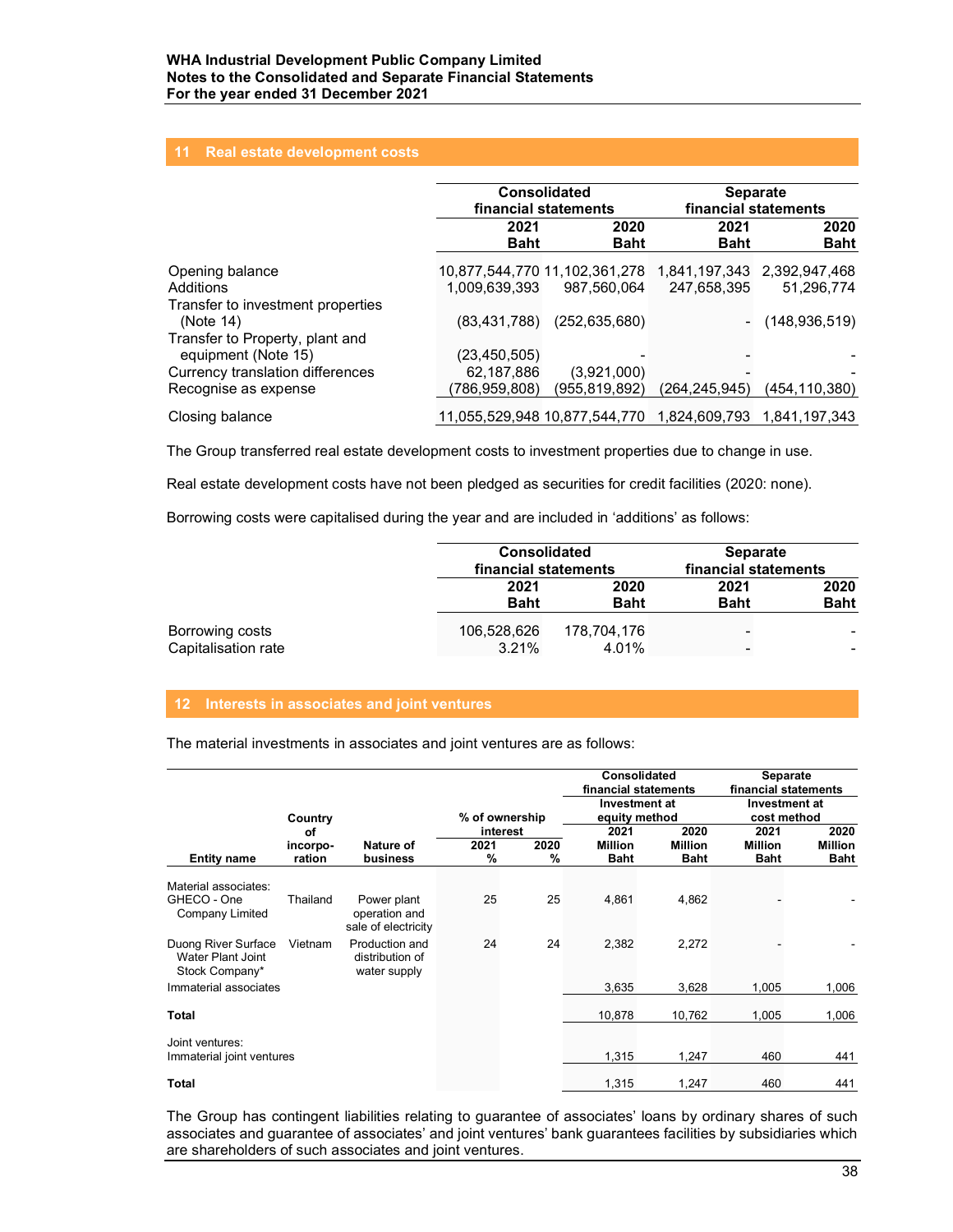# Summarised financial information for associates

The table below is summarised of financial information for associates that are material to the Group. The financial information is included in associates own financial statements which has been amended to reflect adjustments necessary for the equity method, including adjusting fair value and differences in accounting policy.

|                                                                             | <b>GHECO - One Company Limited</b> |                               | <b>Duong River Surface Water</b><br><b>Plant Joint Stock Company</b> |                                             |  |  |
|-----------------------------------------------------------------------------|------------------------------------|-------------------------------|----------------------------------------------------------------------|---------------------------------------------|--|--|
|                                                                             | 2021                               | 2020                          | 2021                                                                 | 2020                                        |  |  |
|                                                                             | <b>Baht</b>                        | <b>Baht</b>                   | <b>Baht</b>                                                          | <b>Baht</b>                                 |  |  |
|                                                                             |                                    |                               |                                                                      |                                             |  |  |
| Summarised of performance<br>Revenue                                        | 8,301,621,322                      | 10,340,537,213                | 357,326,647                                                          | 443,707,663                                 |  |  |
| Profit (Loss) before income tax<br>Income tax expense                       | (179, 395, 102)<br>(11, 506, 533)  | 700,232,935<br>(28, 141, 223) | (554, 207, 862)<br>5,132,165                                         | (478, 412, 607)<br>3,654,568                |  |  |
| Profit (Loss) for the year                                                  | (190, 901, 635)                    | 672,091,712                   | (549, 075, 697)                                                      | (474, 758, 039)                             |  |  |
| Other comprehensive<br>income(expense)                                      | 488,549,948                        | (133, 597, 549)               | 63,125,080                                                           | 10,379,296                                  |  |  |
| Total comprehensive income<br>(expense)                                     | 297,648,313                        | 538,494,163                   | (485, 950, 617)                                                      | (464, 378, 743)                             |  |  |
| Dividends received from associate                                           | 104,964,719                        | 419,858,878                   |                                                                      |                                             |  |  |
| Summarised of statement of<br>financial position                            |                                    |                               |                                                                      |                                             |  |  |
| <b>Current assets</b>                                                       | 7,092,258,253                      | 6,431,541,781                 | 371,081,612                                                          | 337,395,273                                 |  |  |
| Non-current assets                                                          | 31,663,390,125                     | 32,833,415,497                | 10,535,291,069                                                       | 10,206,811,359                              |  |  |
| <b>Current liabilities</b>                                                  | (2,420,652,494)                    | (1,867,651,510)               | (620, 931, 942)                                                      | (318, 350, 558)                             |  |  |
| Non-current liabilities<br>Currency translation differences                 | (22,445,530,311) (23,505,589,308)  |                               | (6, 184, 561, 189)<br>(81, 124, 968)                                 | (5,632,675,412)<br>(17,999,888)             |  |  |
|                                                                             |                                    |                               |                                                                      |                                             |  |  |
| Net assets                                                                  | 13,889,465,573                     | 13,891,716,460                | 4,019,754,582                                                        | 4,575,180,774                               |  |  |
| Group's portion in associates                                               | 35%                                | 35%                           | 34%                                                                  | 34%                                         |  |  |
| Group's share in associates<br>Goodwill<br>Currency translation differences | 4,861,312,927                      | 4,862,100,737                 | 1,366,716,558<br>799,939,847<br>215,202,189                          | 1,555,561,463<br>719,913,568<br>(3,382,904) |  |  |
| Associates carrying amount                                                  | 4,861,312,927                      | 4,862,100,737                 | 2,381,858,594                                                        | 2,272,092,127                               |  |  |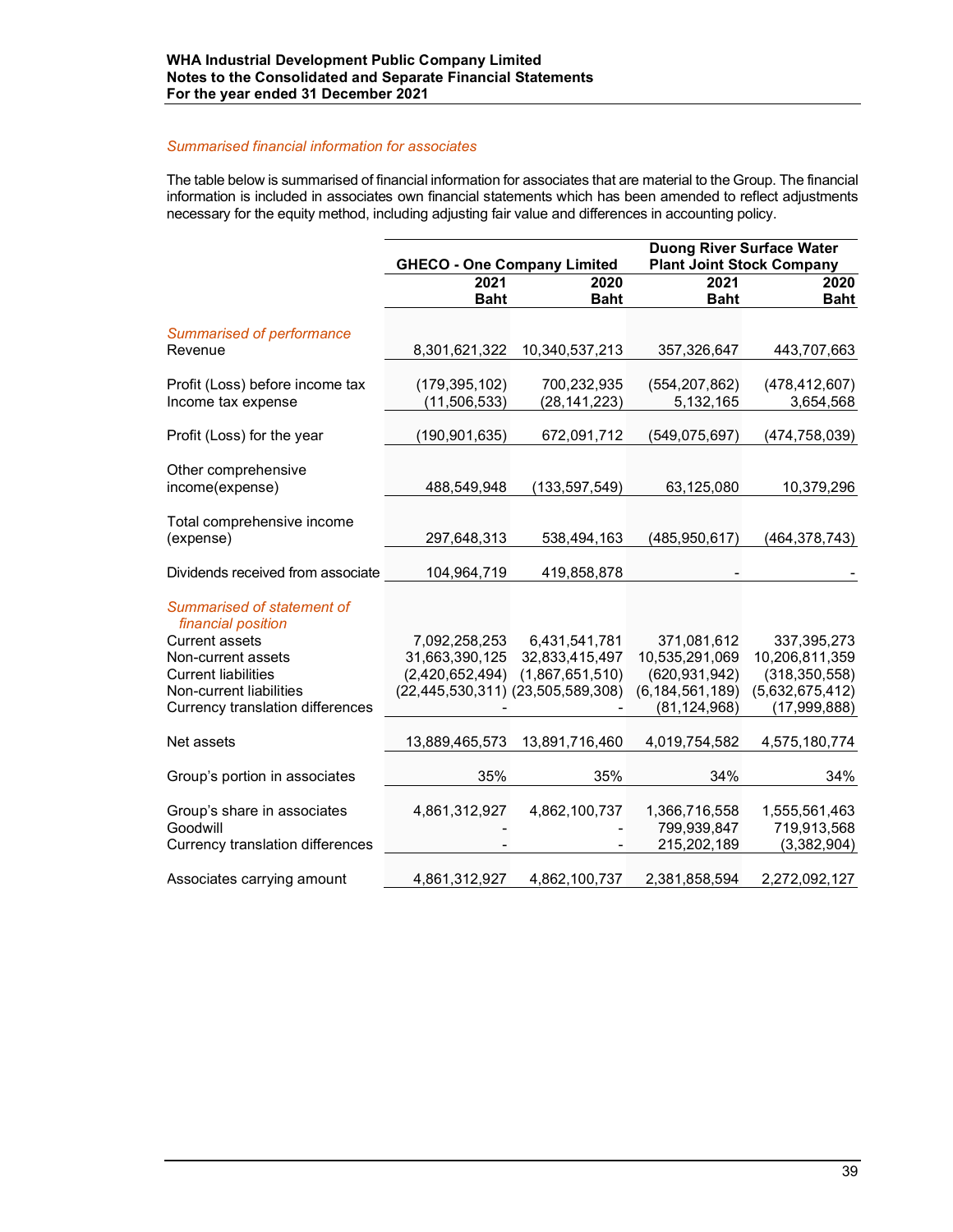#### Individually immaterial associates and joint ventures

The table below is the carrying amount of its interests, in aggregate, all individually immaterial associates and joint ventures that are accounted for using equity method.

|                                                                                                 | 2021<br><b>Baht</b> | 2020<br><b>Baht</b> |
|-------------------------------------------------------------------------------------------------|---------------------|---------------------|
| Aggregate carrying amount of individually immaterial associates<br>The Group's share of:        | 3,635,262,575       | 3,628,076,137       |
| Profit for the year                                                                             | 526,545,982         | 675,209,368         |
| Other comprehensive income                                                                      | 315,572,977         | (115, 922, 116)     |
| Total comprehensive income                                                                      | 842,118,959         | 559.287.252         |
| Aggregate carrying amount of individually immaterial<br>joint ventures<br>The Group's share of: | 1,314,524,250       | 1,247,073,621       |
| Profit for the year                                                                             | 52,756,104          | 78,284,959          |
| Other comprehensive income                                                                      | 22,137,603          | (68, 245)           |
| Total comprehensive income                                                                      | 74.893.707          | 78.216.714          |

#### $13<sup>°</sup>$ **Investments in subsidiaries**

The subsidiaries included in consolidated financial statement. The subsidiaries have only ordinary shares. The proportion of ownership interests held by the Group is equal to voting rights in subsidiaries held by the Group.

The material investments in subsidiaries are as follows:

|                                                               | Country                  |                                     |           | Ownership<br>Ownership<br>interest held<br>interest held<br>by the Group<br>by Company |           | Ownership<br>interests held<br>by non-<br>controlling<br>interests |           |           | Investment at cost<br>method   |                                       |
|---------------------------------------------------------------|--------------------------|-------------------------------------|-----------|----------------------------------------------------------------------------------------|-----------|--------------------------------------------------------------------|-----------|-----------|--------------------------------|---------------------------------------|
| <b>Entity name</b>                                            | οf<br>incorpora<br>-tion | Nature of<br>business               | 2021<br>% | 2020<br>%                                                                              | 2021<br>% | 2020<br>%                                                          | 2021<br>% | 2020<br>% | 2021<br>Million<br><b>Baht</b> | 2020<br><b>Million</b><br><b>Baht</b> |
| <b>WHA Utilities and</b><br>Power<br>Public Company<br>imited | Thailand                 | Sale and<br>service of<br>utilities | 71        | 71                                                                                     |           |                                                                    | 28        | 28        | 2,933                          | 2,933                                 |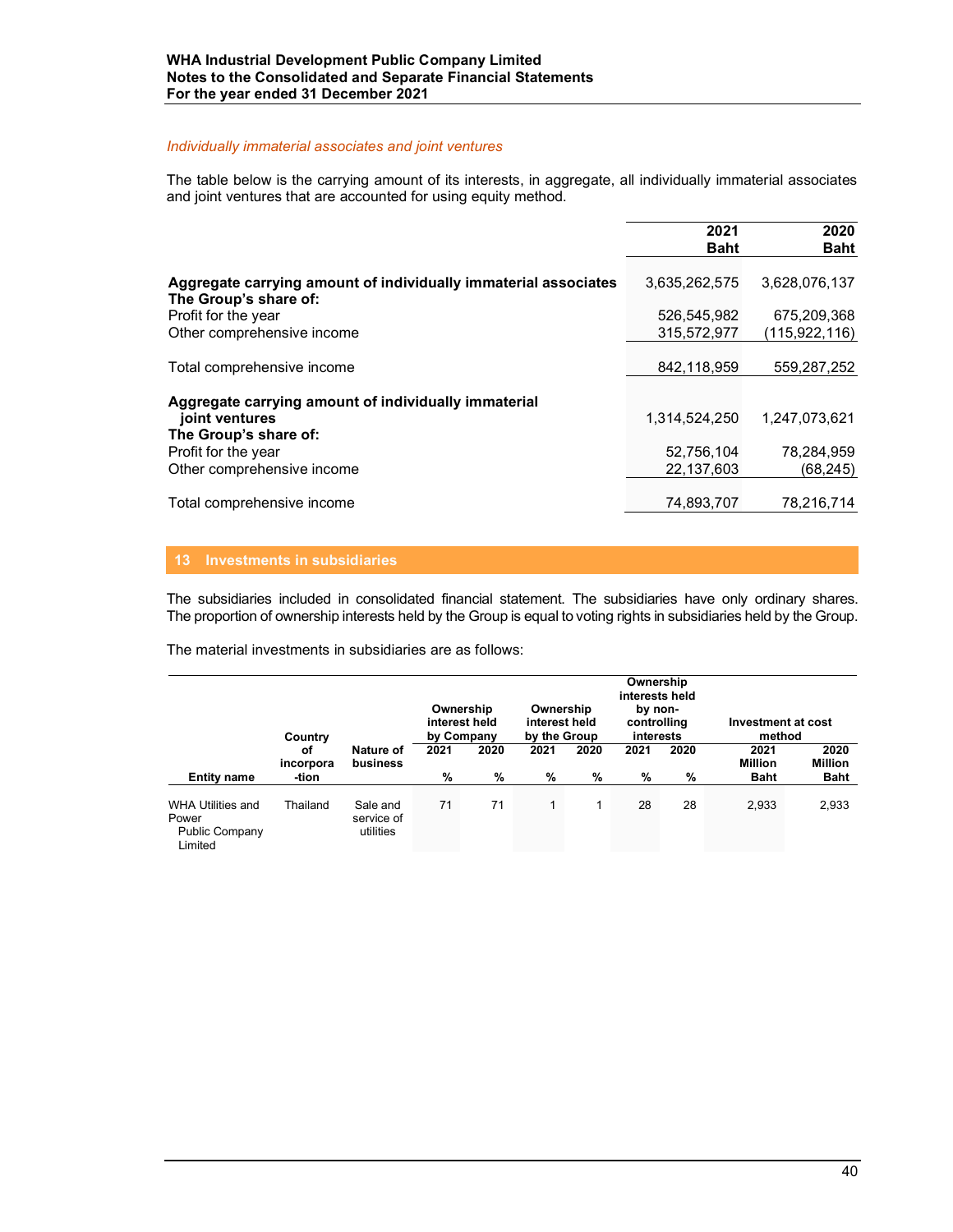# Summarised of financial information of the subsidiaries that have material non-controlling interests

The summary financial information of WHA Utilities and Power Public Company Limited and subsidiaries that has non-controlling interests are significant to the Group are summarised below. The amounts are disclosed for each subsidiary is shown by the amount before the inter-company elimination.

|                                                                   | 2021<br><b>Baht</b> | 2020<br><b>Baht</b> |
|-------------------------------------------------------------------|---------------------|---------------------|
| Summarised statement of financial position                        |                     |                     |
| <b>Current assets</b>                                             | 1,363,650,867       | 2,244,004,374       |
| Non-current assets                                                | 24,475,164,059      | 23,927,610,083      |
| <b>Current liabilities</b>                                        | (5,049,314,524)     | (3,034,234,414)     |
| Non-current liabilities                                           | (8,405,574,319)     | (10,980,299,609)    |
| Net assets                                                        | 12,383,926,083      | 12, 157, 080, 434   |
| Non controlling interests                                         | 2,546,042,057       | 2,465,604,721       |
| Summarised statement of comprehensive income                      |                     |                     |
| Revenue                                                           | 2,180,819,537       | 1,697,965,163       |
| Profit for the year                                               | 735,513,504         | 812,727,056         |
| Other comprehensive income                                        | 457, 144, 662       | (170,236,673)       |
| Total comprehensive income                                        | 1,192,658,166       | 642,490,383         |
| Profit for the year allocated to non-controlling interests        | 208,952,641         | 232,651,768         |
| Total comprehensive income allocated to non-controlling interests | 354,815,826         | 178,461,311         |
| Dividends paid to non-controlling interests                       | (274,378,490)       | (276,906,687)       |
| Summarised statement of cash flow                                 |                     |                     |
| Net cash flow from operating activities                           | 1,471,420,407       | 1,897,717,133       |
| Net cash flow from investing activities                           | (612, 218, 729)     | (998, 139, 669)     |
| Net cash flow from financing activities                           | (1,749,020,434)     | 130,140,993         |
| Net increase (decrease) in cash and cash equivalents              | (889, 818, 756)     | 1,029,718,457       |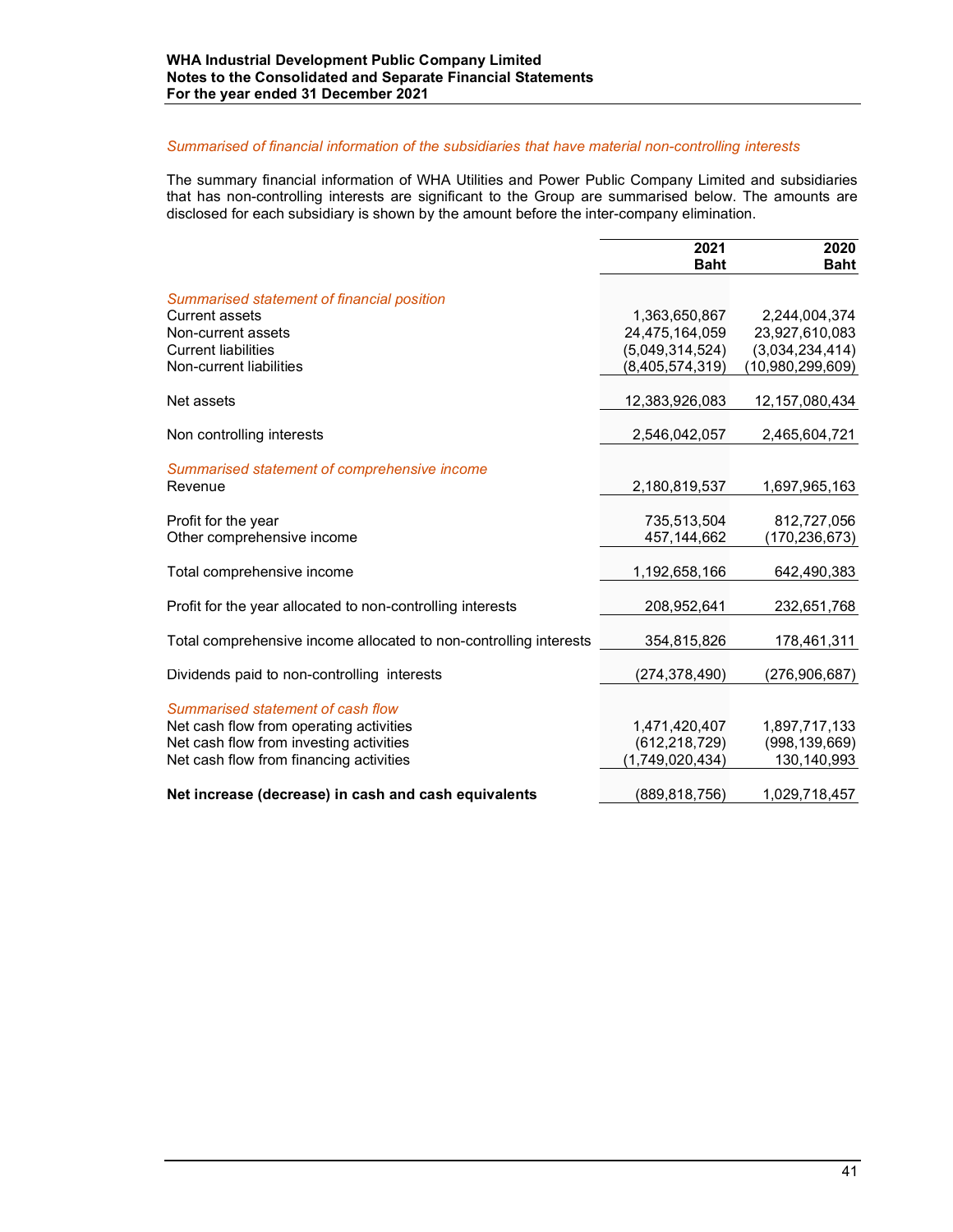# 14 Investment properties

|                                                           | <b>Consolidated financial statements</b> |                                                  |                             |                                |  |  |
|-----------------------------------------------------------|------------------------------------------|--------------------------------------------------|-----------------------------|--------------------------------|--|--|
|                                                           | Land                                     | <b>Buildings and</b><br>building<br>improvements | Construction<br>in progress | Total                          |  |  |
|                                                           | <b>Baht</b>                              | Baht                                             | <b>Baht</b>                 | Baht                           |  |  |
| As at 1 January 2020                                      |                                          |                                                  |                             |                                |  |  |
| Cost                                                      | 977,155,901                              | 2,036,591,747                                    | 305,752,779                 | 3,319,500,427                  |  |  |
| Less Accumulated depreciation                             |                                          | (419, 332, 439)                                  |                             | (419, 332, 439)                |  |  |
| Net book amount                                           | 977,155,901                              | 1,617,259,308                                    | 305,752,779                 | 2,900,167,988                  |  |  |
| For the year ended 31 December 2020                       |                                          |                                                  |                             |                                |  |  |
| Opening net book amount                                   | 977,155,901                              | 1,617,259,308                                    | 305,752,779                 | 2,900,167,988                  |  |  |
| <b>Additions</b>                                          | 25,033,000                               | 17, 163, 324                                     | 123,538,872                 | 165,735,196                    |  |  |
| <b>Transfers</b>                                          |                                          | 290,027,282                                      | (290, 027, 282)             |                                |  |  |
| Depreciation charge                                       |                                          | (66,984,632)                                     |                             | (66,984,632)                   |  |  |
| Transfer from real estate development costs               |                                          |                                                  |                             |                                |  |  |
| (Note 11)<br>Classify to non-current assets held for sale | 146,840,055                              | 105,795,625<br>(413, 685, 777)                   |                             | 252,635,680<br>(413, 685, 777) |  |  |
| Currency translation differences                          |                                          | (7, 321)                                         |                             | (7, 321)                       |  |  |
| Closing net book amount                                   | 1,149,028,956                            | 1,549,567,809                                    | 139,264,369                 | 2,837,861,134                  |  |  |
|                                                           |                                          |                                                  |                             |                                |  |  |
| As at 31 December 2020                                    |                                          |                                                  |                             |                                |  |  |
| Cost                                                      | 1,149,028,956                            | 2,013,722,755                                    | 139,264,369                 | 3,302,016,080                  |  |  |
| Less Accumulated depreciation                             | $\overline{\phantom{a}}$                 | (464, 154, 946)                                  | $\overline{\phantom{a}}$    | (464, 154, 946)                |  |  |
| Net book amount                                           | 1,149,028,956                            | 1,549,567,809                                    | 139,264,369                 | 2,837,861,134                  |  |  |
| For the year ended 31 December 2021                       |                                          |                                                  |                             |                                |  |  |
| Opening net book amount                                   | 1,149,028,956                            | 1,549,567,809                                    |                             | 139,264,369 2,837,861,134      |  |  |
| Additions                                                 |                                          | 740,966                                          |                             | 740,966                        |  |  |
| Depreciation charge                                       |                                          | (70,014,602)                                     |                             | (70,014,602)                   |  |  |
| Transfer to Property, plant, and equipment                |                                          |                                                  |                             |                                |  |  |
| (Note 15)<br>Transfer from real estate development costs  | (50, 893, 726)                           |                                                  |                             | (50, 893, 726)                 |  |  |
| (Note 11)                                                 | 14,359,157                               | 69,072,631                                       |                             | 83,431,788                     |  |  |
| Currency translation differences                          |                                          | 836,162                                          |                             | 836,162                        |  |  |
|                                                           |                                          |                                                  |                             |                                |  |  |
| Closing net book amount                                   | 1,112,494,387                            | 1,550,202,966                                    | 139,264,369                 | 2,801,961,722                  |  |  |
| As at 31 December 2021                                    |                                          |                                                  |                             |                                |  |  |
| Cost                                                      | 1,112,494,387                            | 2,084,405,366                                    | 139,264,369                 | 3,336,164,122                  |  |  |
| Less Accumulated depreciation                             |                                          | (534, 202, 400)                                  |                             | (534, 202, 400)                |  |  |
|                                                           |                                          |                                                  |                             |                                |  |  |
| Net book amount                                           | 1,112,494,387                            | 1,550,202,966                                    | 139,264,369                 | 2,801,961,722                  |  |  |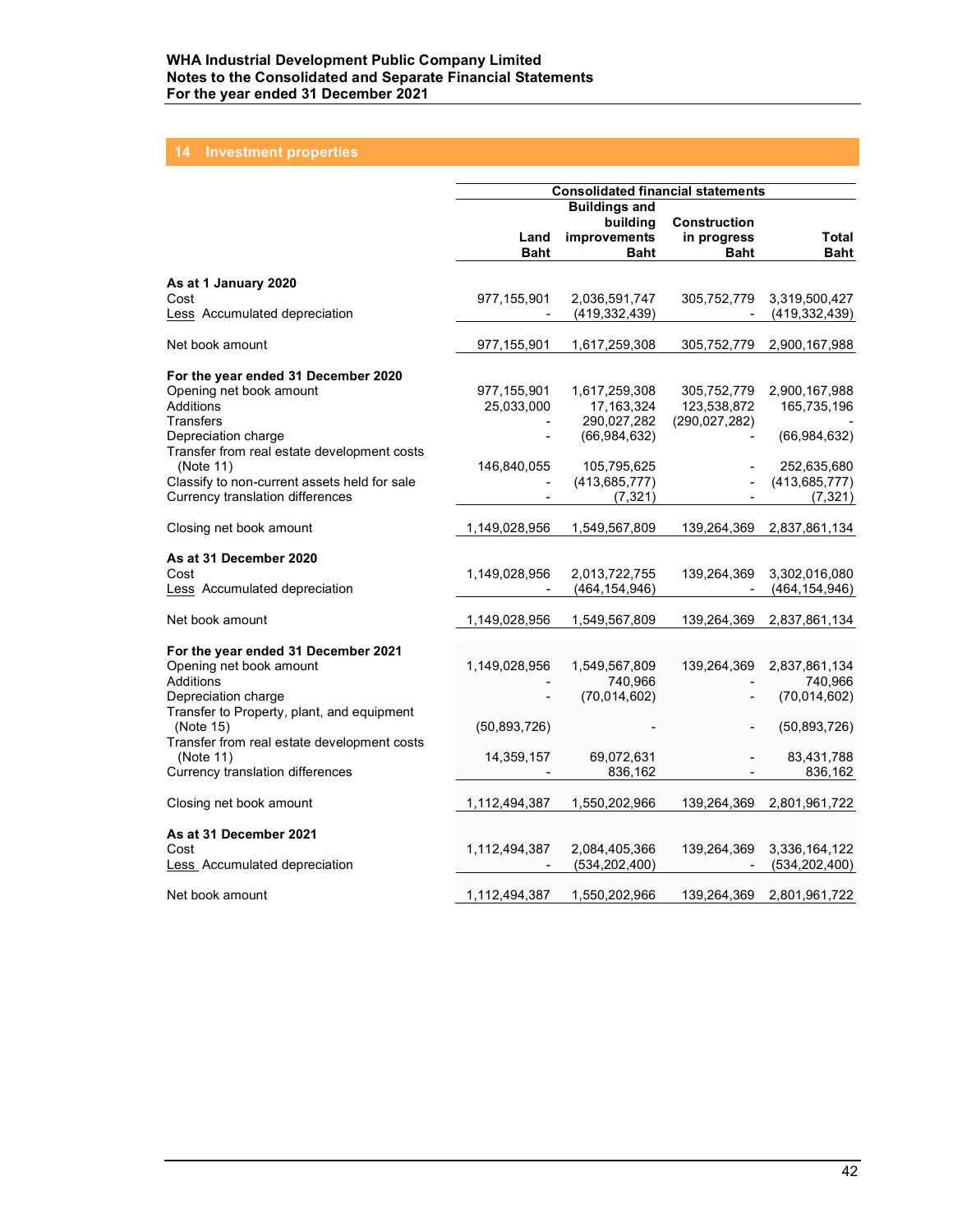|                                                                                                        |                     | <b>Separate financial statements</b>                            |                                                   |                               |
|--------------------------------------------------------------------------------------------------------|---------------------|-----------------------------------------------------------------|---------------------------------------------------|-------------------------------|
|                                                                                                        | Land<br><b>Baht</b> | <b>Buildings and</b><br>building<br>improvements<br><b>Baht</b> | <b>Construction</b><br>in progress<br><b>Baht</b> | Total<br><b>Baht</b>          |
| As at 1 January 2020<br>Cost                                                                           | 22,538,116          | 1,863,440                                                       | 46,224,000                                        | 70,625,556                    |
| <b>Less</b> Accumulated depreciation                                                                   |                     | (1,740,812)                                                     |                                                   | (1,740,812)                   |
| Net book amount                                                                                        | 22,538,116          | 122,628                                                         | 46,224,000                                        | 68,884,744                    |
| For the year ended 31 December 2020<br>Opening net book amount<br><b>Additions</b><br><b>Transfers</b> | 22,538,116          | 122,628<br>265,467<br>80,791,359                                | 46,224,000<br>34,567,359<br>(80, 791, 359)        | 68,884,744<br>34,832,826      |
| Depreciation<br>Transfer from real estate development costs                                            |                     | (1,488,335)                                                     |                                                   | (1,488,335)                   |
| (Note 11)<br>Classify to non-current assets held for sale                                              | 109,386,946         | 39,549,573<br>(39, 549, 573)                                    | $\blacksquare$<br>$\blacksquare$                  | 148,936,519<br>(39, 549, 573) |
| Closing net book amount                                                                                | 131,925,062         | 79,691,119                                                      |                                                   | 211,616,181                   |
| As at 31 December 2020<br>Cost<br>Less Accumulated depreciation                                        | 131,925,062         | 82,920,266<br>(3,229,147)                                       |                                                   | 214,845,328<br>(3,229,147)    |
| Net book amount                                                                                        | 131,925,062         | 79,691,119                                                      |                                                   | 211,616,181                   |
| For the year ended 31 December 2021<br>Opening net book amount<br>Depreciation                         | 131,925,062         | 79,691,119<br>(2,701,894)                                       |                                                   | 211,616,181<br>(2,701,894)    |
| Closing net book amount                                                                                | 131,925,062         | 76,989,225                                                      |                                                   | 208,914,287                   |
| As at 31 December 2021<br>Cost<br>Less Accumulated depreciation                                        | 131,925,062         | 82,920,266<br>(5,931,041)                                       | $\overline{\phantom{a}}$                          | 214,845,328<br>(5,931,041)    |
| Net book amount                                                                                        | 131,925,062         | 76,989,225                                                      |                                                   | 208,914,287                   |

The Group transferred investment properties to property, plant and equipment due to change in use.

The fair values of investment properties are as follows:

|                                                                                         | <b>Consolidated</b><br>financial statements |                              | <b>Separate</b><br>financial statements |             |
|-----------------------------------------------------------------------------------------|---------------------------------------------|------------------------------|-----------------------------------------|-------------|
|                                                                                         | 2021                                        | 2020                         | 2021                                    | 2020        |
|                                                                                         | <b>Baht</b>                                 | <b>Baht</b>                  | <b>Baht</b>                             | <b>Baht</b> |
| Investment properties ready to use and used<br>Investment properties under construction | 6.782.195.979<br>185,360,269                | 6.462.545.760<br>185,360,269 | 336.039.786                             | 339.342.180 |
| Total                                                                                   | 6,967,556,248                               | 6,647,906,029                | 336,039,786                             | 339,342,180 |

The fair values of investment properties are within level 3 of the fair value hierarchy.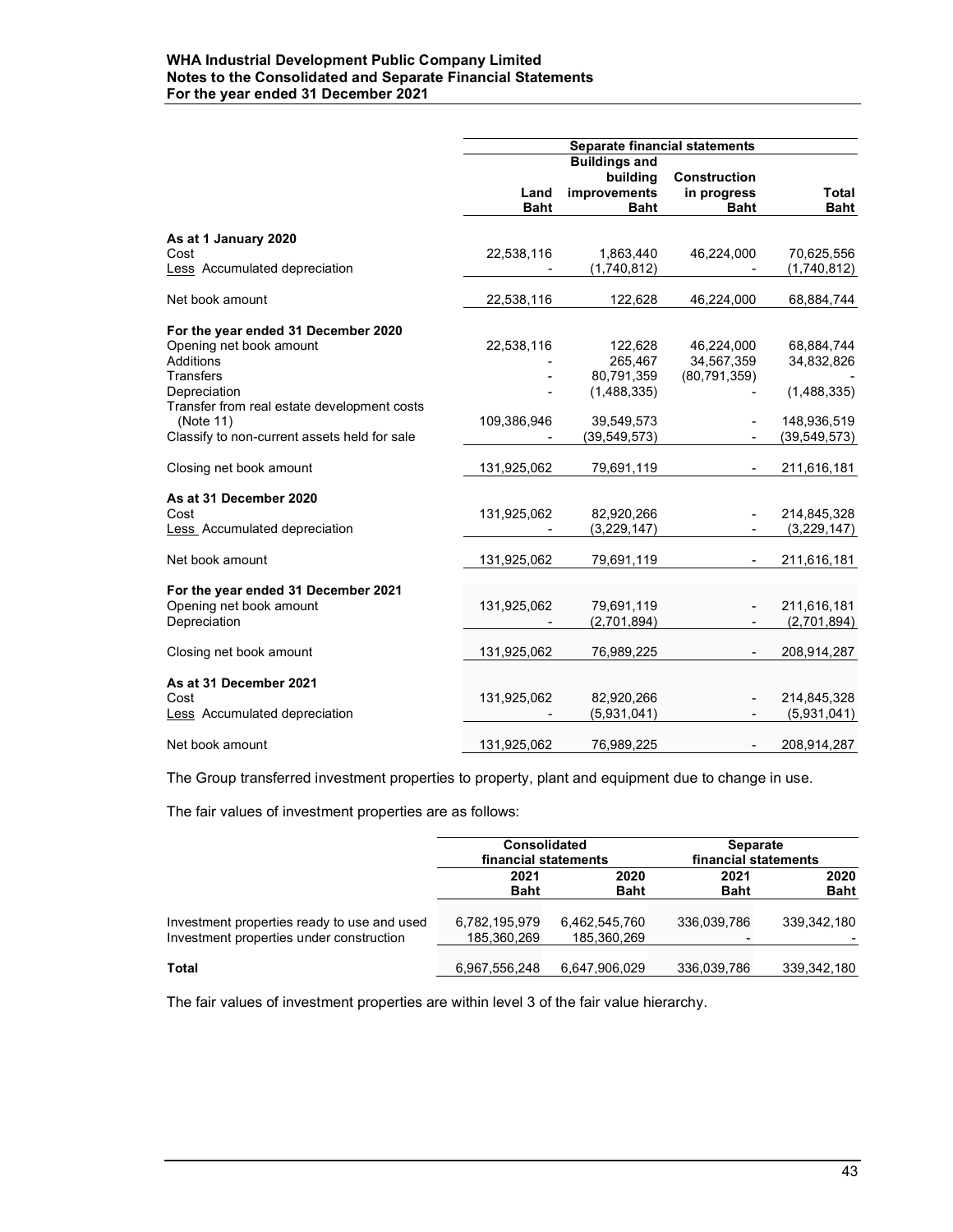The fair values of investment properties ready to use and used were valued using the income method with discounted cash flows expected to be generated in the future to their present value and sales comparison approach by independent professionally qualified valuers who hold a recognised relevant professional qualification and have recent experience in the locations and segments of the investment properties valued. For all investment properties, their current use equates to the highest and best use.

The Company's finance department includes a team that review the valuations performed by the independent valuers for financial reporting purposes. This team reports directly to the chief financial officer (CFO) and the audit committee (AC). Discussions of valuation processes and results are held between the CFO, AC, the valuation team and the independent valuers at least once every year, in line with the Company's yearly reporting dates.

Investment properties under construction were not assessed fair value by independent professionally qualified valuers. Management considered that the fair values of those assets approximated their net book value.

Investment properties which have been pledged as securities for performance bond on lease agreement are as follows:

|                       | <b>Consolidated</b>  |             | <b>Separate</b>      |             |
|-----------------------|----------------------|-------------|----------------------|-------------|
|                       | financial statements |             | financial statements |             |
|                       | 2021                 | 2020        | 2020<br>2021         |             |
|                       | <b>Baht</b>          | <b>Baht</b> | <b>Baht</b>          | <b>Baht</b> |
| Investment properties | 897.794.722          | 897.794.722 | 29.444.992           | 29.444.992  |

Amounts recognised in profit and loss that are related to investment properties are as follows:

|                                                                      | <b>Consolidated</b><br>financial statements |                     | <b>Separate</b><br>financial statements |                     |
|----------------------------------------------------------------------|---------------------------------------------|---------------------|-----------------------------------------|---------------------|
|                                                                      | 2021<br><b>Baht</b>                         | 2020<br><b>Baht</b> | 2021<br><b>Baht</b>                     | 2020<br><b>Baht</b> |
| Rental and service income<br>Direct operating expense that generated | 271,947,868                                 | 306.706.080         | 2.727.173                               | 3,199,372           |
| rental income                                                        | 111.699.845                                 | 110.073.930         | 4.080.768                               | 2,133,902           |
| Direct operating expense that did not<br>generate rental income      | 17,100,424                                  | 21,859,908          | 988.291                                 | 1.223.222           |

The future aggregate minimum lease income under non-cancellable operating leases are as follows:

|                                                               | <b>Consolidated</b><br>financial statements |                     | <b>Separate</b><br>financial statements |                     |
|---------------------------------------------------------------|---------------------------------------------|---------------------|-----------------------------------------|---------------------|
|                                                               | 2021<br><b>Baht</b>                         | 2020<br><b>Baht</b> | 2021<br><b>Baht</b>                     | 2020<br><b>Baht</b> |
| Not later than 1 year<br>Later than 1 year but not later than | 206,463,177                                 | 98,803,212          | 2,132,900                               |                     |
| 5 years                                                       | 119,058,936                                 | 45.920.574          | 1.354.050                               |                     |
| <b>Total</b>                                                  | 325,522,113                                 | 144,723,786         | 3,486,950                               |                     |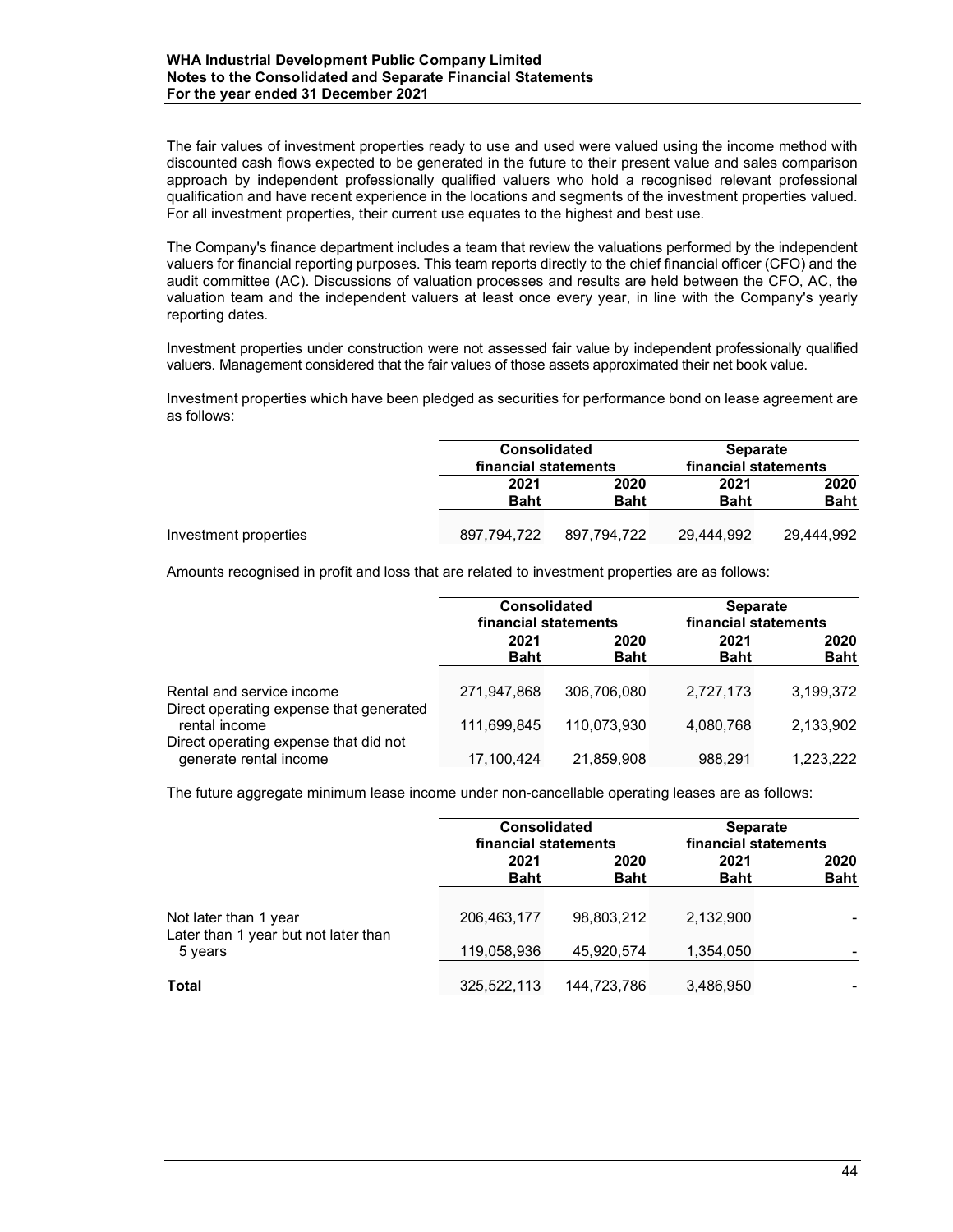| <b>WHA Industrial Development Public Company Limited</b> | Notes to the Consolidated and Separate Financial Statements | For the year ended 31 December 2021 |
|----------------------------------------------------------|-------------------------------------------------------------|-------------------------------------|
|                                                          |                                                             |                                     |

| <b>Service Service</b><br>ׇ֚֡֡                                                                                        |
|-----------------------------------------------------------------------------------------------------------------------|
| ı                                                                                                                     |
| ֺ֝֬                                                                                                                   |
| I                                                                                                                     |
| I                                                                                                                     |
|                                                                                                                       |
| l                                                                                                                     |
| i                                                                                                                     |
| ֖֖֖֖֖ׅ֚֚֚֚֚֚֚֚֚֚֚֚֚֚֬֡֡֡֡֬֝֬֝֬֝֓֡֬֝֬֝֓֬֝֓֬֝֓֬֓֡֬֓֬<br>I<br>ı                                                          |
| í                                                                                                                     |
| i                                                                                                                     |
| j<br>I                                                                                                                |
| ı                                                                                                                     |
| ֡֡֡֡֡֡<br>I                                                                                                           |
|                                                                                                                       |
|                                                                                                                       |
| ׇ֦֚֘֝֬<br>I                                                                                                           |
| ۱                                                                                                                     |
| i<br>l                                                                                                                |
| l<br>ׇ֘֒                                                                                                              |
| Ì                                                                                                                     |
| I                                                                                                                     |
|                                                                                                                       |
| ׇ֚֚֬֕<br>I                                                                                                            |
| ׇ֚֡֡<br>ׇ֘֒                                                                                                           |
| ׇ֚֡֡<br>J                                                                                                             |
| ۱                                                                                                                     |
|                                                                                                                       |
|                                                                                                                       |
| l<br><b>Service Service</b>                                                                                           |
|                                                                                                                       |
|                                                                                                                       |
|                                                                                                                       |
|                                                                                                                       |
| I                                                                                                                     |
| I<br>ׇ֚֡֡                                                                                                             |
| ı                                                                                                                     |
| ֚֚֬                                                                                                                   |
| ׇ֚֬                                                                                                                   |
| I<br>í                                                                                                                |
| ׇ֘֒<br>I                                                                                                              |
| <b>Contract Contract Contract Contract Contract Contract Contract Contract Contract Contract Contract Contract Co</b> |
| E                                                                                                                     |
| l                                                                                                                     |
| I                                                                                                                     |
|                                                                                                                       |
|                                                                                                                       |
|                                                                                                                       |
| I<br>l<br>í                                                                                                           |
| ֘֒<br>j<br>l                                                                                                          |
|                                                                                                                       |

|                                                                                                                                                                                                                                                                    |              |                                                                                                | Consolidated financial statements                                                        |                                                                                  |                                                                            |                                                                                                                |
|--------------------------------------------------------------------------------------------------------------------------------------------------------------------------------------------------------------------------------------------------------------------|--------------|------------------------------------------------------------------------------------------------|------------------------------------------------------------------------------------------|----------------------------------------------------------------------------------|----------------------------------------------------------------------------|----------------------------------------------------------------------------------------------------------------|
|                                                                                                                                                                                                                                                                    | Land<br>Bahi | <b>Baht</b><br>buildings and<br>utility system<br>Land<br>improvements,                        | and tools<br><b>Baht</b><br>Furniture, fixture,<br>office equipment,                     | Vehicles<br>Baht                                                                 | <b>Construction in</b><br>progress<br>Baht                                 | <b>Baht</b><br>Total                                                                                           |
| Less Accumulated depreciation<br>Provision for impairment<br>As at 1 January 2020<br><u>Less</u><br>Cost                                                                                                                                                           | 21,018,889   | (1,658,018,934)<br>4,041,833,037                                                               | 903,353,080<br>(589,698,499)                                                             | 147,503,276<br>(86,588,346)                                                      | 646,855,493<br>(10.165.993)                                                | 5,760,563,775<br>(10.165.993)<br>(2,334,305,779)                                                               |
| Net book amount                                                                                                                                                                                                                                                    | 21,018,889   | 2,383,814,103                                                                                  | 313,654,581                                                                              | 60.914.930                                                                       | 636.689.500                                                                | 3.416.092.003                                                                                                  |
| For the year ended 31 December 2020<br>Transfers to finance lease receivables<br>Reclassify to other non-current assets<br>Currency translation differences<br>Opening net book amount<br>Depreciation charge<br><b>Disposals</b><br><b>Transfers</b><br>Additions | 21,018,889   | 2,383,814,103<br>1,222,004,388<br>(184, 905, 125)<br>(23, 167, 680)<br>39,858,031<br>(523,663) | 28,687,038<br>313,654,581<br>(818, 297, 8)<br>26,606,691<br>(258, 098)<br>(61, 689, 484) | 60,914,930<br>3,659,206<br>35,534,657<br>(104.427)<br>(25,665,395)<br>(151, 291) | 636,689,500<br>1,078,490,373<br>(1,252,270,285)<br>(504, 187)<br>(305.894) | 3,416,092,003<br>1,182,570,099<br>(1,231,802)<br>(409, 389)<br>(23, 167, 680)<br>(272, 260, 004)<br>(504, 187) |
| Closing net book amount                                                                                                                                                                                                                                            | 21,018,889   | 3.437.080.054                                                                                  | 306.702.910                                                                              | 74.187.680                                                                       | 462.099.507                                                                | 4,301,089,040                                                                                                  |
| Less Accumulated depreciation<br>Provision for impairment<br>As at 31 December 2020<br>Less<br>Cost                                                                                                                                                                | 21,018,889   | 5,279,957,931<br>(1, 842, 877, 877)                                                            | 958,009,605<br>(651, 306, 695)                                                           | 176,724,579<br>(102, 536, 899)                                                   | 471,541,836<br>(9,442,329)                                                 | 6,907,252,840<br>(9,442,329)<br>(2,596,721,471)                                                                |
| Net book amount                                                                                                                                                                                                                                                    | 21,018,889   | 3.437.080.054                                                                                  | 306,702,910                                                                              | 74.187.680                                                                       | 462.099.507                                                                | 4,301,089,040                                                                                                  |
|                                                                                                                                                                                                                                                                    |              |                                                                                                |                                                                                          |                                                                                  |                                                                            |                                                                                                                |

 $\frac{1}{45}$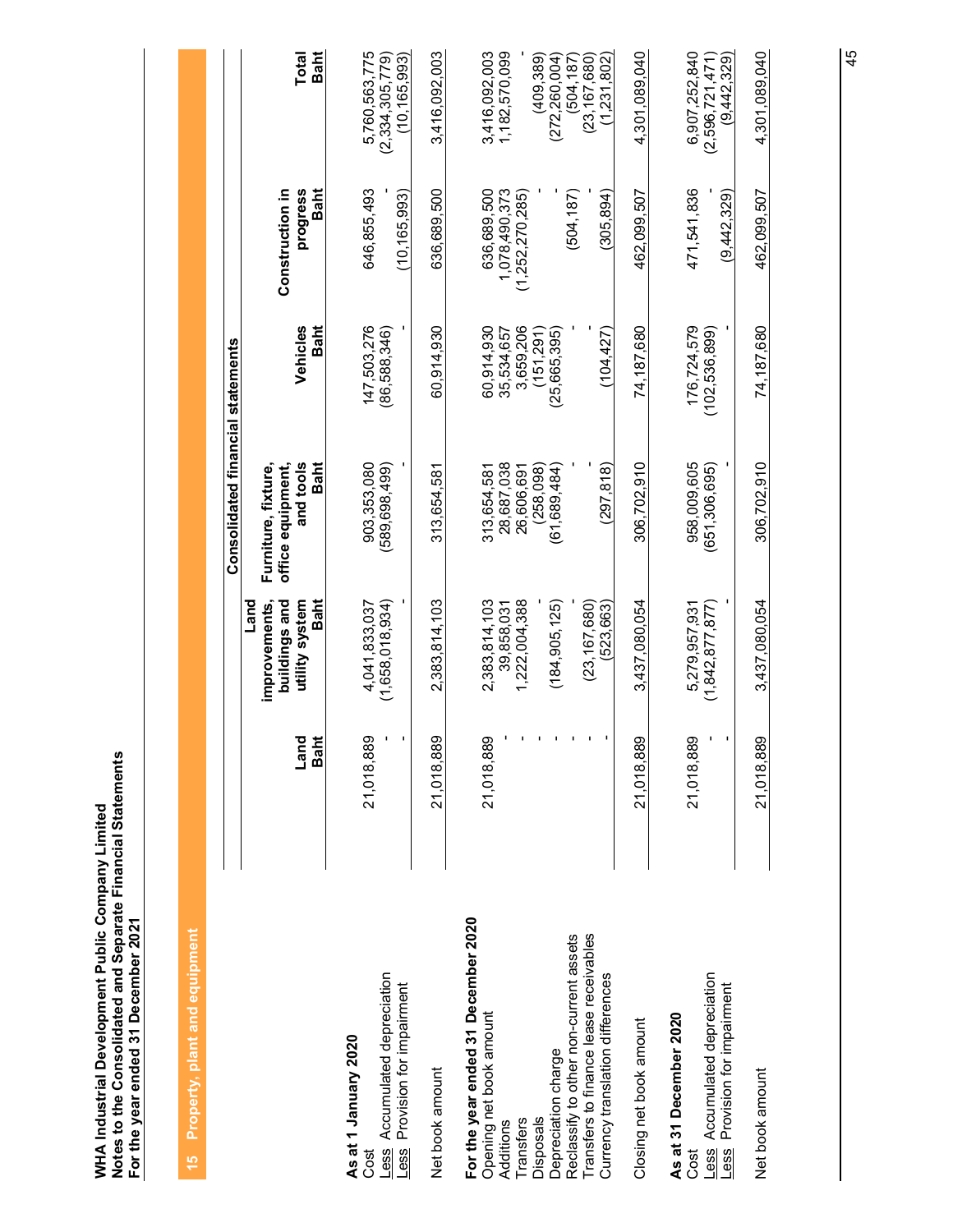|                                                                                                                                                |                          |                                                                  | Consolidated financial statements                             |                                          |                                            |                                                 |
|------------------------------------------------------------------------------------------------------------------------------------------------|--------------------------|------------------------------------------------------------------|---------------------------------------------------------------|------------------------------------------|--------------------------------------------|-------------------------------------------------|
|                                                                                                                                                | Land<br>Baht             | Baht<br>buildings and<br>utility system<br>Land<br>improvements. | and tools<br>office equipment,<br>Baht<br>Furniture, fixture, | Baht<br>Vehicles                         | <b>Construction in</b><br>progress<br>Baht | Baht<br><b>Total</b>                            |
| For the year ended 31 December 2021<br>Opening net book amount                                                                                 | 21,018,889               | 3,437,080,054                                                    | 306,702,910                                                   | 74,187,680                               | 462,099,507                                | 4,301,089,040                                   |
| Depreciation charge<br><b>Disposals</b><br><b>Transfers</b><br>Additions                                                                       |                          | 61.419.995<br>622.418.399<br>(908.963)<br>(237,046,918)          | 26,365,204<br>44,876,069<br>(53, 641, 510)<br>(1,322,027)     | 9,474,723<br>(2,238,490)<br>(24,561,849) | (667, 294, 468)<br>656,472,131             | 753,732,053<br>(4.469.480)<br>(315, 250, 277)   |
| Transfers from Investment property (Note 14)<br>ransfers from cost of real estate<br>Currency translation differences<br>development (Note 11) | 23,450,505<br>50,893,726 | 6,209,841                                                        | 1,684,909                                                     | 477.168                                  |                                            | 23,450,505<br>50,893,726<br>8,371,918           |
| Closing net book amount                                                                                                                        | 95,363,120               | 3,889,172,408                                                    | 324.665.555                                                   | 57.339.232                               | 451.277.170                                | 4.817.817.485                                   |
| <b>Less</b> Accumulated depreciation<br>Provision for impairment<br>As at 31 December 2021<br>Less<br>Cost                                     | 95,363,120               | 5,966,215,360<br>(2,077,042,952)                                 | 1,002,293,154<br>(677, 627, 599)                              | 175.459.964<br>(118, 120, 732)           | 460,719,499<br>(9,442,329)                 | 7,700,051,097<br>(2,872,791,283)<br>(9,442,329) |
| Net book amount                                                                                                                                | 95,363,120               | 3,889,172,408                                                    | 324,665,555                                                   | 57.339.232                               | 451.277.170                                | 4,817,817,485                                   |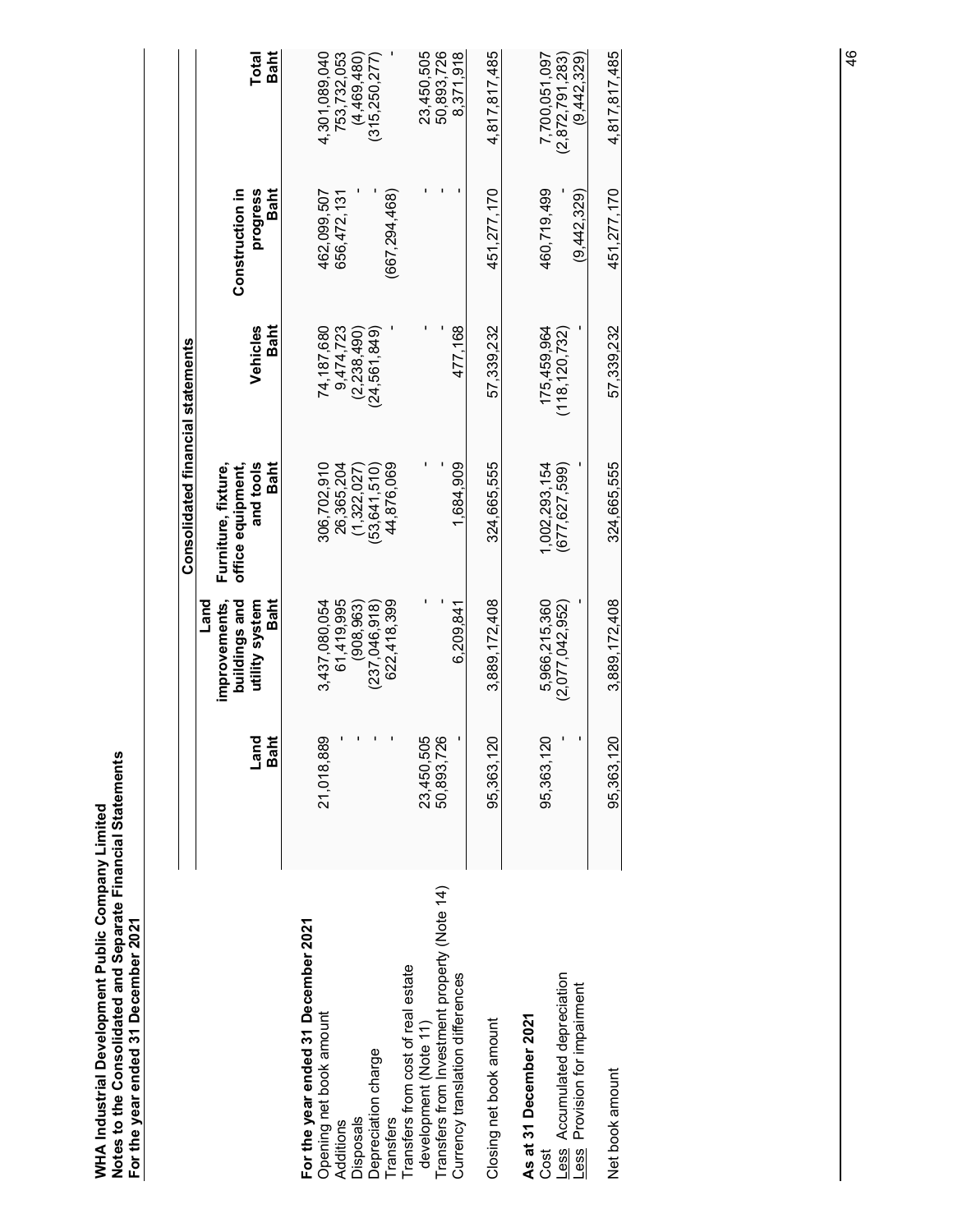|                                        |                |                | <b>Separate financial statements</b> |                     |                 |
|----------------------------------------|----------------|----------------|--------------------------------------|---------------------|-----------------|
|                                        |                | Furniture,     |                                      |                     |                 |
|                                        | Land           | fixture,       |                                      |                     |                 |
|                                        | improvements,  | office         |                                      |                     |                 |
|                                        | buildings and  | equipment,     |                                      | <b>Construction</b> |                 |
|                                        | utility system | and tools      | <b>Vehicles</b>                      | in progress         | Total           |
|                                        | Baht           | <b>Baht</b>    | <b>Baht</b>                          | <b>Baht</b>         | Baht            |
| As at 1 January 2020                   |                |                |                                      |                     |                 |
| Cost                                   | 22,537,168     | 81,477,412     | 49,204,142                           | 1,227,850           | 154,446,572     |
| Less Accumulated depreciation          | (9,373,042)    | (69, 894, 960) | (18,990,996)                         |                     | (98, 258, 998)  |
| Less Provision for impairment          |                |                |                                      | (723, 664)          | (723, 664)      |
|                                        |                |                |                                      |                     |                 |
| Net book amount                        | 13,164,126     | 11,582,452     | 30,213,146                           | 504,186             | 55,463,910      |
| For the year ended<br>31 December 2020 |                |                |                                      |                     |                 |
| Opening net book amount                | 13,164,126     | 11,582,452     | 30,213,146                           | 504,186             | 55,463,910      |
| Additions                              | 69,015         | 5,095,641      | 11,506,264                           | 1,766,463           | 18,437,383      |
| <b>Disposals</b>                       |                | (327, 883)     | (6)                                  |                     | (327, 889)      |
| Depreciation charge                    | (3,030,709)    | (6, 254, 856)  | (11,706,064)                         |                     | (20, 991, 629)  |
| Reclassify to other non-current        |                |                |                                      |                     |                 |
| assets                                 |                |                |                                      | (504, 186)          | (504, 186)      |
| Closing net book amount                | 10,202,432     | 10,095,354     | 30,013,340                           | 1,766,463           | 52,077,589      |
| As at 31 December 2020                 |                |                |                                      |                     |                 |
| Cost                                   | 22,606,183     | 86,211,324     | 54,649,406                           | 1,766,463           | 165,233,376     |
| Less Accumulated depreciation          | (12, 403, 751) | (76, 115, 970) | (24, 636, 066)                       |                     | (113, 155, 787) |
|                                        |                |                |                                      |                     |                 |
| Net book amount                        | 10,202,432     | 10,095,354     | 30,013,340                           | 1,766,463           | 52,077,589      |
| For the year ended<br>31 December 2021 |                |                |                                      |                     |                 |
| Opening net book amount                | 10,202,432     | 10,095,354     | 30,013,340                           | 1,766,463           | 52,077,589      |
| Additions                              | 27,443,595     | 4,395,223      | 5,851,908                            | 2,143,457           | 39,834,183      |
| <b>Transfers</b>                       | 3,823,445      | 86,475         |                                      | (3,909,920)         |                 |
| <b>Disposals</b>                       | (72, 272)      | (155, 931)     | (1,880,209)                          |                     | (2, 108, 412)   |
| Depreciation charge                    | (4, 101, 458)  | (4, 114, 959)  | (9,966,726)                          |                     | (18, 183, 143)  |
| Closing net book amount                | 37,295,742     | 10,306,162     | 24,018,313                           |                     | 71,620,217      |
| As at 31 December 2021                 |                |                |                                      |                     |                 |
| Cost                                   | 51,497,029     | 68,611,395     | 54,934,758                           |                     | 175,043,182     |
| Less Accumulated depreciation          | (14, 201, 287) | (58, 305, 233) | (30, 916, 445)                       |                     | (103, 422, 965) |
| Net book amount                        | 37,295,742     | 10,306,162     | 24,018,313                           |                     | 71,620,217      |

The Group and the Company has right-of-use assets for the leases that are classified as property, plant and equipment as follows:

|                                     | <b>Consolidated</b><br>financial statements |             | <b>Separate</b><br>financial statements |             |
|-------------------------------------|---------------------------------------------|-------------|-----------------------------------------|-------------|
|                                     | 2021                                        | 2020        | 2021                                    | 2020        |
|                                     | <b>Baht</b>                                 | <b>Baht</b> | <b>Baht</b>                             | <b>Baht</b> |
| Buildings and building improvements | 58,792,730                                  | 16,775,595  | 26,137,606                              | 18,798,740  |
| Vehicles                            | 40,031,935                                  | 48,636,367  | 17,380,265                              |             |
| Total                               | 98,824,665                                  | 65,411,962  | 43,517,871                              | 18,798,740  |

The additions to the right-of-use assets that are included in the property, plant and equipment in consolidated and separate financial statements were Baht 60,561,985 and Baht 33,245,032 (2020: Baht 35,820,316 and Baht 11,506,264), respectively.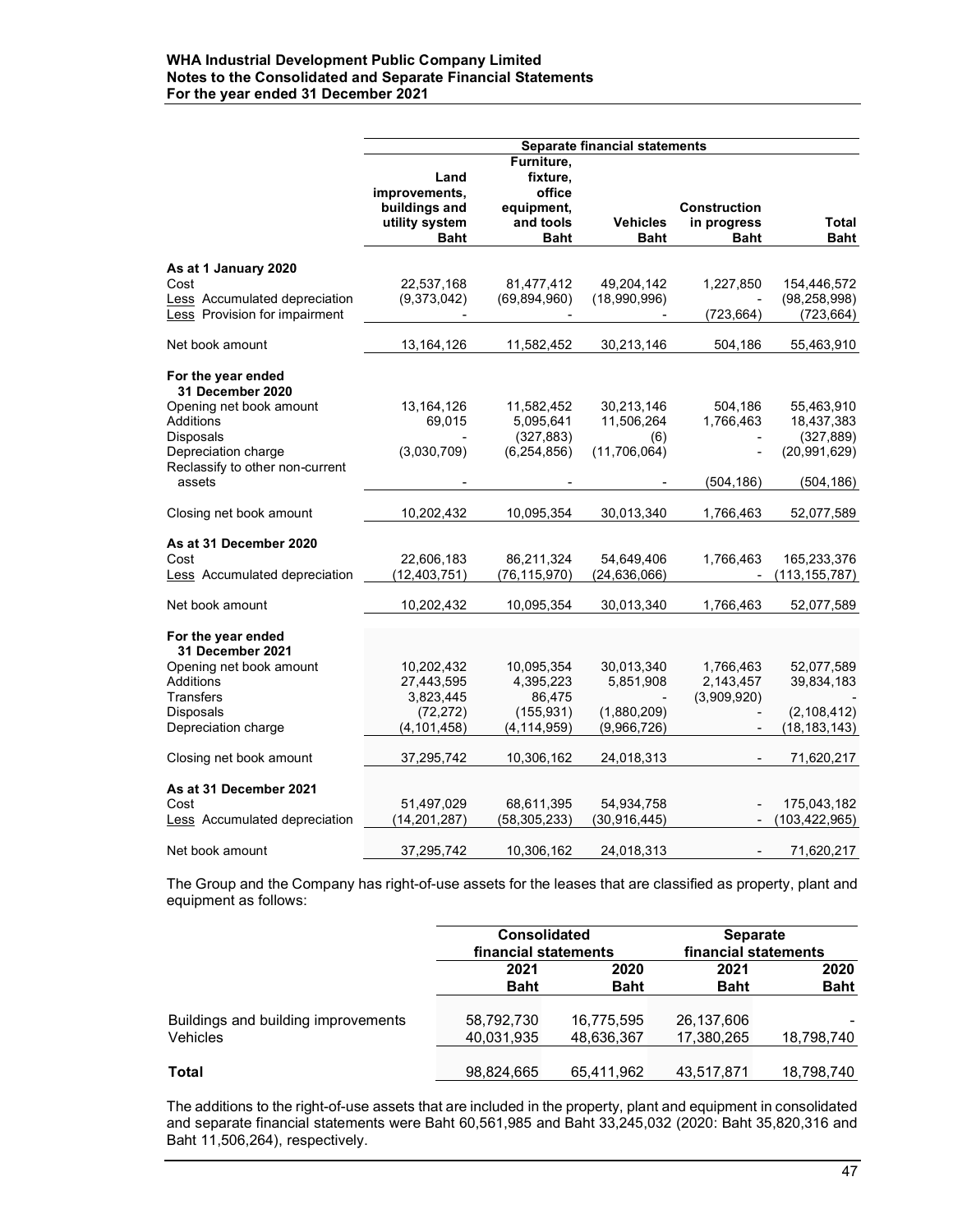Amounts that are related to leases of property, plant and equipment are as follows:

|                                                                                                                          | <b>Consolidated</b><br>financial statements |                                     | <b>Separate</b><br>financial statements            |                                     |
|--------------------------------------------------------------------------------------------------------------------------|---------------------------------------------|-------------------------------------|----------------------------------------------------|-------------------------------------|
|                                                                                                                          | 2021                                        | 2020                                | 2021                                               | 2020                                |
|                                                                                                                          | <b>Baht</b>                                 | <b>Baht</b>                         | <b>Baht</b>                                        | <b>Baht</b>                         |
| Expense relating to short-term leases<br>Expense relating to leases of low-value assets<br>Total cash outflow for leases | 6.770.095<br>6,770,095                      | 5,398,078<br>2.617.043<br>8,015,121 | $\overline{\phantom{a}}$<br>2,876,484<br>2,876,484 | 2,731,529<br>1.479.342<br>4,210,871 |

# 16 Deferred income tax

|                                 | <b>Consolidated</b><br>financial statements |                 | <b>Separate</b><br>financial statements |             |
|---------------------------------|---------------------------------------------|-----------------|-----------------------------------------|-------------|
|                                 | 2021                                        | 2020            | 2021                                    | 2020        |
|                                 | <b>Baht</b>                                 | <b>Baht</b>     | <b>Baht</b>                             | <b>Baht</b> |
| Deferred income tax assets      | 180.829.647                                 | 184.137.758     | ٠                                       |             |
| Deferred income tax liabilities | (1,100,289,919)(1,114,695,358)              |                 | (27,588,666)                            | (8,028,913) |
| Total                           | (919, 460, 272)                             | (930, 557, 600) | (27,588,666)                            | (8,028,913) |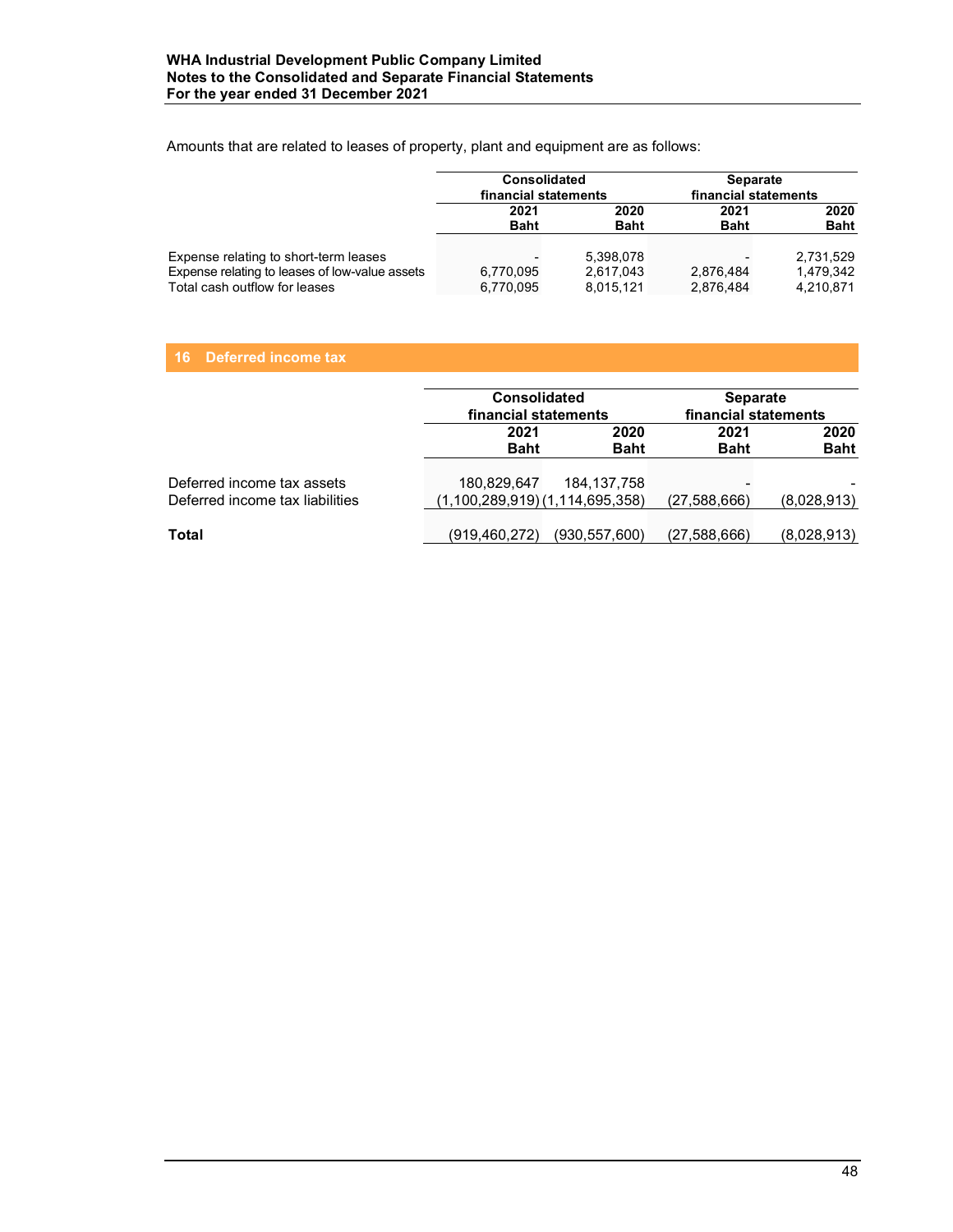The movements in deferred income tax assets and liabilities during the year is as follows:

|                                                                                     |                                |                           |                                         | Consolidated financial statements    |                          |                                         |                                   |
|-------------------------------------------------------------------------------------|--------------------------------|---------------------------|-----------------------------------------|--------------------------------------|--------------------------|-----------------------------------------|-----------------------------------|
|                                                                                     | Opening balance                | profit<br>Recognised in   | comprehensive<br>Recognised<br>in other | Closing balance Recognised in profit |                          | comprehensive<br>Recognised<br>in other | Closing balance                   |
|                                                                                     | 2020<br>Baht                   | or loss<br>Baht           | income<br>Baht                          | Baht<br>2020                         | or loss<br>Baht          | Baht<br>income                          | Baht<br>2021                      |
| Net impairment losses on financial assets<br>Deferred income tax assets             | 4,557,421                      | (894, 373)                |                                         | 3,663,048                            | (1,039,409)              |                                         | 2,623,639                         |
| Available-for-sale investments                                                      |                                |                           | 18.713.556                              | 18,713,556                           |                          | (18, 713, 556)                          |                                   |
| Allowance for impairment of other long-term investments<br>Prepaid expenses         | 24,756,986<br>143,400          | (5,375,044)               |                                         | 19,381,942<br>143,400                | (5,910,826)              |                                         | 3,471,116<br>143,400              |
| Allowance for impairment of assets                                                  | 2,033,199                      | 3,368,313                 |                                         | 5,401,512                            |                          |                                         | 5,401,512                         |
| Provision for repair and maintenance                                                | 619,229                        | 364,565                   |                                         | 983,794                              | (454, 779)               |                                         | 529,015                           |
| Interest paid on loans                                                              | 38,820,519                     | 439,244                   |                                         | 39,259,763                           | 515,992                  |                                         | 39,775,755                        |
| Deferred revenue                                                                    | 3,817,804                      | 8,712,252<br>328,847      |                                         | 12,530,056                           | (2,027,756)              |                                         | 10,502,300                        |
| -ease liability                                                                     |                                |                           |                                         | 328,847                              | 60,38                    |                                         | 389,228                           |
| Employee benefit obligations                                                        | 20,414,813                     | 226,139                   |                                         | 20,640,952                           | 2,266,847                |                                         | 22,907,799                        |
| Gain from investment in associates<br>Gain from intercompany, net                   | 84,558,593                     | (5,273,831)<br>70.255.055 |                                         | 70,255,055<br>79,284,762             | (2,634,053)<br>(663,722) |                                         | 78,621,040<br>67,621,002          |
| Tax loss carry forward                                                              | 1,628,372                      | (744,543)                 |                                         | 883,829                              | 23.217.042               |                                         | 24,100,871                        |
|                                                                                     | 181,350,336                    | 71,406,624                | 8.713.556                               | 271.470.516                          | 13.329.717               | (18.713.556)                            | 266,086,677                       |
| Fair value adjustment from business combination<br>Deferred income tax liabilities  | (4,607,959)                    |                           |                                         | (4,607,959)                          |                          |                                         | (4,607,959)                       |
| Financial assets measured at fair value through profit or loss<br>Derivative assets | (7,497,434)<br>(53, 943, 434)  | 7,497,434                 |                                         | (53, 943, 434)                       | 66,203                   |                                         | (53, 877, 231)                    |
| Deferred income from operating lease agreement<br>Available-for-sale investments    | (4,092,738)<br>(1,424,084)     |                           | 4,092,738                               | (1,424,084)                          |                          | (16, 583, 712)                          | (16, 583, 712)<br>(1,424,084)     |
| Deferred revenue from rental<br>Bond underwriting                                   | (1,692,856)<br>(1,042,249,038) | (113, 072)<br>97,997,673  |                                         | (1,805,928)<br>,140,246,711          | 33,042,658<br>(43, 982)  |                                         | (1, 107, 204, 053)<br>(1,849,910) |
|                                                                                     | (1, 115, 507, 543)             | (90, 613, 311)            | 4,092,738                               | (1,202,028,116)                      | 33,064,879               | (16, 583, 712)                          | (1, 185, 546, 949)                |
| Deferred income tax, net                                                            | (934, 157, 207)                | (19.206.687)              | 22,806,294                              | (930, 557, 600)                      | 46,394,596               | (35, 297, 268)                          | (919, 460, 272)                   |

49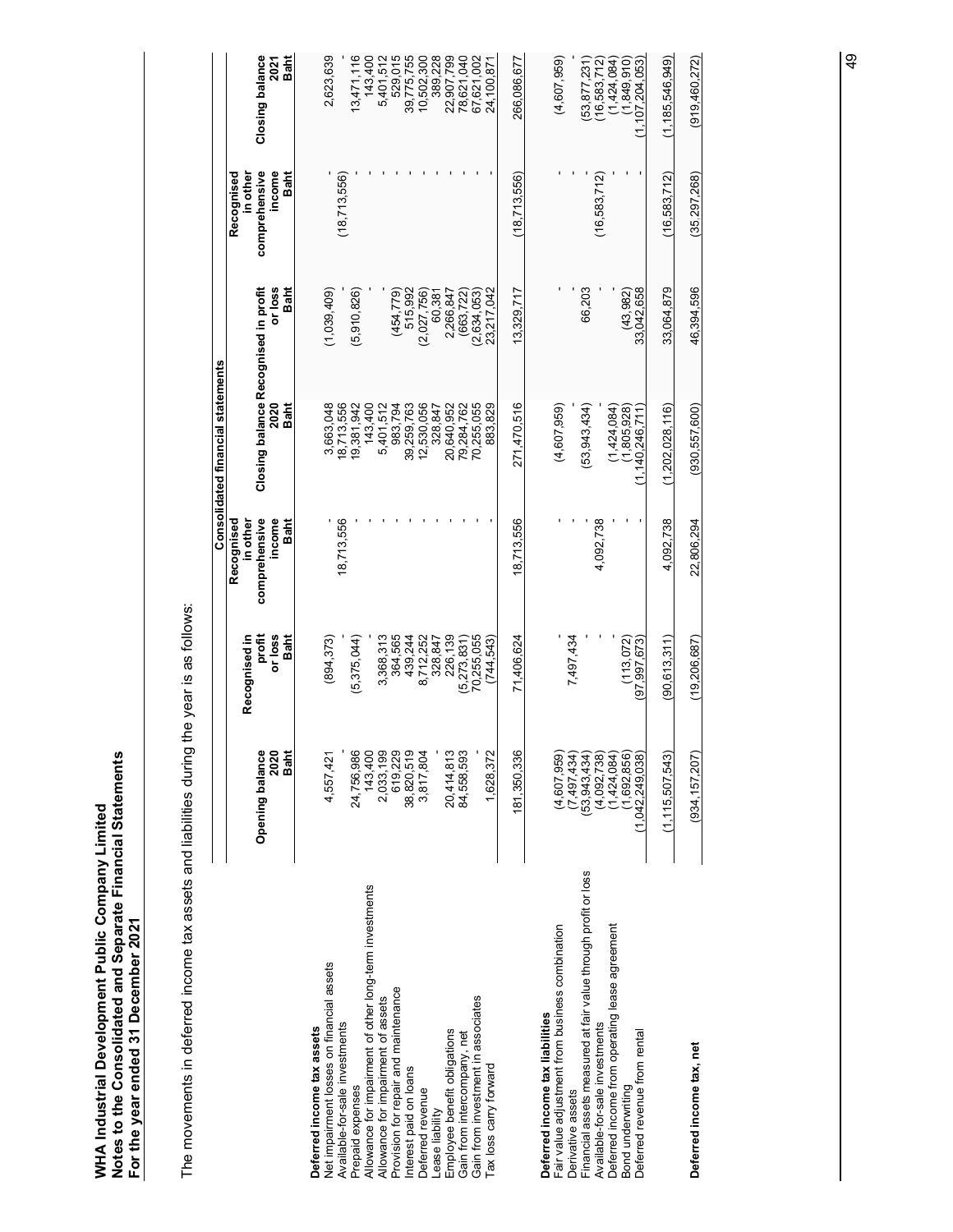|                                                                                  |                                           |                              |                                 | Separate financial statements                        |                 |                                 |                                        |
|----------------------------------------------------------------------------------|-------------------------------------------|------------------------------|---------------------------------|------------------------------------------------------|-----------------|---------------------------------|----------------------------------------|
|                                                                                  |                                           | Recognised                   | Recognised<br>in other          |                                                      |                 | in other<br>Recognised          |                                        |
|                                                                                  | 2020<br>Opening balance<br>Baht           | in profit<br>or loss<br>Baht | comprehensive<br>income<br>Baht | Closing balance Recognised in profit<br>2020<br>Baht | or loss<br>Baht | comprehensive<br>income<br>Baht | <b>Closing balance</b><br>Baht<br>2021 |
| Deferred income tax assets                                                       |                                           |                              |                                 |                                                      |                 |                                 |                                        |
| Net impairment losses on financial assets<br>Available-for-sale investments      | 1,580,480                                 | (1, 183, 020)                | 18,713,556                      | 18,713,556<br>397,460                                | (362, 647)      | (18, 713, 556)                  | 34,813                                 |
| Prepaid expenses                                                                 | 13,017,388                                | (3,764,964)                  |                                 | 9,252,424                                            | (4,333,059)     |                                 | 4,919,365                              |
| Allowance for impairment of assets                                               | 144,733                                   | 3,368,313                    |                                 | 3,513,046                                            |                 |                                 | 3,513,046                              |
| nterest paid on loans                                                            |                                           | 146,928                      |                                 | 146,928                                              | 200,299         |                                 | 347,227                                |
| Lease liability                                                                  |                                           | 60,188                       |                                 | 60,188                                               | 40,218          |                                 | 100,406                                |
| Employee benefit obligations                                                     | 6,319,090                                 | (1,590,351)                  |                                 | 4,728,739                                            | 876,580         |                                 | 5,605,319                              |
| Allowance for impairment of investment in associates                             | 13,320,420                                | (4,518,782)                  |                                 | 8,801,638                                            | (6, 826, 670)   |                                 | 1,974,968                              |
| Tax Loss carry forward                                                           |                                           |                              |                                 |                                                      | 24,100.87       |                                 | 24.100.871                             |
|                                                                                  | 34,382,111                                | (7,481,688)                  | 18.713.556                      | 45, 613, 979                                         | 13,695,592      | (18.713.556)                    | 40.596.015                             |
| Deferred income tax liabilities                                                  |                                           |                              |                                 |                                                      |                 |                                 |                                        |
| Derivative assets                                                                | (7,497,434)                               | 7,497,434                    | 4,092,738                       |                                                      |                 |                                 | (16, 583, 712)                         |
| Deferred income from operating lease agreement<br>Available-for-sale investments | $(4,092,738)$<br>$(160,532)$<br>$(4,927)$ |                              |                                 | (160, 532)                                           |                 | (16, 583, 712)                  | (160, 532)                             |
| Bond underwriting                                                                |                                           | 4.927                        |                                 |                                                      |                 |                                 |                                        |
| Deferred revenue from rental                                                     | (45,908,729)                              | 7,573,631                    |                                 | [53,482,360]                                         | 2,041,923       |                                 | (51,440,437)                           |
|                                                                                  | (57, 664, 360)                            | (71, 270)                    | 4,092,738                       | (53, 642, 892)                                       | 2,041,923       | (16,583,712)                    | (68, 184, 681)                         |
| Deferred income tax, net                                                         | (23, 282, 249)                            | (7,552,958)                  | 22,806,294                      | (8,028,913)                                          | 15,737,515      | (35, 297, 268)                  | (27,588,666)                           |

tax, net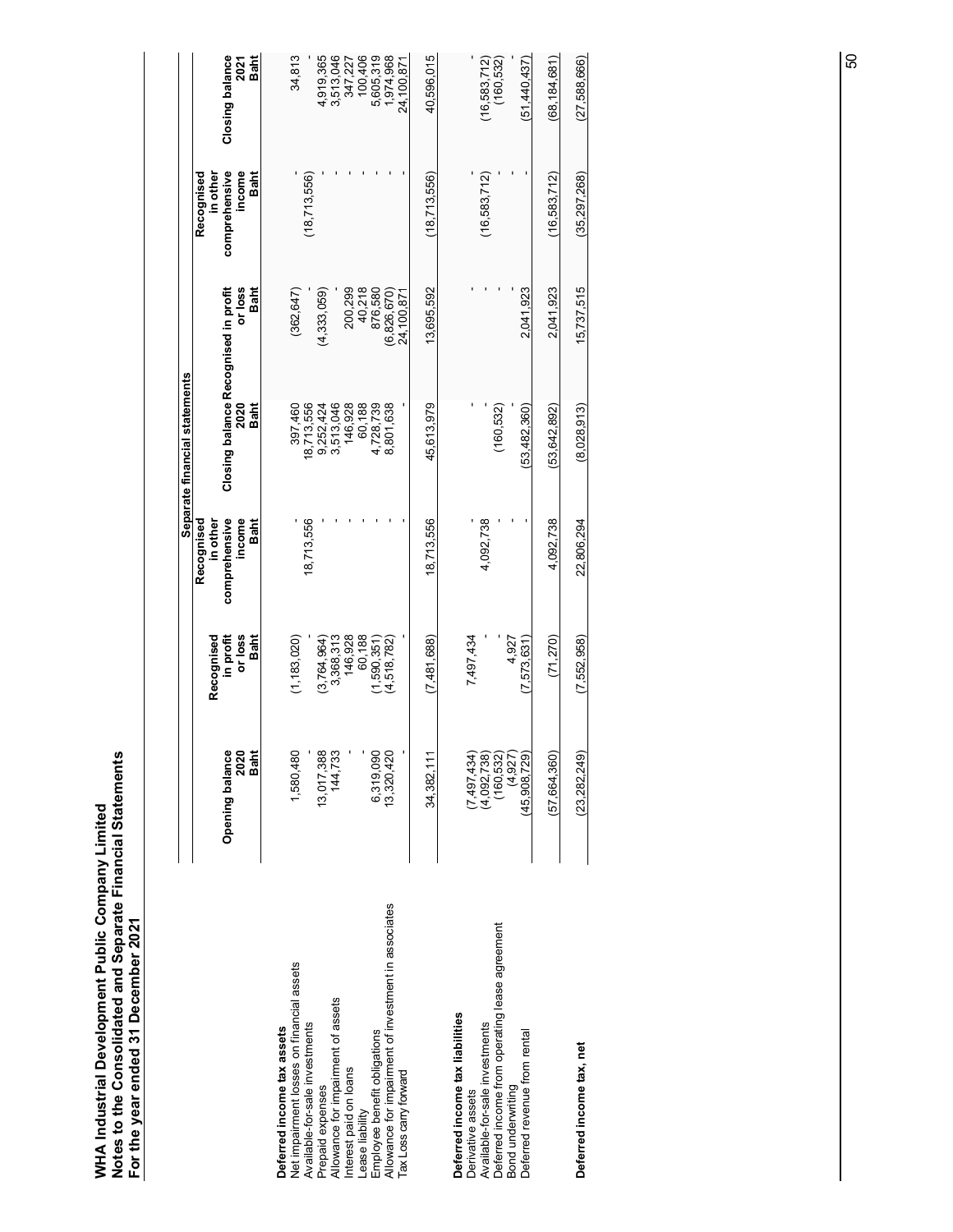Deferred income tax assets are recognised for tax loss and carry forwards only to the extent that realisation of the related tax benefit through the future taxable profits is probable. The Group did not recognise deferred income tax assets in respect of losses that can be carried forward against future taxable income as follows:

|                                                  |                        | <b>Consolidated</b><br>financial statements |
|--------------------------------------------------|------------------------|---------------------------------------------|
|                                                  | 2021<br><b>Baht</b>    | 2020<br><b>Baht</b>                         |
| Unused tax loss carry forwards                   | 3,562,889              | 3,274,909                                   |
| Unrecognised deferred income tax<br>Expired year | 712.578<br>2022 - 2026 | 654.982<br>2021 - 2025                      |

|                                                                                                 |                              | <b>Consolidated</b><br>financial statements |                                           | <b>Separate</b><br>financial statements |
|-------------------------------------------------------------------------------------------------|------------------------------|---------------------------------------------|-------------------------------------------|-----------------------------------------|
|                                                                                                 | 2021<br><b>Baht</b>          | 2020<br><b>Baht</b>                         | 2021<br><b>Baht</b>                       | 2020<br><b>Baht</b>                     |
| Current                                                                                         |                              |                                             |                                           |                                         |
| Short-term loans<br>Current portion of long-term loans<br>Short-term loans from related parties | 999,920,268<br>4,678,905,176 |                                             | 369,782,612 2,679,572,643                 | 120,000,000                             |
| (Note 28)                                                                                       |                              |                                             | - 5,559,817,085 5,545,844,724             |                                         |
|                                                                                                 | 5,678,825,444                |                                             | 369,782,612 8,239,389,728 5,665,844,724   |                                         |
| Non-current                                                                                     |                              |                                             |                                           |                                         |
| Long-term loans                                                                                 | 799,650,674                  | 7,102,982,354                               |                                           | 799,650,674 2,480,000,000               |
|                                                                                                 | 799,650,674                  | 7,102,982,354                               |                                           | 799,650,674 2,480,000,000               |
| Total                                                                                           | 6,478,476,118                |                                             | 7,472,764,966 9,039,040,402 8,145,844,724 |                                         |

The movements in loans from financing activities during the year are as follows:

|                                                                     |                                           | <b>Consolidated financial statements</b>                  |                                               |
|---------------------------------------------------------------------|-------------------------------------------|-----------------------------------------------------------|-----------------------------------------------|
|                                                                     | <b>Short-term</b><br>loans<br><b>Baht</b> | Long-term<br><b>loans</b><br><b>Baht</b>                  | Total<br><b>Baht</b>                          |
| Opening balance 2020<br>Cash flows<br>Amortisation of front-end fee | 1,765,000,000<br>(1,765,000,000)          | 1,499,073,505<br>5.971.900.000<br>1.791.461               | 3,264,073,505<br>4.206.900.000<br>1,791,461   |
| Closing balance 2020<br>Cash flows<br>Amortisation of front-end fee | 3.226.158                                 | 7.472.764.966<br>996,694,110 (1,996,000,000)<br>1.790.884 | 7,472,764,966<br>(999, 305, 890)<br>5.017.042 |
| Closing balance 2021                                                | 999.920.268                               | 5.478.555.850                                             | 6.478.476.118                                 |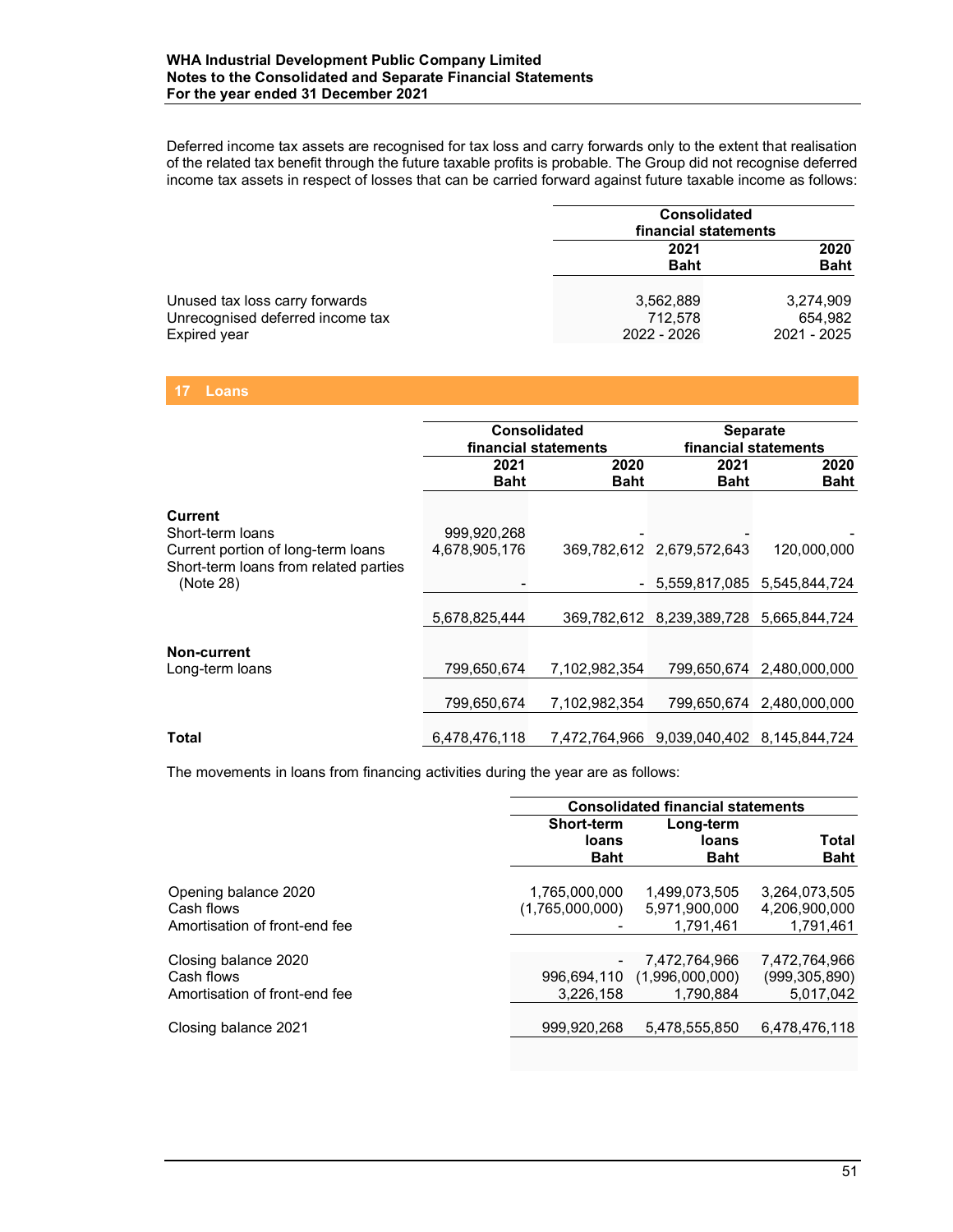|                                                                                                                    |                                                                   |                                           | <b>Separate financial statements</b>               |                                                            |
|--------------------------------------------------------------------------------------------------------------------|-------------------------------------------------------------------|-------------------------------------------|----------------------------------------------------|------------------------------------------------------------|
|                                                                                                                    | <b>Short-term</b><br>loans from<br>related parties<br><b>Baht</b> | Long-term<br>loans<br><b>Baht</b>         | Long-term loans<br>from related<br>parties<br>Baht | Total<br><b>Baht</b>                                       |
| Opening balance 2020<br>Cash flows<br>Amortisation of front-end fee<br>Difference from exchange rate<br>Reclassify | 4,403,064,627<br>182,035,520<br>(2,450,342)<br>963,194,919        | 500,000,000<br>2,098,900,000<br>1,100,000 | 963.194.919<br>(963,194,919)                       | 5,866,259,546<br>2,280,935,520<br>1,100,000<br>(2,450,342) |
| Closing balance 2020<br>Cash flows<br>Amortisation of front-end fee<br>Difference from exchange rate               | 5,545,844,724<br>(56,934,548)<br>70,906,909                       | 2,600,000,000<br>879,000,000<br>223.317   |                                                    | 8,145,844,724<br>822,065,452<br>223,317<br>70,906,909      |
| Closing balance 2021                                                                                               | 5,559,817,085                                                     | 3,479,223,317                             |                                                    | 9.039.040.402                                              |

The carrying amounts and fair values of certain long-term loans are as follows:

|                  | <b>Consolidated</b><br>financial statements |               |               | <b>Separate</b><br>financial statements |
|------------------|---------------------------------------------|---------------|---------------|-----------------------------------------|
|                  | 2021                                        | 2020          | 2021          | 2020                                    |
|                  | <b>Baht</b>                                 | <b>Baht</b>   | <b>Baht</b>   | <b>Baht</b>                             |
| Carrying amounts | 5,478,555,850                               | 7,472,764,966 | 3,479,223,317 | 2,600,000,000                           |
| Fair values      | 5,478,555,850                               | 7,482,924,331 | 3,479,223,317 | 2,600,000,000                           |

The fair value of current loans equals their carrying amount, as the impact of discounting is not significant.

The fair values of long-term borrowing from financial Institution are based on discounted cash flows using a discount rate based upon the loan rate of 1.60% - 3.10% (2020: 1.60% - 3.10%) and are within level 2 of the fair value hierarchy.

The proportion of loans of the Group and the Company which have fixed rates are 46.30% and 60.94% (2020: 38.46% and 68.08%) of all loans, respectively.

The effective interest rates at the statements of financial position date are as follows:

|                                                                              | <b>Consolidated</b><br>financial statements |                    | <b>Separate</b><br>financial statements                    |                                |
|------------------------------------------------------------------------------|---------------------------------------------|--------------------|------------------------------------------------------------|--------------------------------|
|                                                                              | 2021<br>Percentage                          | 2020<br>Percentage | 2021<br>Percentage                                         | 2020<br>Percentage             |
| Short-term loans<br>Short-term loans from related parties<br>Long-term loans | $0.90 - 1.89$<br>$1.60 - 3.10$              | $1.60 - 3.22$      | $\overline{\phantom{0}}$<br>$0.55 - 2.75$<br>$1.60 - 3.10$ | $0.60 - 2.00$<br>$1.60 - 2.26$ |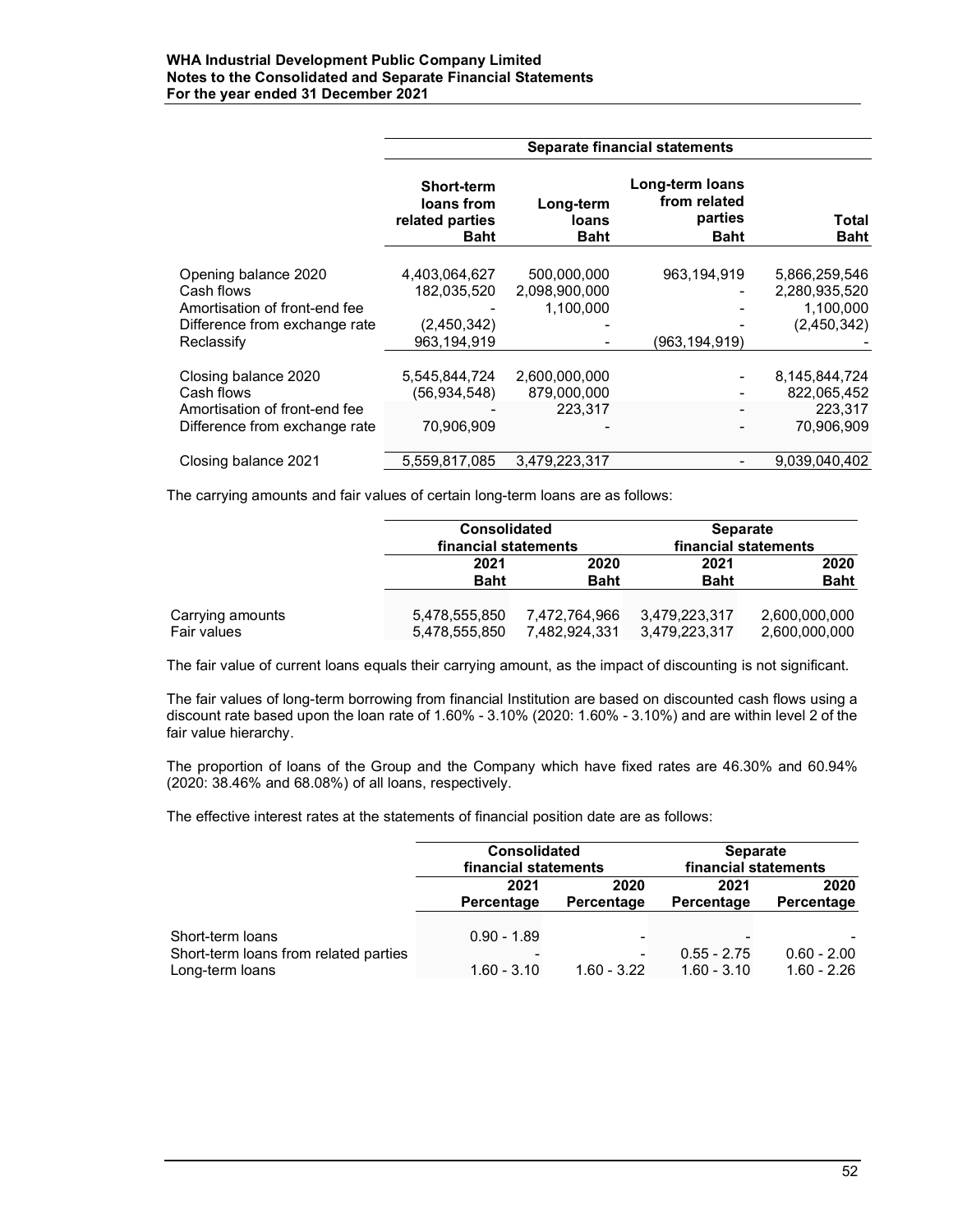Maturity of long-term loans is as follows:

|                                                               | <b>Consolidated</b> | financial statements      | financial statements                                    | <b>Separate</b>           |
|---------------------------------------------------------------|---------------------|---------------------------|---------------------------------------------------------|---------------------------|
|                                                               | 2021<br><b>Baht</b> | 2020<br><b>Baht</b>       | 2021<br><b>Baht</b>                                     | 2020<br><b>Baht</b>       |
| Not later than 1 year<br>Later than 1 year but not later than | 4,678,905,176       |                           | 369,782,612 2,679,572,643                               | 120,000,000               |
| 5 years                                                       |                     | 799,650,674 7,102,982,354 |                                                         | 799,650,674 2,480,000,000 |
| Total                                                         |                     |                           | 5,478,555,850 7,472,764,966 3,479,223,317 2,600,000,000 |                           |

# 18 Trade and other payables

|                                          |               | <b>Consolidated</b><br>financial statements |             | <b>Separate</b><br>financial statements |  |  |
|------------------------------------------|---------------|---------------------------------------------|-------------|-----------------------------------------|--|--|
|                                          | 2021          | 2020                                        | 2021        | 2020                                    |  |  |
|                                          | <b>Baht</b>   | <b>Baht</b>                                 | <b>Baht</b> | <b>Baht</b>                             |  |  |
| Trade payables                           | 516,415,738   | 362,350,670                                 | 17,006,956  | 12,516,773                              |  |  |
| Amounts due to related parties (Note 28) | 950.867       | 6.355.908                                   | 253.475.097 | 186.159.749                             |  |  |
| Accrued cost of real estate development  | 301,782,207   | 353.526.523                                 | 17,012,373  | 19,154,025                              |  |  |
| Interest payables                        | 73.845.961    | 49.841.691                                  | 2.591.813   | 10.217.022                              |  |  |
| Dividend payable                         | 17.653.977    | 16.074.121                                  | 17.483.995  | 15,871,896                              |  |  |
| Advance received income                  | 796.352.081   | 333.523.337                                 | 359.543.441 | 194.413.234                             |  |  |
| <b>Others</b>                            | 95,828,386    | 123.047.916                                 | 51,727,900  | 56,260,794                              |  |  |
| <b>Total</b>                             | 1.802.829.217 | 1,244,720,166                               | 718.841.575 | 494.593.493                             |  |  |

# 19 Debentures

|                               | <b>Consolidated</b><br>financial statements |               | <b>Separate</b><br>financial statements |               |
|-------------------------------|---------------------------------------------|---------------|-----------------------------------------|---------------|
|                               | 2021                                        | 2020          | 2021                                    | 2020          |
|                               | <b>Baht</b>                                 | <b>Baht</b>   | <b>Baht</b>                             | <b>Baht</b>   |
| Current portion of debentures | 1,499,345,625                               | 4,388,560,861 | ٠                                       | 1.999.261.542 |
| <b>Debentures</b>             | 7,602,308,230                               | 5,604,086,210 | $\overline{\phantom{0}}$                |               |
| Total                         | 9,101,653,855                               | 9,992,647,071 |                                         | 1,999,261,542 |

The movements in debentures from financing activities during the year are as follows:

|                                   | financial statements | <b>Consolidated</b> | <b>Separate</b><br>financial statements |                 |  |
|-----------------------------------|----------------------|---------------------|-----------------------------------------|-----------------|--|
|                                   | 2021                 | 2020                | 2021                                    | 2020            |  |
|                                   | <b>Baht</b>          | <b>Baht</b>         | <b>Baht</b>                             | <b>Baht</b>     |  |
| Opening balance                   | 9,992,647,071        | 13,485,136,476      | 1,999,261,542                           | 4,492,493,781   |  |
| Cash flows                        | (894,877,000)        | (3,503,793,150)     | (2000,000,000)                          | (2,500,000,000) |  |
| Amortisation of bond underwriting | 3,883,784            | 11,303,745          | 738.458                                 | 6,767,761       |  |
| Closing balance                   | 9,101,653,855        | 9,992,647,071       |                                         | 1,999,261,542   |  |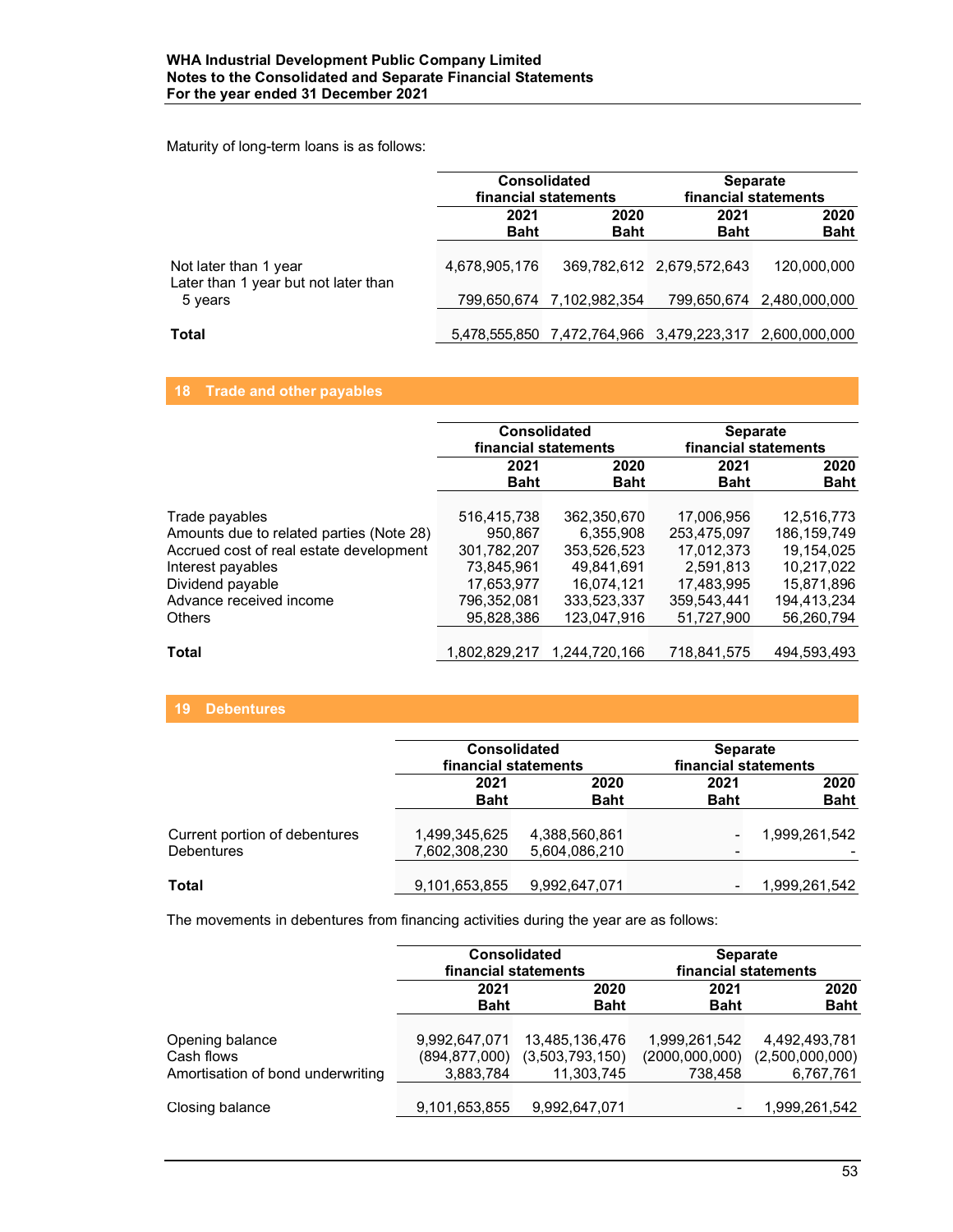The carrying amounts and fair values of debentures are as follows:

|                  | <b>Consolidated</b> |                      |                          | <b>Separate</b>      |  |
|------------------|---------------------|----------------------|--------------------------|----------------------|--|
|                  |                     | financial statements |                          | financial statements |  |
|                  | 2021                | 2020                 | 2021                     | 2020                 |  |
|                  | <b>Baht</b>         | <b>Baht</b>          | <b>Baht</b>              | <b>Baht</b>          |  |
| Carrying amounts | 9,101,653,855       | 9,992,647,071        | $\overline{\phantom{a}}$ | 1,999,261,542        |  |
| Fair values      | 9.125.189.162       | 10,029,014,463       | $\overline{\phantom{0}}$ | 2.032.909.480        |  |

The fair values of debentures are based on clean price announced by Thai Bond Market Association that are within level 2 of the fair value hierarchy.

The interest rate on all debentures of the Group is fixed rates. The effective interest rates at the statement of financial position date were as follows:

|             | <b>Consolidated</b><br>financial statements |            | <b>Separate</b><br>financial statements |  |
|-------------|---------------------------------------------|------------|-----------------------------------------|--|
|             |                                             |            |                                         |  |
| 2021        | 2020                                        | 2021       | 2020                                    |  |
| Percentage  | Percentage                                  | Percentage | Percentage                              |  |
|             |                                             |            |                                         |  |
| 1.97 - 3.66 | $2.31 - 5.69$                               | ۰          | 5.69                                    |  |
|             |                                             |            |                                         |  |

Maturity of debentures is as follows:

|                                                          | <b>Consolidated</b><br>financial statements |                                |                     | <b>Separate</b><br>financial statements |  |
|----------------------------------------------------------|---------------------------------------------|--------------------------------|---------------------|-----------------------------------------|--|
|                                                          | 2021<br><b>Baht</b>                         | 2020<br><b>Baht</b>            | 2021<br><b>Baht</b> | 2020<br><b>Baht</b>                     |  |
| Not later than 1 year<br>Later than 1 year but not later | 1.499.345.625                               | 4.388.560.861                  | -                   | 1,999,261,542                           |  |
| than 5 years<br>Later than 5 years                       | 6,103,921,606<br>1,498,386,624              | 4,105,869,835<br>1,498,216,375 |                     |                                         |  |
| Total                                                    | 9,101,653,855                               | 9,992,647,071                  | ٠                   | 1,999,261,542                           |  |

#### **Deferred revenue**  $20<sup>°</sup>$

The movements of deferred revenue are as follows:

|                                                                                      | <b>Consolidated</b><br>financial statements        |                                                         | <b>Separate</b><br>financial statements |                                             |  |
|--------------------------------------------------------------------------------------|----------------------------------------------------|---------------------------------------------------------|-----------------------------------------|---------------------------------------------|--|
|                                                                                      | 2021<br><b>Baht</b>                                | 2020<br><b>Baht</b>                                     | 2021<br><b>Baht</b>                     | 2020<br><b>Baht</b>                         |  |
| Opening balance<br>Additions<br>Recognise income<br>Currency translation differences | 2,142,342,465<br>106.810<br>(59,671,282)<br>57,652 | 1,917,574,056<br>277,433,222<br>(52,661,426)<br>(3,387) | 631,272,858<br>(13,510,908)             | 629,457,188<br>15,087,290<br>(13, 271, 620) |  |
| Closing balance                                                                      | 2,082,835,645                                      | 2,142,342,465                                           | 617,761,950                             | 631,272,858                                 |  |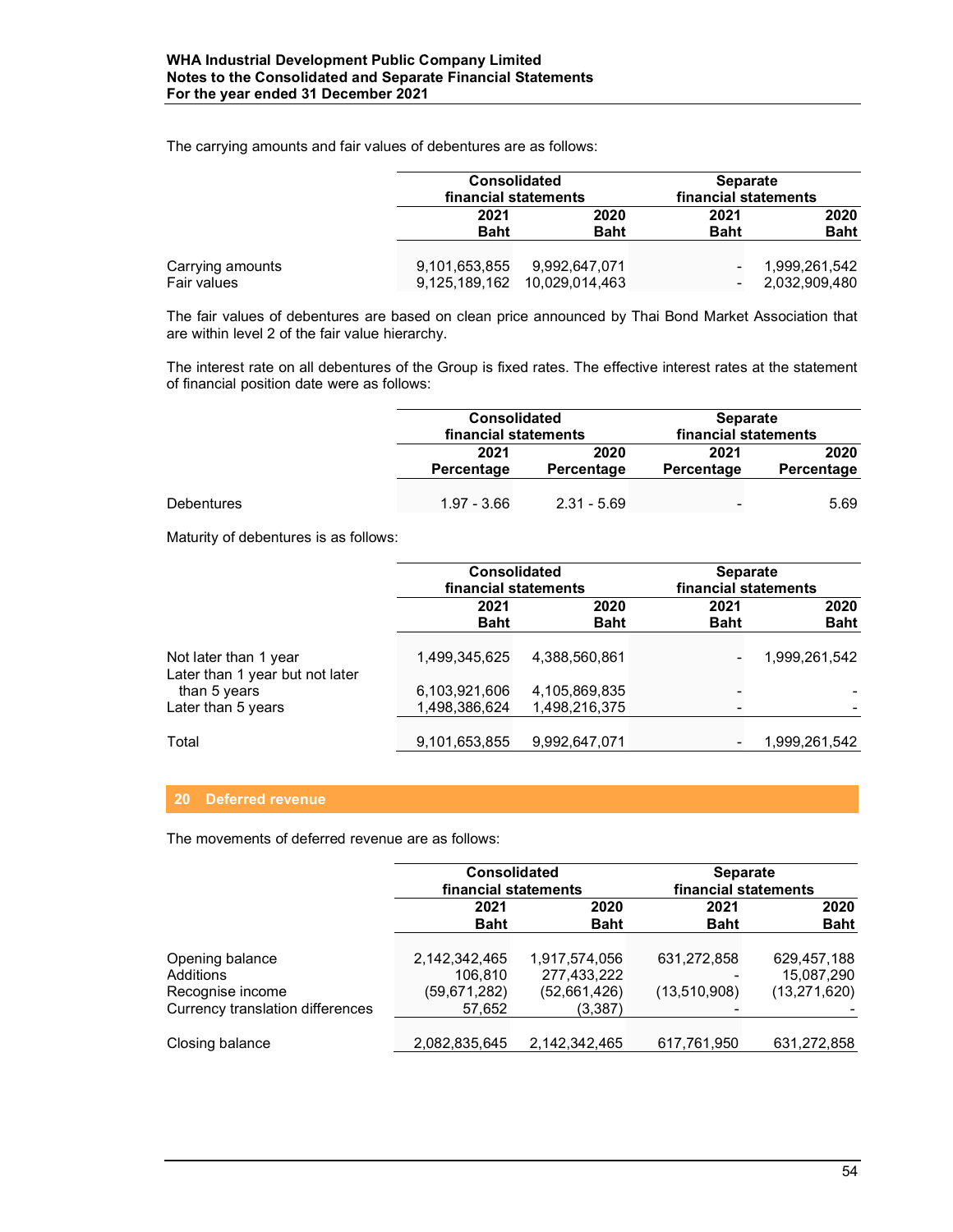## 21 Employee benefit obligations

The movements in the defined benefit obligation for the year are as follows:

|                                                          | <b>Consolidated</b><br>financial statements |                                        | <b>Separate</b><br>financial statements |                                    |  |
|----------------------------------------------------------|---------------------------------------------|----------------------------------------|-----------------------------------------|------------------------------------|--|
|                                                          | 2021<br><b>Baht</b>                         | 2020<br><b>Baht</b>                    | 2021<br>Baht                            | 2020<br><b>Baht</b>                |  |
| Opening balance<br>Current service cost<br>Interest cost | 99,905,932<br>17,095,763<br>2,020,340       | 102.296.848<br>15,513,462<br>1,847,512 | 23,643,696<br>6,003,984<br>652,696      | 31,595,453<br>5,044,590<br>563,124 |  |
|                                                          | 119,022,035                                 | 119,657,822                            | 30,300,376                              | 37,203,167                         |  |
| Benefit payments                                         | (3,416,725)                                 | (19, 751, 890)                         | (2,273,778)                             | (13,559,471)                       |  |
| Closing balance                                          | 115,605,310                                 | 99.905.932                             | 28.026.598                              | 23,643,696                         |  |

The significant actuarial assumptions used were as follows:

|                    |                | <b>Consolidated</b><br>financial statements |                | <b>Separate</b><br>financial statements |  |
|--------------------|----------------|---------------------------------------------|----------------|-----------------------------------------|--|
|                    | 2021           | 2020                                        | 2021           | 2020                                    |  |
|                    | Percentage     | Percentage                                  | Percentage     | Percentage                              |  |
| Discount rate      | $1.86 - 2.46$  | $1.86 - 2.46$                               | 1.95           | 1.95                                    |  |
| Salary growth rate | 5.50           | 5.50                                        | 5.50           | 5.50                                    |  |
| Resignation rate   | $9.00 - 15.00$ | $9.00 - 15.00$                              | $9.00 - 15.00$ | $9.00 - 15.00$                          |  |
| Retirement age     | 55 years       | 55 years                                    | 55 years       | 55 years                                |  |

Sensitivity analysis for each significant assumption used is as follows:

|                         |            | <b>Consolidated financial statements</b> |                        |                                                                               |                        |  |  |
|-------------------------|------------|------------------------------------------|------------------------|-------------------------------------------------------------------------------|------------------------|--|--|
|                         |            | Impact on employee benefit obligations   |                        |                                                                               |                        |  |  |
|                         | Change in  |                                          | Increase in assumption |                                                                               | Decrease in assumption |  |  |
|                         | assumption | 2021                                     | 2020                   | 2021                                                                          | 2020                   |  |  |
| Discount rate           | $1\%$      | Decrease by                              | Decrease by            | Increase by                                                                   | Increase by            |  |  |
| Future salary increases | 1%         | Increase by                              | Increase by            | $2.60\%$ - 11.30% 3.03% - 11.94% 2.76% - 12.97% 3.22% - 13.79%<br>Decrease by | Decrease by            |  |  |
| Resignation rate        | 1%         | Decrease by                              | Decrease by            | 4.59% - 14.58% 4.06% - 14.30% 4.38% - 12.77% 3.87% - 12.56%<br>Increase by    | Increase by            |  |  |
|                         |            |                                          |                        | $2.74\%$ - 12.44% 3.19% - 13.16% 0.68% - 9.45% 0.78% - 10.37%                 |                        |  |  |

|                         |            | <b>Separate financial statements</b> |                                        |                        |                         |  |  |  |
|-------------------------|------------|--------------------------------------|----------------------------------------|------------------------|-------------------------|--|--|--|
|                         |            |                                      | Impact on employee benefit obligations |                        |                         |  |  |  |
|                         | Change in  | Increase in assumption               |                                        | Decrease in assumption |                         |  |  |  |
|                         | assumption | 2021                                 | 2020                                   | 2021                   | 2020                    |  |  |  |
| Discount rate           | $1\%$      | Decrease by<br>4.62%                 | Decrease by<br>4.75%                   | Increase by<br>5.04%   | Increase by<br>5.19%    |  |  |  |
| Future salary increases | $1\%$      | Increase by<br>6.81%                 | Increase by<br>5.95%                   | Decrease by<br>6.32%   | Decrease by<br>5.54%    |  |  |  |
| Resignation rate        | $1\%$      | Decrease by<br>4.91%                 | Decrease by<br>5.06%                   | Increase by<br>1.75%   | Increase by<br>$1.91\%$ |  |  |  |

The above sensitivity analyses are based on a change in an assumption while holding all other assumptions constant. In practice, this is unlikely to occur, and changes in some of the assumptions may be correlated. When calculating the sensitivity of the employee benefit obligations to significant actuarial assumptions the same method has been applied as when calculating the employee benefit obligations recognised within the statement of financial position.

The methods and types of assumptions used in preparing the sensitivity analysis did not change compared to the previous year.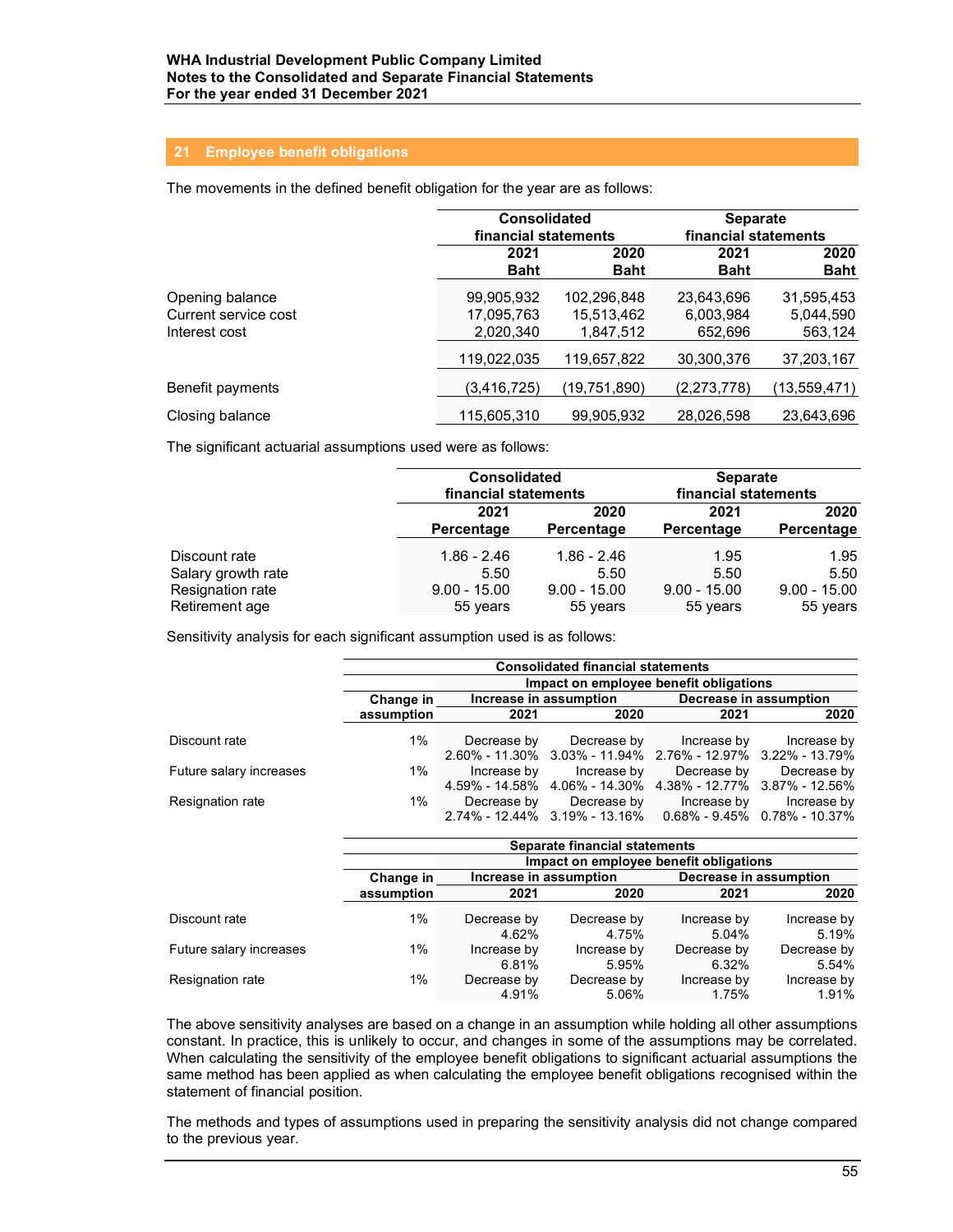#### 22 Dividend

At the Company's shareholder's meeting on 26 April 2021, the meeting approved a dividend at Baht 0.1442 per share amounting to a total of Baht 1,399 million. The Company paid dividend on 21 May 2021.

At the Company's Board of Directors' meeting on 12 November 2021, the meeting approved an interim dividend at Baht 0.036 per share amounting to a total of Baht 349 million. The Company paid dividend on 9 December 2021.

At the Company's Board of Directors' meeting on 27 April 2020, the meeting approved a dividend at Baht 0.2060 per share amounting to a total of Baht 1,999 million. The Company paid dividend on 21 May 2020.

At the Company's Board of Directors' meeting on 13 November 2020, the meeting approved an interim dividend at Baht 0.0515 per share amounting to a total of Baht 500 million. The Company paid dividend on 4 December 2020.

### 23 Components of other comprehensive income

|                                                                    |                     | <b>Consolidated</b><br>financial statements | <b>Separate</b><br>financial statements |                     |  |
|--------------------------------------------------------------------|---------------------|---------------------------------------------|-----------------------------------------|---------------------|--|
|                                                                    | 2021<br><b>Baht</b> | 2020<br><b>Baht</b>                         | 2021<br><b>Baht</b>                     | 2020<br><b>Baht</b> |  |
| Investments<br>Unrealised gains (losses)                           | 82,959,105          | (93,527,237)                                | 82,959,105                              | (93, 527, 237)      |  |
|                                                                    | 82,959,105          | (93,527,237)                                | 82,959,105                              | (93, 527, 237)      |  |
| Currency translation<br>Remeasurements of employee benefit         | (77,575,926)        | (133, 783, 093)                             |                                         |                     |  |
| obligations<br>Share of other comprehensive income                 | 38,112,347          | 38,112,347                                  | 16,376,330                              | 16,376,330          |  |
| of associates and joint ventures                                   | (551,495,708)       | (931,046,115)                               |                                         |                     |  |
| Total other comprehensive income                                   | (508,000,182)       | (1,120,244,098)                             | 99,335,435                              | (77, 150, 907)      |  |
| Income tax relating to components<br>of other comprehensive income | (24, 198, 398)      | 11,098,870                                  | (19, 858, 978)                          | 15,438,290          |  |
| Total                                                              |                     | (532,198,580) (1,109,145,228)               | 79,476,457                              | (61,712,617)        |  |

|                                                            | <b>Consolidated</b><br>financial statements |             | <b>Separate</b><br>financial statements |                         |  |
|------------------------------------------------------------|---------------------------------------------|-------------|-----------------------------------------|-------------------------|--|
|                                                            | 2021                                        | 2020        | 2021                                    | 2020                    |  |
|                                                            | <b>Baht</b>                                 | <b>Baht</b> | <b>Baht</b>                             | <b>Baht</b>             |  |
| Loans from financial institutions                          | 129,802,896                                 | 86,537,630  | 63,058,710                              | 46.951.801              |  |
| Debentures                                                 | 238,691,936                                 | 294.904.615 | 59,444,725                              | 129,445,381             |  |
| Short-term loans from related parties<br>Bond underwriting | 3,654,449                                   | 7,764,712   | 79.242.140<br>738,458                   | 66,488,697<br>6,767,761 |  |
| Others                                                     | 12.549.306                                  | 7,434,742   | 1,732,584                               | 521,015                 |  |
| <b>Total</b>                                               | 384,698,587                                 | 396.641.699 | 204,216,617                             | 250,174,655             |  |
|                                                            |                                             |             |                                         |                         |  |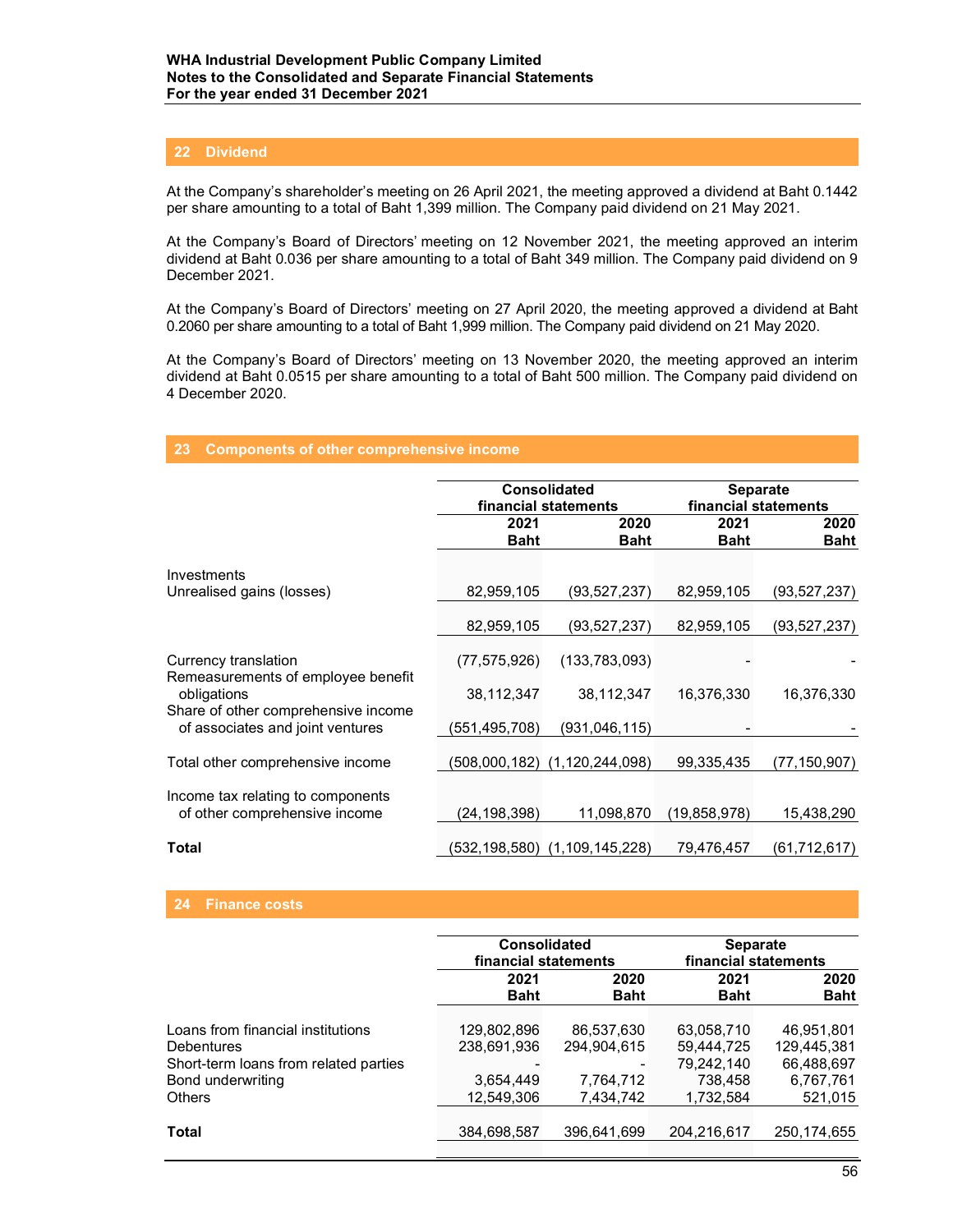# 25 Expense by nature

|                                            | <b>Consolidated</b><br>financial statements |               | <b>Separate</b><br>financial statements |             |
|--------------------------------------------|---------------------------------------------|---------------|-----------------------------------------|-------------|
|                                            | 2020<br>2021                                |               | 2021                                    | 2020        |
|                                            | <b>Baht</b>                                 | <b>Baht</b>   | <b>Baht</b>                             | <b>Baht</b> |
| Employee benefit expense                   | 378,922,971                                 | 332.002.634   | 80,259,386                              | 72,616,436  |
| Depreciation and amortisation              | 389.333.546                                 | 350.261.500   | 23.540.718                              | 31.586.992  |
| Consulting fee                             | 37,328,733                                  | 46.911.790    | 8.932.002                               | 11.500.187  |
| Cost of real estate development sold       | 735,088,258                                 | 1.244.814.463 | 264.245.945                             | 431,748,796 |
| Special business tax and land transfer fee | 61,635,719                                  | 58.329.733    | 21,609,960                              | 36,053,800  |

# 26 Income tax

|                               | <b>Consolidated</b><br>financial statements |             | <b>Separate</b><br>financial statements |             |
|-------------------------------|---------------------------------------------|-------------|-----------------------------------------|-------------|
|                               | 2021                                        | 2020        | 2021                                    | 2020        |
|                               | <b>Baht</b>                                 | <b>Baht</b> | <b>Baht</b>                             | <b>Baht</b> |
| Current income tax            | 318,878,284                                 | 264,866,924 | $\overline{\phantom{0}}$                | 1,827,989   |
| Deferred income tax (Note 16) | (46, 394, 596)                              | 19,206,687  | (15, 737, 515)                          | 7,552,958   |
| Total                         | 272,483,688                                 | 284,073,611 | (15, 737, 515)                          | 9.380.947   |

The income tax on the Group and the Company's profit before tax differs from the theoretical amount that would arise using the basic tax rate as follows:

|                                                                                                                         |                             | <b>Consolidated</b><br>financial statements | <b>Separate</b><br>financial statements |                            |
|-------------------------------------------------------------------------------------------------------------------------|-----------------------------|---------------------------------------------|-----------------------------------------|----------------------------|
|                                                                                                                         | 2021<br><b>Baht</b>         | 2020<br><b>Baht</b>                         | 2021<br><b>Baht</b>                     | 2020<br><b>Baht</b>        |
| Profit before income tax<br>Less (Profit) Loss from promoted activities<br>which exempt from payment                    | 2,362,712,850               | 3,127,927,556                               | 1,627,919,597                           | 1,807,126,330              |
| of corporate income tax<br>Share of profit from associates                                                              | (209, 546, 572)             | (731, 274, 389)                             | 5,353,703                               | (77, 336, 157)             |
| and joint ventures                                                                                                      | (325, 800, 777)             | (827,308,692)                               |                                         |                            |
|                                                                                                                         | 1,827,365,501               | 1,569,344,475                               | 1,633,273,300                           | 1,729,790,173              |
| Tax calculated at a tax rate of 20%<br>Tax effects of:                                                                  | 365,473,100                 | 313,868,895                                 | 326,654,660                             | 345,958,035                |
| Income not subject to tax<br>Additional income subject to tax                                                           | (120, 561, 531)             | (42, 133, 417)<br>234,741                   | (342, 525, 572)                         | (325, 897, 653)<br>159,975 |
| Expenses not deductible<br>for tax purposes<br>Additional expenses deductible                                           | 11,270,839                  | 3,267,505                                   | 133,397                                 | 26,337                     |
| for tax purposes<br>Tax losses for which no deferred                                                                    | (12,808)                    | (570, 770)                                  |                                         |                            |
| income tax asset was recognised<br>Adjustment in respect of prior year<br>Effect of different tax rates in countries in | 24,585,073<br>(8, 131, 162) | 27,831,886<br>(18, 425, 229)                |                                         | (10, 865, 747)             |
| which the entity operates                                                                                               | (139, 823)                  |                                             |                                         |                            |
| Tax charge                                                                                                              | 272,483,688                 | 284,073,611                                 | (15, 737, 515)                          | 9,380,947                  |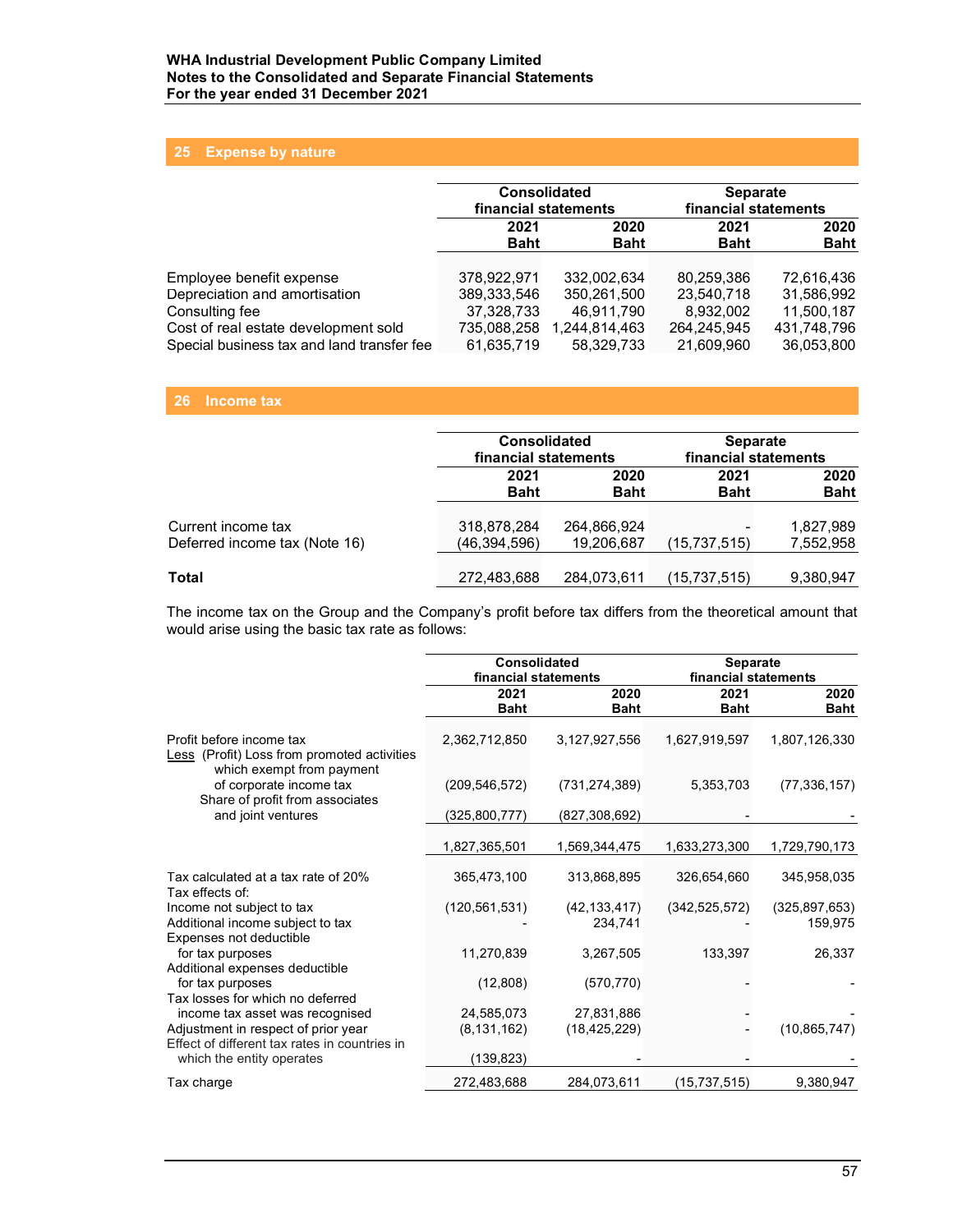|                                                                                     | <b>Consolidated financial statements</b> |                          |             |                                            |             |                 |
|-------------------------------------------------------------------------------------|------------------------------------------|--------------------------|-------------|--------------------------------------------|-------------|-----------------|
|                                                                                     |                                          | 2021                     |             | 2020                                       |             |                 |
|                                                                                     | <b>Before tax</b>                        | Tax                      | After tax   | <b>Before tax</b>                          | Tax         | After tax       |
|                                                                                     | <b>Baht</b>                              | <b>Baht</b>              | <b>Baht</b> | <b>Baht</b>                                | <b>Baht</b> | <b>Baht</b>     |
| Change in value of<br>investments<br>Currency translation                           |                                          | 176,486,342 (35,297,268) |             | 141, 189, 074 (114, 031, 476) 22, 806, 295 |             | (91, 225, 181)  |
| differences<br>Share of other<br>comprehensive<br>income of<br>associates and joint | 51,455,170                               |                          | 51,455,170  | (11, 647, 469)                             |             | (11, 647, 469)  |
| ventures                                                                            | 530, 165, 589                            |                          | 530.165.589 | (159.220.542)                              |             | (159, 220, 542) |
| Total                                                                               | 758.107.101                              | (35, 297, 268)           | 722.809.833 | (284.899.487)                              | 22.806.295  | (262,093,192)   |

The tax relating to component of other comprehensive income is as follows:

|                                   | <b>Separate financial statements</b> |                |             |                                                                            |             |                |  |
|-----------------------------------|--------------------------------------|----------------|-------------|----------------------------------------------------------------------------|-------------|----------------|--|
|                                   | 2021                                 |                |             | 2020                                                                       |             |                |  |
|                                   | <b>Before tax</b>                    | Tax            | After tax   | <b>Before tax</b>                                                          | Tax         | After tax      |  |
|                                   | <b>Baht</b>                          | <b>Baht</b>    | <b>Baht</b> | <b>Baht</b>                                                                | <b>Baht</b> | <b>Baht</b>    |  |
|                                   |                                      |                |             |                                                                            |             |                |  |
| Change in value of<br>investments |                                      |                |             | 176,486,342 (35,297,268) 141,189,074 (114,031,476) 22,806,295 (91,225,181) |             |                |  |
|                                   |                                      |                |             |                                                                            |             |                |  |
| Total                             | 176.486.342                          | (35, 297, 268) | 141,189,074 | (114,031,476) 22,806,295                                                   |             | (91, 225, 181) |  |

# 27 Earnings per share

|                                                        | <b>Consolidated</b><br>financial statements |               | <b>Separate</b><br>financial statements |               |
|--------------------------------------------------------|---------------------------------------------|---------------|-----------------------------------------|---------------|
|                                                        | 2021                                        | 2020          | 2021                                    | 2020          |
| Profit attributable to owners<br>of the parent (Baht)  | 1,834,164,177                               | 2.545.610.673 | 1,643,657,112                           | 1.797.745.383 |
| Weighted average number of<br>ordinary shares (shares) | 9,705,186,191                               | 9,705,186,191 | 9,705,186,191                           | 9,705,186,191 |
| Basic earnings per share (Baht)                        | 0.19                                        | 0.26          | 0.17                                    | 0.19          |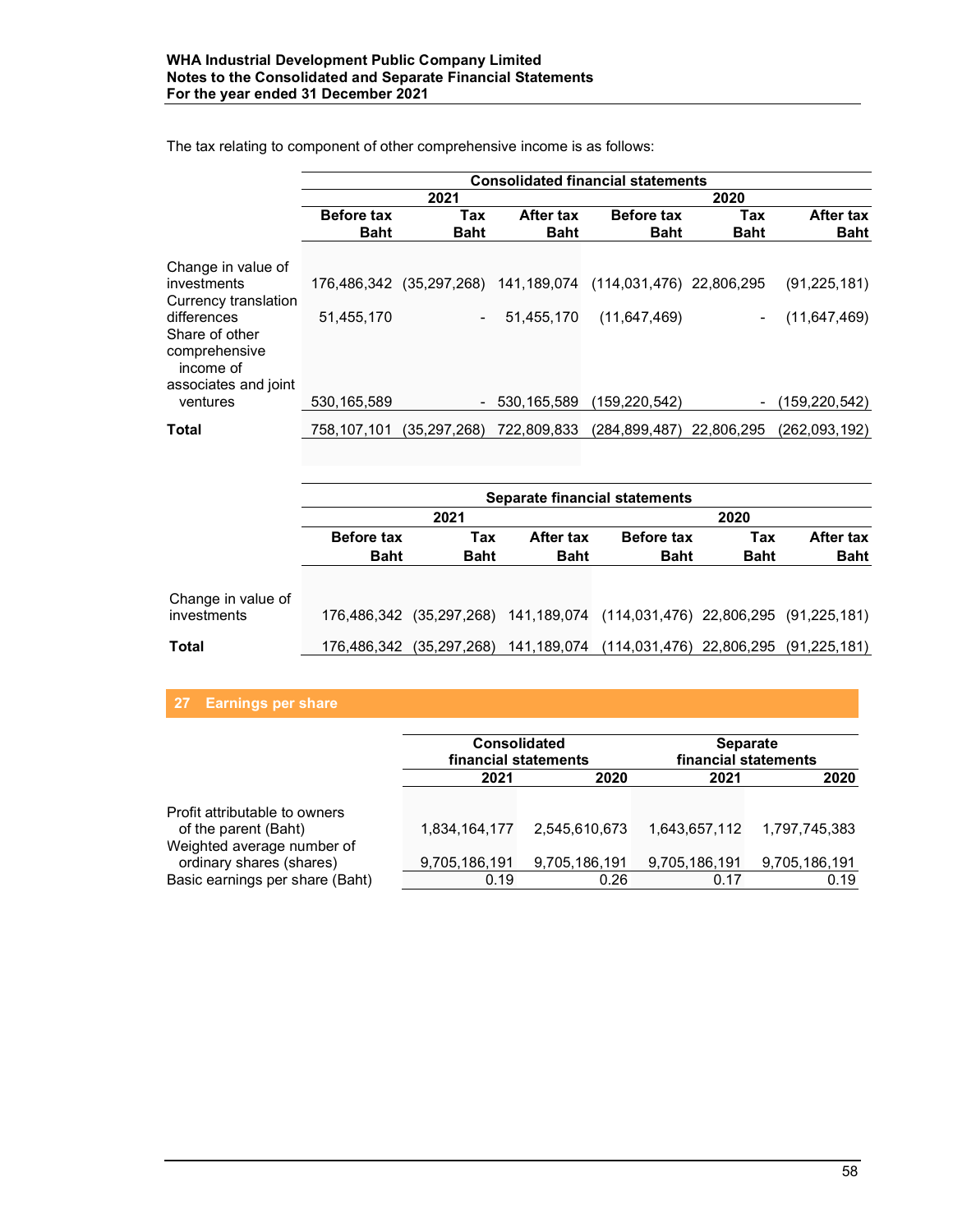### **28 Related party transactions**

Company's major shareholders are WHA Corporation Public Company Limited by indirectly owns in WHA Venture Holdings Co., Ltd. in proportion of 98.54%. The remaining 1.46% of the shares are widely held.

Additional information for transactions with related parties are as follows:

#### **Transactions**

|                                  | <b>Consolidated</b>  |             | <b>Separate</b>      |               |
|----------------------------------|----------------------|-------------|----------------------|---------------|
|                                  | financial statements |             | financial statements |               |
|                                  | 2021                 | 2020        | 2021                 | 2020          |
|                                  | Baht                 | <b>Baht</b> | <b>Baht</b>          | <b>Baht</b>   |
|                                  |                      |             |                      |               |
| <b>Ultimate Parent</b>           |                      |             |                      |               |
| Income from water business       | 71,447               |             |                      |               |
| Rental and service income        | 4,453,403            | 4,410,037   | 139,308              |               |
| Other income                     | 2,232                | 247,100     |                      | 186,500       |
| Administrative expenses          | 28,604,872           | 1,933,899   | 17,692,499           | 642,963       |
| Interest expense                 | 2,156,372            |             | 1,306,763            |               |
| <b>Parent</b>                    |                      |             |                      |               |
| Interest income                  | 200,083,671          | 244,448,760 | 200,083,671          | 244,448,760   |
|                                  |                      |             |                      |               |
| <b>Subsidiaries</b>              |                      |             |                      |               |
| Income from water business       |                      |             | 59,862,955           | 47,846,112    |
| Rental and service income        |                      |             | 10,986,088           | 8,727,104     |
| Other income                     |                      |             | 463,890              | 3,782,450     |
| Commission and management income |                      |             | 123,429,679          | 124,524,637   |
| Deferred leasehold right income  |                      |             | 11,740,000           | 11,740,000    |
| Dividend income                  |                      |             | 1,622,074,449        | 1,517,071,371 |
| Interest income                  |                      |             | 31,213,047           | 49,391,836    |
| Service fee expense              |                      |             | 3,600,000            | 6,035,514     |
| Administrative expenses          |                      |             | 764,776              | 2,703         |
| Interest expense                 |                      |             | 79,242,140           | 66,488,697    |
|                                  |                      |             |                      |               |
| <b>Associates</b>                |                      |             |                      |               |
| Income from water business       | 207, 251, 374        | 200,407,257 |                      |               |
| Rental and service income        | 45,905,739           | 48,194,842  | 918,799              | 870,859       |
| Other income                     | 17,185,449           | 18,764,423  | 13,909               | 15,006        |
| Commission and management income | 15,791,841           | 14,092,084  | 15,791,841           | 14,092,084    |
| Dividend income                  |                      |             | 8,954,629            | 31,071,485    |
| Joint ventures                   |                      |             |                      |               |
| Income from water business       | 8,172,187            | 8,233,241   |                      |               |
| Rental and service income        | 7,463,639            | 6,836,986   | 5,228,053            | 5,135,713     |
| Other income                     |                      | 146,309     |                      |               |
| Commission and management income | 4,010,834            | 3,403,338   | 520,000              |               |
| Interest income                  | 10,901,020           | 12,668,846  | 414,719              | 26,055        |
|                                  |                      |             |                      |               |
| <b>Other related parties</b>     |                      |             |                      |               |
| Rental and service income        | 10,687,228           | 5,196,270   | 1,385,901            | 966,021       |
| Interest income                  | 189,981              | 167,825     |                      |               |
| Rental expense                   | 3,649,144            | 1,227,338   | 178,753              | 80,000        |
| Administrative expenses          | 2,279,357            | 2,143,378   | 1,534,220            | 1,444,076     |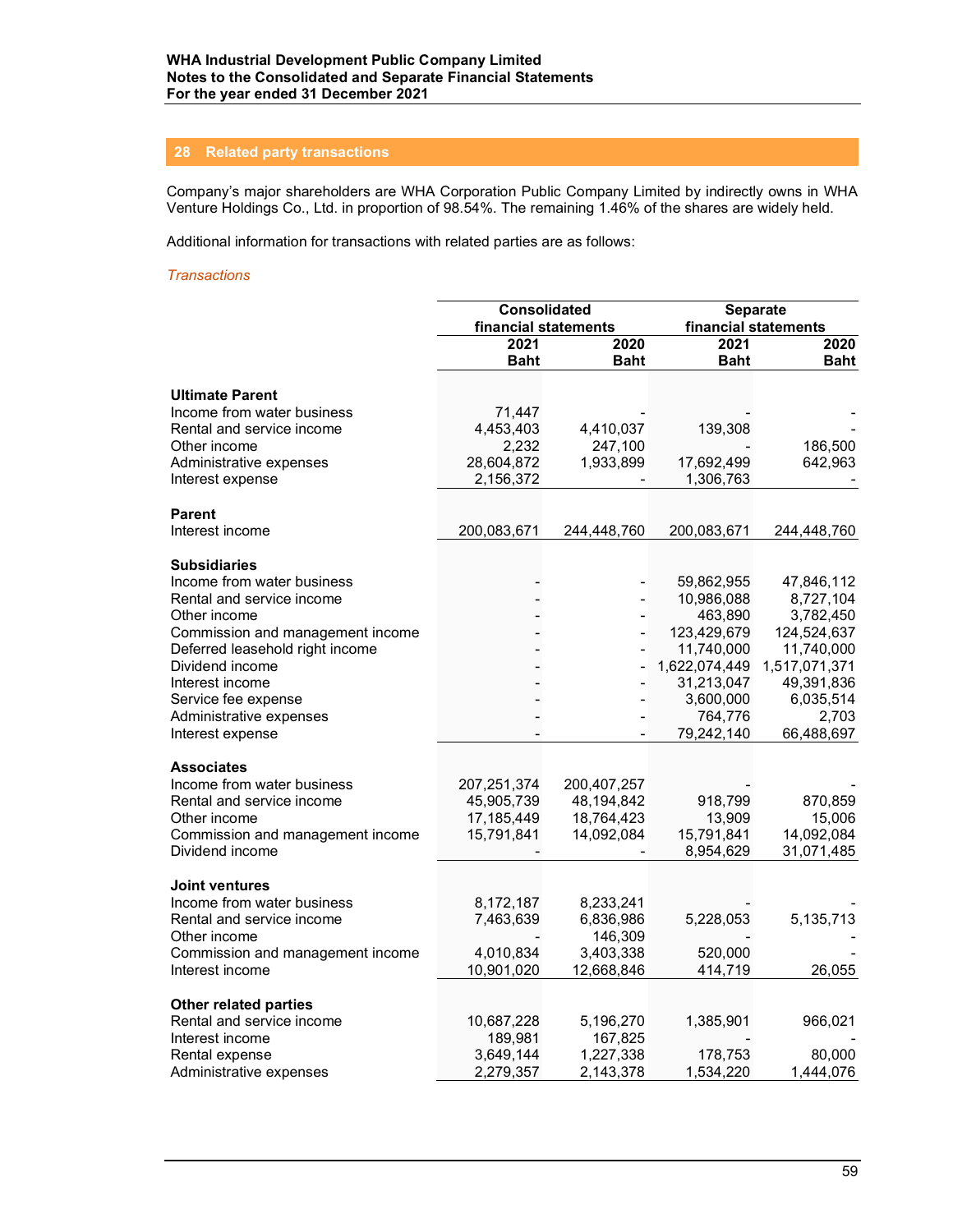## **Outstanding balances**

|                        | <b>Consolidated</b>  |               | <b>Separate</b>      |               |  |
|------------------------|----------------------|---------------|----------------------|---------------|--|
|                        | financial statements |               | financial statements |               |  |
|                        | 2021                 | 2020          | 2021                 | 2020          |  |
|                        | <b>Baht</b>          | <b>Baht</b>   | <b>Baht</b>          | <b>Baht</b>   |  |
|                        |                      |               |                      |               |  |
| <b>Receivables</b>     |                      |               |                      |               |  |
| <b>Ultimate Parent</b> | 691,039              | 692,567       |                      |               |  |
| Parent                 | 92.754.521           | 99,806,762    | 92,754,521           | 99,806,762    |  |
| <b>Subsidiaries</b>    |                      |               | 119,248,966          | 81,214,263    |  |
| Associates             | 23,116,360           | 22,305,207    | 3,145,329            | 1,771,249     |  |
| Joint ventures         | 3,699,479            | 2,847,340     | 142,625              | 30,335        |  |
| Other related parties  | 1,005,420            | 499,298       | 312,143              | 145,389       |  |
| Total                  | 121,266,819          | 126, 151, 174 | 215,603,584          | 182,967,998   |  |
|                        |                      |               |                      |               |  |
| <b>Payables</b>        |                      |               |                      |               |  |
| Parent                 | 823,132              | 447,260       | 377,771              | 181,900       |  |
| <b>Subsidiaries</b>    |                      |               | 253,060,020          | 185,852,616   |  |
| Other related parties  | 127,735              | 5,908,648     | 37,306               | 125,233       |  |
|                        |                      |               |                      |               |  |
| Total                  | 950,867              | 6,355,908     | 253,475,097          | 186, 159, 749 |  |

#### Short-term loans to related parties

|                                                                        |                         | <b>Consolidated</b><br>financial statements             | <b>Separate</b><br>financial statements |                                                                          |
|------------------------------------------------------------------------|-------------------------|---------------------------------------------------------|-----------------------------------------|--------------------------------------------------------------------------|
|                                                                        | 2021<br><b>Baht</b>     | 2020<br><b>Baht</b>                                     | 2021<br><b>Baht</b>                     | 2020<br><b>Baht</b>                                                      |
| Parent<br><b>Subsidiaries</b><br>Joint ventures<br>Other related party | 7,827,207<br>34,000,000 | 9,665,000,000 10,563,000,000<br>2,500,000<br>34,000,000 | 2.500.000                               | 9,665,000,000 10,563,000,000<br>1,419,303,880 1,590,267,120<br>2,500,000 |
| <b>Total</b>                                                           |                         | 9,706,827,207 10,599,500,000                            | 11,086,803,880 12,155,767,120           |                                                                          |

Short-term loans to related parties can be called at any time and are unsecured. The loans bear interest at 0.55% - 6.50% per annum (2020: 0.60% - 2.00% per annum).

## Long-term loans to related parties

|               | <b>Consolidated</b><br>financial statements |                     | <b>Separate</b><br>financial statements |                     |
|---------------|---------------------------------------------|---------------------|-----------------------------------------|---------------------|
|               | 2021<br><b>Baht</b>                         | 2020<br><b>Baht</b> | 2021<br><b>Baht</b>                     | 2020<br><b>Baht</b> |
| Joint venture | 268,090,552                                 | 248.490.552         | 19,600,000                              |                     |

Long-term loans to related parties were made on commercial terms and conditions. The loans are due within 10 years and are unsecured. The loans bear interest at 4.00% and MLR minus 1.25% per annum (2020: MLR minus 1.25% per annum).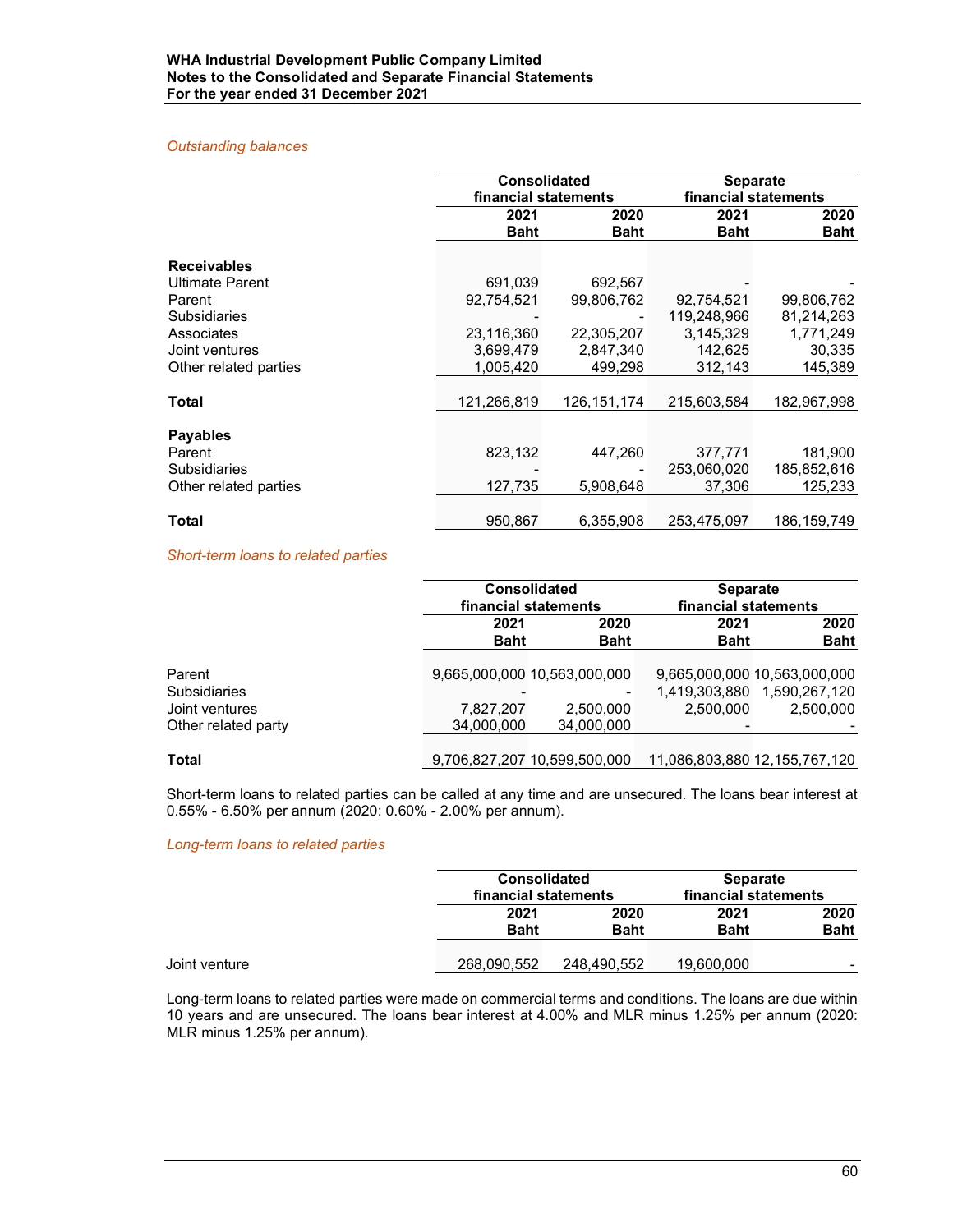### Short-term loans from related parties

|                     |             | <b>Consolidated</b><br>financial statements |                               | <b>Separate</b><br>financial statements |  |
|---------------------|-------------|---------------------------------------------|-------------------------------|-----------------------------------------|--|
|                     |             |                                             |                               |                                         |  |
|                     | 2021        | 2020                                        | 2021                          | 2020                                    |  |
|                     | <b>Baht</b> | <b>Baht</b>                                 | <b>Baht</b>                   | <b>Baht</b>                             |  |
|                     |             |                                             |                               |                                         |  |
| <b>Subsidiaries</b> | -           |                                             | - 5,559,817,085 5,545,844,724 |                                         |  |

Short-term loans from related parties can be called at any time and are unsecured. The loans bear interest at 0.00 - 2.75% per annum (2020: 0.00% - 2.00% per annum).

# Key management compensation

Key management includes directors (executive and non-executive), members of the executive committee. The compensation paid or payable to key management are as follows:

|                               | <b>Consolidated</b>  |             | <b>Separate</b>      |             |
|-------------------------------|----------------------|-------------|----------------------|-------------|
|                               | financial statements |             | financial statements |             |
|                               | 2021                 | 2020        | 2021                 | 2020        |
|                               | <b>Baht</b>          | <b>Baht</b> | <b>Baht</b>          | <b>Baht</b> |
| Salaries and other short-term |                      |             |                      |             |
| employee benefits             | 343,783,671          | 323,361,914 | 275,294,640          | 247,382,461 |
| Post-employment benefits      | 7,877,137            | 7,310,870   | 3,506,859            | 3,285,159   |
|                               |                      |             |                      |             |
| <b>Total</b>                  | 351,660,808          | 330,672,784 | 278,801,499          | 250,667,620 |

# 29 Commitments and contingencies

#### **Capital commitments**

Capital expenditure contracted but not recognised as liabilities is as follows:

|                                                        | <b>Consolidated</b><br>financial statements |                     | <b>Separate</b><br>financial statements |                     |
|--------------------------------------------------------|---------------------------------------------|---------------------|-----------------------------------------|---------------------|
|                                                        | 2021<br><b>Baht</b>                         | 2020<br><b>Baht</b> | 2021<br><b>Baht</b>                     | 2020<br><b>Baht</b> |
| Land purchase<br>Construction of ready-built factories | 315,057,763                                 |                     |                                         |                     |
| and public utilities                                   | 943, 121, 774                               | 110,027,968         | 91,100,000                              |                     |
| <b>Total</b>                                           | 1,258,179,537                               | 110.027.968         | 91,100,000                              |                     |